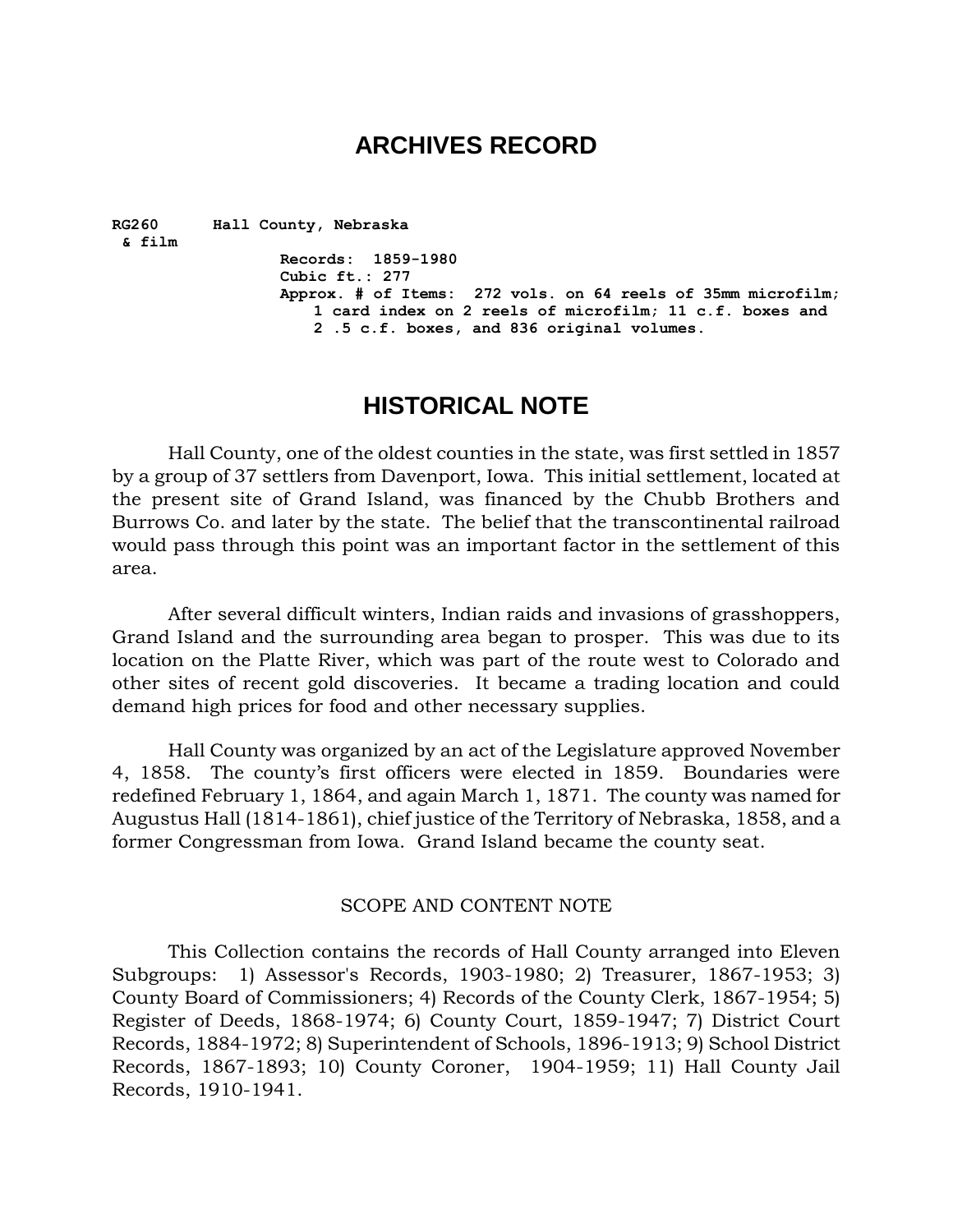#### **ADDED ENTRIES:**

CHICAGO, BURLINGTON, AND QUINCY RAILROAD COUNTY COURTS--NEBRASKA--HALL COUNTY DENTISTS--LICENSES--NEBRASKA--HALL COUNTY DISTRICT COURTS--NEBRASKA--HALL COUNTY ELECTIONS--NEBRASKA--HALL COUNTY EMBALMERS--LICENSES--NEBRASKA--HALL COUNTY INSANE--COMMITMENT AND DETENTION JUSTICES OF THE PEACE--NEBRASKA--HALL COUNTY LIVESTOCK BRANDS--NEBRASKA--HALL COUNTY MARRIAGES--NEBRASKA--HALL COUNTY MOTOR VEHICLES--VALUATION--NEBRASKA--HALL COUNTY NATURALIZATIONS--NEBRASKA--HALL COUNTY NURSES--LICENSES--NEBRASKA--HALL COUNTY OPTOMETRISTS--LICENSES--NEBRASKA--HALL COUNTY PHYSICIANS--LICENSES--NEBRASKA--HALL COUNTY PERSONAL PROPERTY--NEBRASKA--HALL COUNTY PROBATE RECORDS--NEBRASKA--HALL COUNTY RAILROAD--VALUATION--NEBRASKA--HALL COUNTY REAL PROPERTY--VALUATION--NEBRASKA--HALL COUNTY ST. JOSEPH AND GRAND ISLAND RAILROAD COMPANY School District #1 (Hall County, Neb.) SCHOOL LAND--NEBRASKA--HALL COUNTY SOLDIERS--NEBRASKA--HALL COUNTY TAXATION--NEBRASKA--HALL COUNTY TAXATION OF PERSONAL PROPERTY--NEBRASKA--HALL COUNTY UNION PACIFIC RAILROAD COMPANY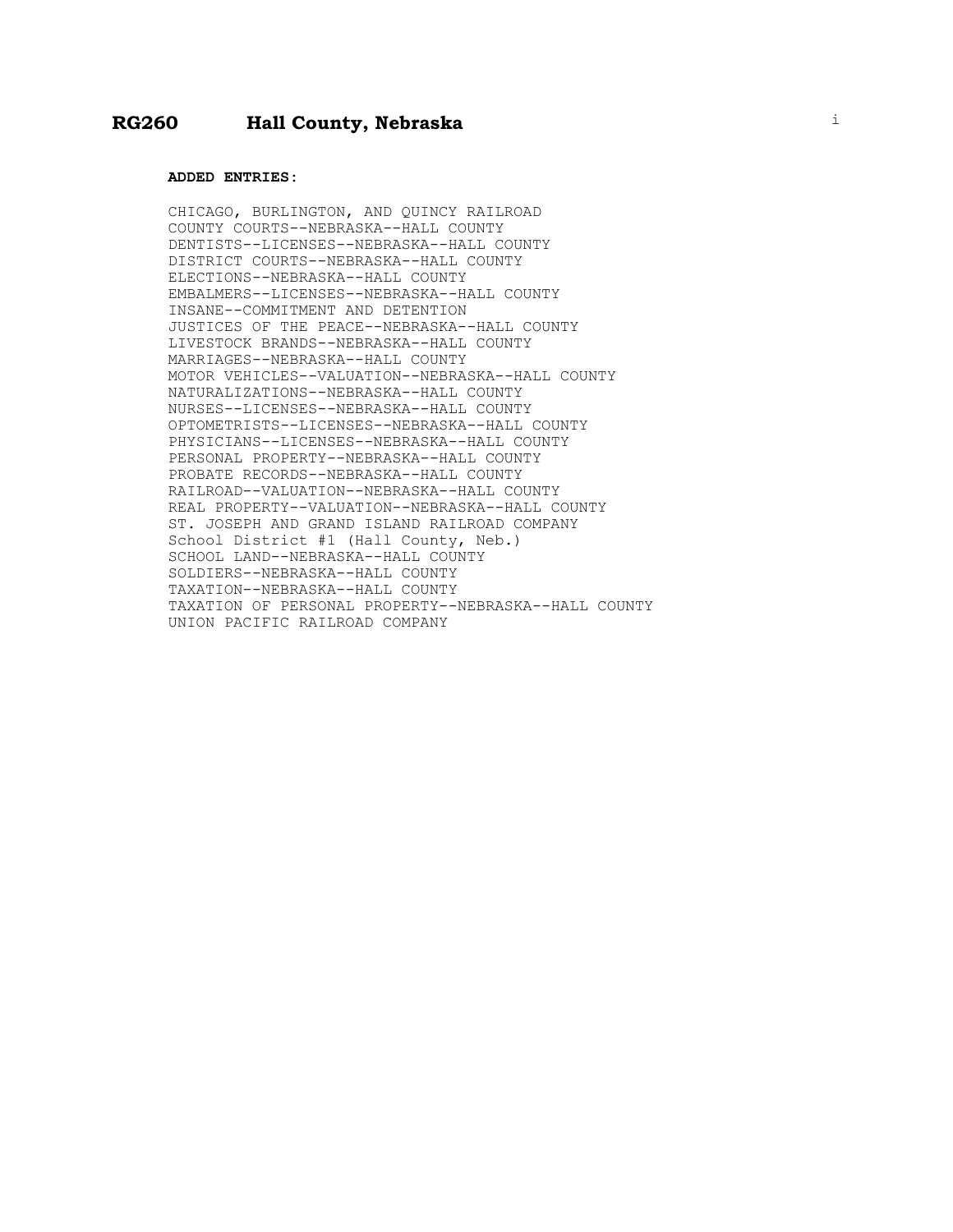Subgroup One, Assessor's Records, are divided into three series: 1) Records on Microfilm, 1912-1938; 2) Records not on Microfilm, 1908-1945; and 3) Miscellaneous, 1903-1937.

Series One includes assessment schedules on microfilm for the years, 1912-1938 and can be found shelved under RG260 in the West Reference Room. Only scattered volumes remain for earlier and later years for Hall County. The bulk of these assessments were destroyed by order of the Hall County District Court in 1968. Additional Assessor's records were accessioned in 1989 and appear as Series Two and Three, 1903-1970.

The State Archives has recently received the Tax Lists of Subgroup Two, Series One, for microfilming. Also included on microfilm are Series Two, Delinquent Tax Lists; Series Three, Special Taxes and Tax Sale Records, 1872-1911; and Series Four, Motor Vehicle Tax Lists, 1953 only. The volumes contained in Series Five, Miscellaneous Records, are not on microfilm and include Tax Receipts, 1869-1871; Tax Levies, 1937- 1940; a general ledger registering fund accounts and land lease records, 1888-1896; and two school land ledgers, 1879-1898.

The volumes in the County Clerk's office include an early livestock Mark and Brand Record, 1867-1909; Bounty and Estray records, 1874-1917; a register of Ranch and Farm Names, 1911-1923; Professional Medical Registers, 1899-1943; County Bond Registers, 1870-1910; County Officials registers and Bond records for those officials, 1869-1952; records of leases and contracts, 1882-1924; Election Board records, 1897- 1954; and a telephone exchange subscribers list, 1903-1905.

The records of the Register of Deeds include two numerical indices (Series One, 1868-1896) and two plat books (Series Two, 1972 & 1974).

Subgroup Six, County Court, includes various Justice Dockets for Hall County, 1872-1900. Vol. A-1 of Probate records located in Subgroup Six includes justice cases in the county, 1859-1871. Of particular interest in Justice Docket vol. 4, Grand Island Pct, is the marriage register for that precinct, 1880-1884.

County Court Records, Subgroup Six, is divided into four series: 1) Probate Records, 1859-1932; 2) Justice of the Peace Dockets, 1859-1871; 3) Court Dockets, 1880-1936; and 4) Miscellaneous Dockets, 1885-1947. Earlier Dockets of Series Three include criminal cases, 1880-1898. Volumes 14 thru 22 register civil cases only, 1899- 1936. Of particular interest in Series One, Probate Records, is volume A-1 designated this number by the Probate judge when the volume was found to have no number or title. The volume contains probate cases, 1859-1871 but also includes justice cases for the same years and a marriage register for January thru June 1869. Also included in Subgroup Six, Series One is a will record, 1890-1898 and a general index, 1873-1932.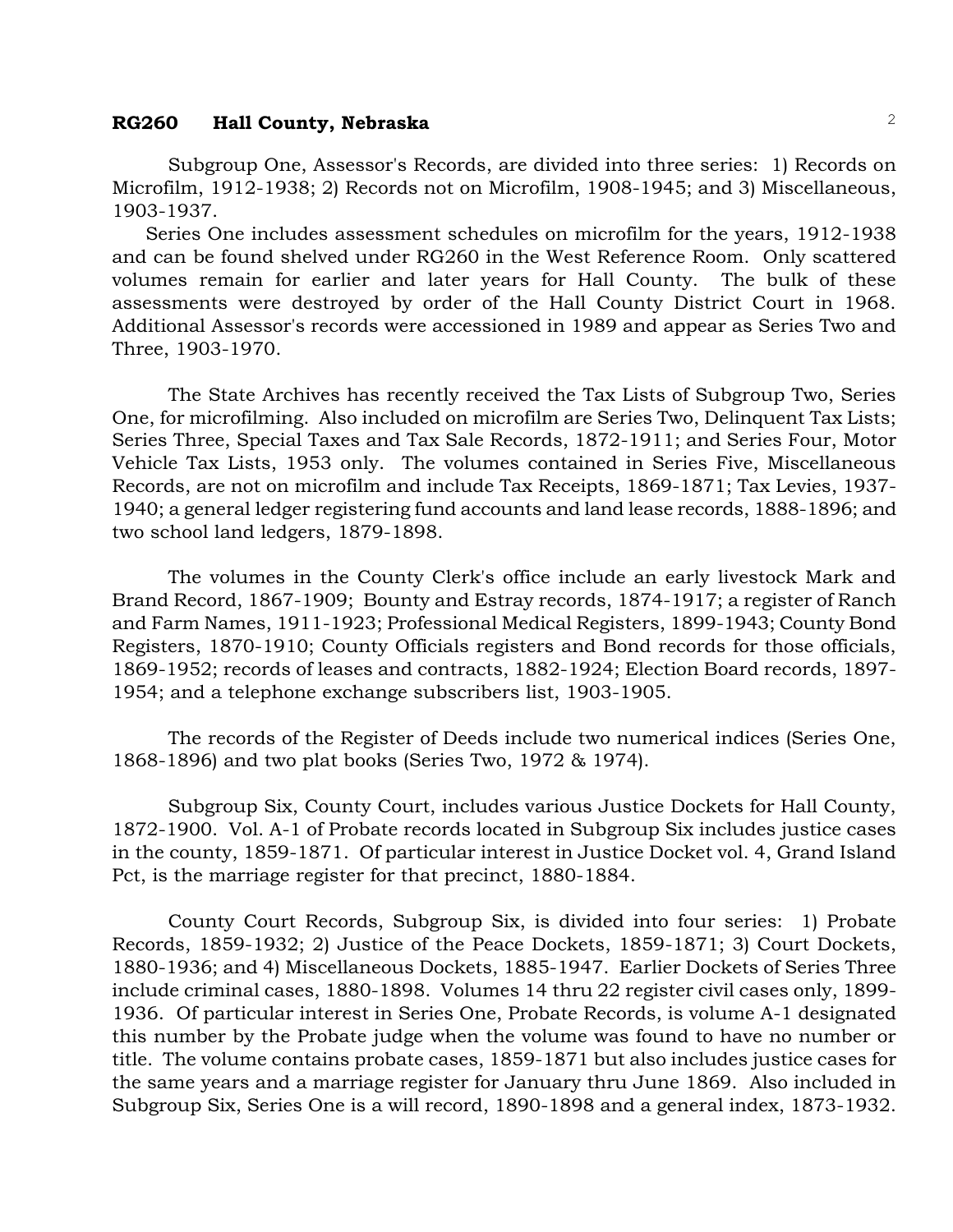The miscellaneous dockets of this subgroup include a Judgement Index for Books 4-20 of Series One; a Register of Guardian appointments, 1890-1898;

The bulk of the records of Hall County exist in Subgroup Seven, Records of the District Court. This Subgroup is divided into Six Series: 1) Naturalizations, 1868-1957; 2) General Index (no record); 3) Court Calendars and Judge's Dockets (no record); 4) Appearance Dockets, 1883-1926; 5) Daily Journals, 1868-1972; 6) Complete Records, 1873-1908; 7) Civil and Criminal Dockets (no record); 8) Civil and Criminal Case Files (no record); 9) Bills of Exception and Exhibits, 1967-1979; 10) Judgement and Execution Dockets, 1887-1932; and 11) State Tax Suit (no record); 12 Insanity Record; and 13) Miscellaneous Court Dockets, 1884-1908.

Series One, Naturalizations can be found on 3 reels of microfilm shelved with other county naturalization records in the West Reference Room. Series Four, Appearance Dockets are arranged by case number. In earlier volumes civil and criminal cases are separate. Included are two trial dockets to fill gaps in the appearance dockets, vol. 1A, 1883-1887 and vol. 18, Oct. Term 1926. Consecutive records are included for cases filed in Hall County District Court, Jan. 1884 - Oct. 1916. Vol. 1, 1868-1884 is missing.

Series Five, Subgroup Seven, contains Daily Journals (minutes) of the District Court. Cases are registered each day as they appear on the docket. Dockets are in chronological order by term of court. The Journals for May-Sept. 1879 and Oct. 1884- May 1888 are missing.

Series Six, Complete Records, 1873-1908, are prepared after each case is closed. Records of an entire case appear in the volumes. The dates of closing of the cases most closely gives you the inclusive dates of the volumes. Patrons are referred to the Appearance Dockets to locate the correct Complete Record volume that relates to cases they are researching.

Series Nine, Bills of Exception & Exhibits include recently accessioned bills of exception for selected cases, 1967-1979.

Series Ten of Subgroup Five includes Execution Dockets registering final disposition of Judgements and transfers to another court. Dockets are included for the years, 1887-1932.

Series Eleven contains a docket of Commissioners of Insanity, 1884-1891.

Series Thirteen contains miscellaneous dockets of the District Court including a Sheriff's sale record for property sold as a result of court action, 1887-1908; and the Bills of Exception for the criminal case State v. Kilkenny, 1887.

Subgroup Nine, School District Records, contains one series for School District #1 with records relating to that district for the years 1867-1893. The preceding records were transferred from the manuscript collection of William Stolley, former director of School District #1, which is housed at the Nebraska State Historical Society. Subgroup Nine, Superintendent of Schools, contains a single register of pupil transfers from Hall County schools, 1896-1913. Subgroup Ten, Hall County Jail Records, includes ten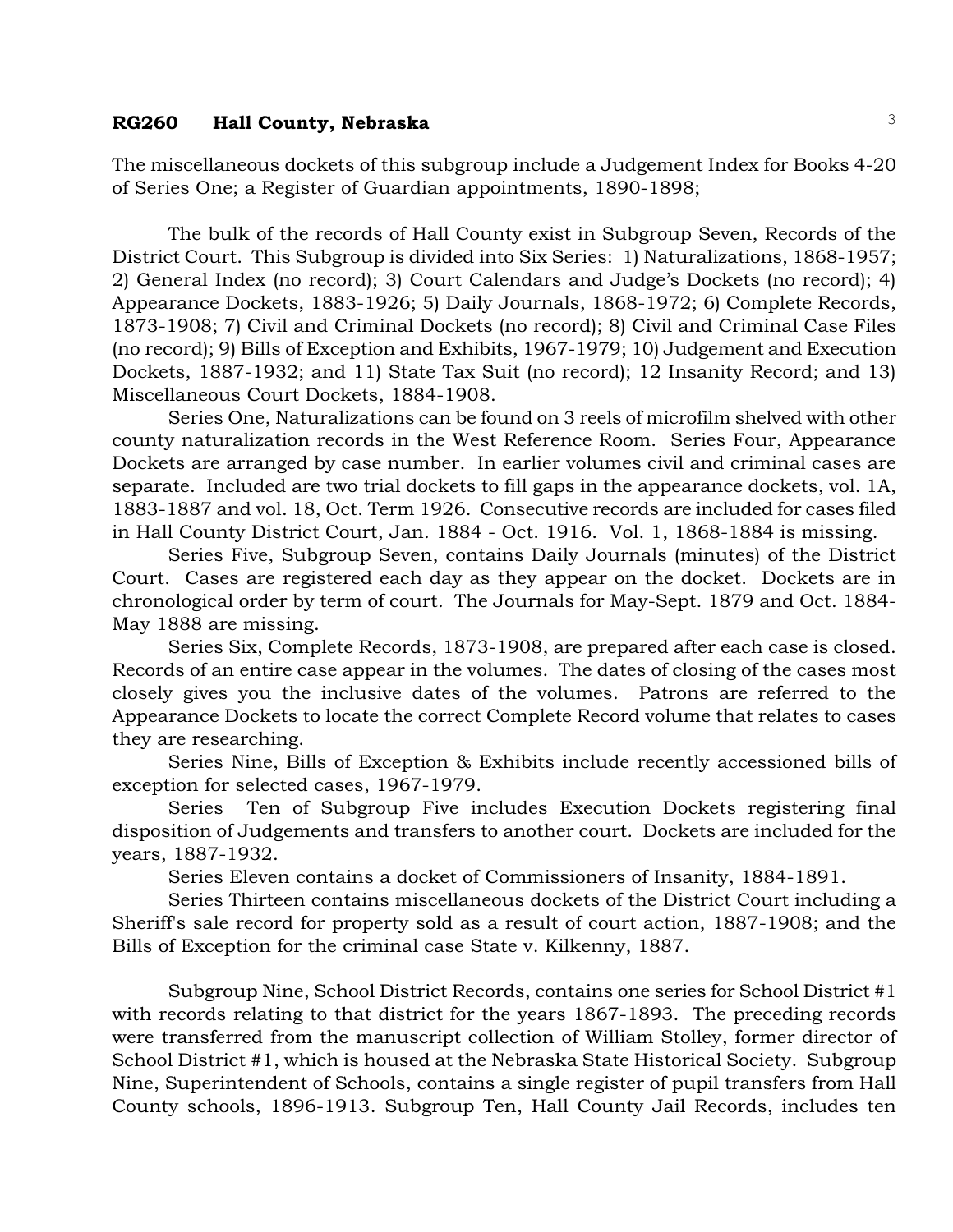volumes of registers giving prisoners names, description, date of admittance, date of release, and any other pertinent relating to individual prisoners in the Hall County Jail, 1910-1941.

Subgroup Ten, County Coroner includes two dockets for coroner inquests, 1904- 1959,

which includes correspondence and newspaper clippings.

 Subgroup Eleven consists of the Jail Registers of the County, 1910-1941. A compiled index to the registers is included.

The bulk of the collection was transferred to the State Archives in January 1981 including records for all offices. The early accession of Assessment Schedules were microfilmed in December of 1985. The later assessment volumes were accessioned January 19, 1989. Also in January additional records for the County Clerk's office, the County Court, the District Court, and the Treasurer's office were accessioned. At that time the Naturalization records were received and microfilmed in February of 1989.

## **DESCRIPTION**

#### **SUBGROUP ONE ASSESSOR'S RECORDS, 1903-1945 & film**

**film SERIES ONE ASSESSMENT SCHEDULES ON MICROFILM, 1912-1938**

**Reference Note:** Recapitulations and summaries are at the end of each volume. See also records not microfilmed at the end of microfilm record.

| V.01 | 1912-1913 Cairo, South Loup Pct Real Estate |
|------|---------------------------------------------|
| V.02 | Cameron Precinct Real Estate                |
| V.03 | Center Precinct Real Estate                 |
| V.04 | Grand Island Real Estate Book #1            |
|      | Orig. Town, Blk 5, Lot 3 thru               |
|      | Hauns $2nd$ Addition (p.127)                |
| V.05 | Grand Island Real Estate Book #2            |
|      | Nagy's Addition, Blk 1, Lot 1 thru          |
|      | County Sublots 16-20                        |
| V.06 | Grand Island Real Estate Book #3            |
|      | Schimmers Addition, Blk 1 thru              |
|      | Gladstone Place, Blk 8, Lot 8 (p.154)       |
| V.07 | Grand Island Real Estate Book #4            |
|      | Vine Hill, Blk 1, Lot 1 thru                |
|      | p.35- Cottage Place, Lot 5                  |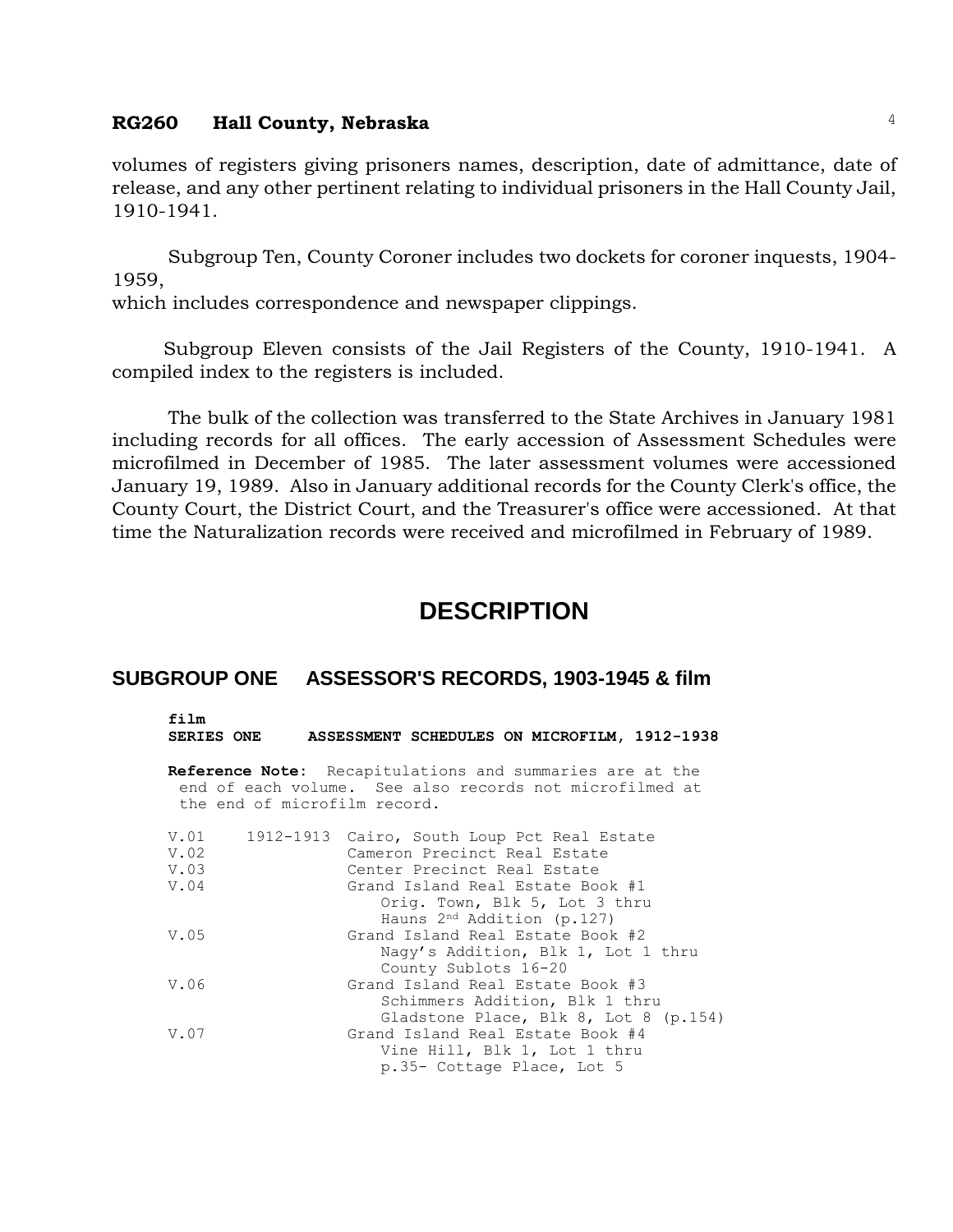# **SUBGROUP ONE ASSESSOR'S RECORDS, 1903-1945 & film**

| film | SERIES ONE ASSESSMENT SCHEDULES ON MICROFILM, 1912-1938                                                                                             |
|------|-----------------------------------------------------------------------------------------------------------------------------------------------------|
|      | Reference Note: Recapitulations and summaries are at the<br>end of each volume. See also records not microfilmed at<br>the end of microfilm record. |
| V.08 | Grand Island Precinct Real Estate<br>College Addition to West Lawn thru<br>Highland Park Addition, Lot 30                                           |
| V.09 | Harrison Precinct Real Estate<br>$S01-T11N-R11W$ , NE1/4 thru<br>S36-T11N-R11W                                                                      |
| V.10 | Jackson Precinct Real Estate<br>S01-T19N-R12W, NE1/4 thru<br>p.36 Conrad Place, Lot 12                                                              |
| V.11 | Lake Precinct Real Estate<br>S01-T12N-R09W, NE1/4 thru<br>$S36 - T12N - R09W$                                                                       |
| V.12 | Prairie Creek Precinct Real Estate<br>S01-T12N-R10W thru<br>S04-T12N-R10W (Lincoln Land Co.)                                                        |
| V.13 | South Loup Precinct Real Estate<br>S01-T12N-R12W, NE1/4 thru<br>$p.14 - S36 - T12N - R12W$                                                          |
| V.14 | South Platte Precinct Real Estate<br>S01-T09N-R10W thru<br>$p.15 - S36 - T10N - R10W$                                                               |
| V.15 | Wood River Precinct Real Estate<br>S01-T09N-R11W, Lot 2 thru<br>$p.23 - S36 - T10N - R11W$                                                          |
| V.16 | 1912-1913 Wood River Village Real Estate<br>Blk 2, Lots 1-3 thru<br>Langan's Addition, S19-T10N-R11W                                                |
|      | V.17 1914-1915 Alda Precinct Real Estate<br>S01-T10N-R10W thru<br>p.39 - Brown's Addition to Alda, Blk 6                                            |
| V.18 | Grand Island Real Estate Book #1<br>Orig. Town, Blk 3, Lot 2 thru<br>Elm Place, Lots A-G (p.151)                                                    |
| V.19 | Grand Island Real Estate Book #2<br>Evans Addition, Blk 1, Lot 6 thru<br>Rollins Addition, Blk 21, Lot 2 (p.157)                                    |
| V.20 | Grand Island Real Estate Book #3<br>Scarff's Addition, Blk 1, Lot 2 thru<br>p.149 - C.B. & Q. RR, Nagy's Addition                                   |
| V.21 | Grand Island Real Estate Book #4<br>West Park, Blk 1, Lot 1 thru<br>Ave & Hagge Addition, Blk 2, Lot 12                                             |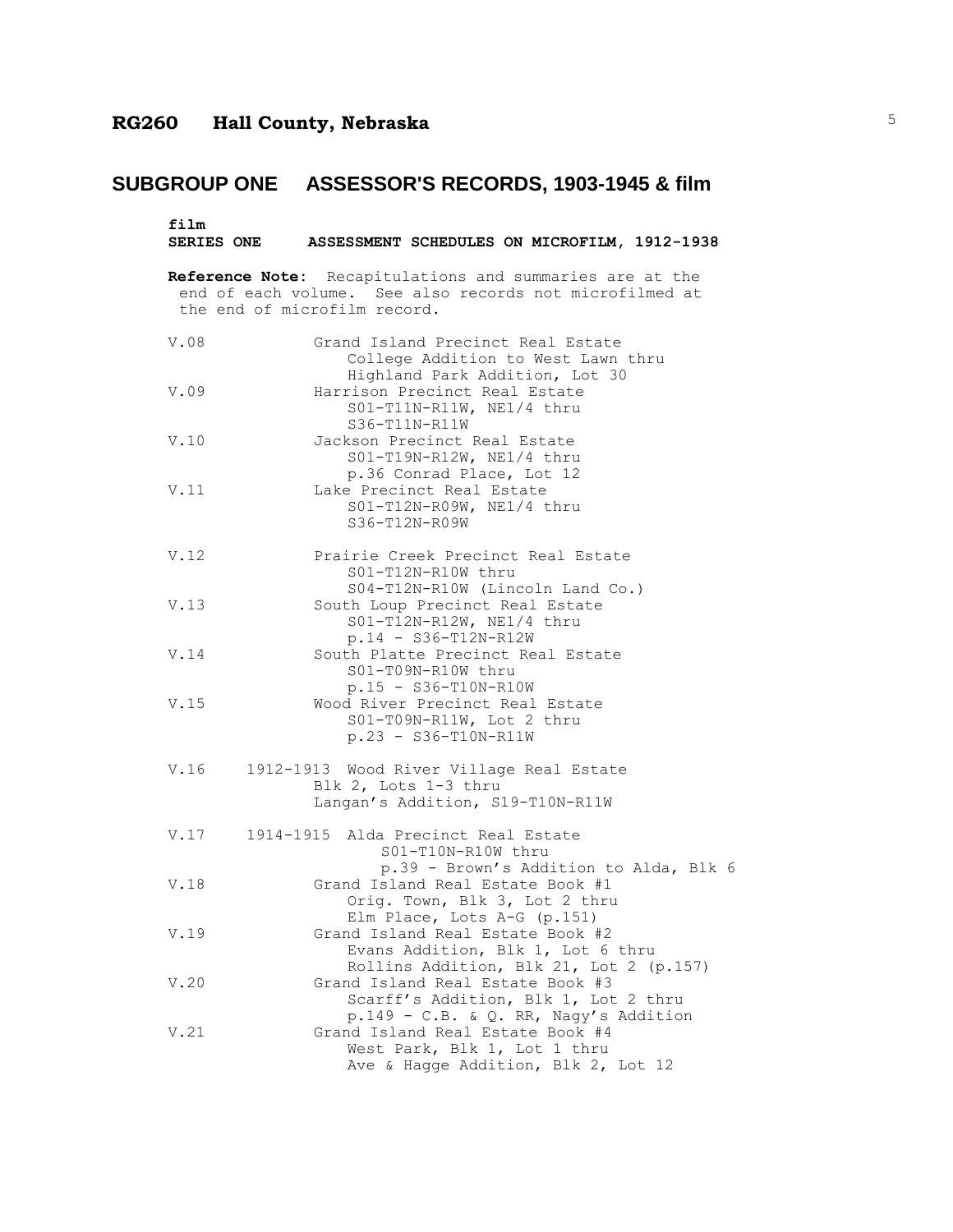# **SUBGROUP ONE ASSESSOR'S RECORDS, 1903-1945 & film**

| film |                                                                                                                                                     |
|------|-----------------------------------------------------------------------------------------------------------------------------------------------------|
|      | SERIES ONE ASSESSMENT SCHEDULES ON MICROFILM, 1912-1938                                                                                             |
|      | Reference Note: Recapitulations and summaries are at the<br>end of each volume. See also records not microfilmed at<br>the end of microfilm record. |
| V.22 | Jackson Precinct Real Estate<br>S01-T09N-R12W, NE 14 thru<br>Conrad Place, Lot 12                                                                   |
| V.23 | South Platte Precinct Real Estate<br>S01-T09N-R10W, NE1/4 thru<br>S36-T10N-R10W, SE1/4                                                              |
| V.24 | Wood River Precinct Real Estate<br>S01-T09N-R11W, Lot 2 thru<br>S36-T10N-R11W                                                                       |
| V.25 | Wood River Village Real Estate<br>Blk 01, Lots 1-3 thru Langan's Misc., p.54                                                                        |
|      | V.26 1916-1917 Grand Island Real Estate Book #1<br>Original Town, Blk 3, Lot 2 thru<br>East Park, Blk 4 (p.158)                                     |
|      | V.27 1920-1921 Cairo Village Real Estate<br>Blk 1, Lot 1 thru<br>Misc. Tracts (p.34)                                                                |
| V.28 | Cameron Precinct Real Estate<br>S01-T11N-R12W, NE1/4 thru<br>$p.17 - S36 - T11N - R12W$                                                             |
| V.29 | Doniphan Precinct Real Estate<br>S01-T09N-R09W, NE1/4 thru<br>$p.27 - Outlot 10$                                                                    |
| V.30 | Harrison Precinct Real Estate<br>S01-T11N-R11W, NE1/4 thru<br>$p.15 - S36-T11N-R11W$                                                                |
| V.31 | Jackson Precinct Real Estate<br>S01-T10N-R12W, NE1/4 thru<br>p.35 - Conrad Place, Lot 12A                                                           |
| V.32 | Lake Precinct (no volume target) Real Estate<br>S01-T12N-R09W, NE1/4 thru<br>p.16 - S36-T12N-R09W                                                   |
| V.33 | Prairie Creek Precinct Real Estate<br>S01-T12N-R10W, NE1/4 thru<br>p.14 - Sch. Dist. #54, Blk 12, Lot 4                                             |
| V.34 | Washington Precinct Real Estate<br>S01-T11N-R09W, NE1/4 thru<br>$p.34 - Out$ Lot 11                                                                 |
| V.35 | Wood River Village Real Estate<br>Blk 2, Lots 1-3 thru<br>p.59 - Clark's Addition, Blk 7                                                            |
| V.36 | Wood River Precinct Real Estate<br>$S01-T10N-R11W$ , NE1/4 thru<br>$p.25 - S18 - T09N - R11W$                                                       |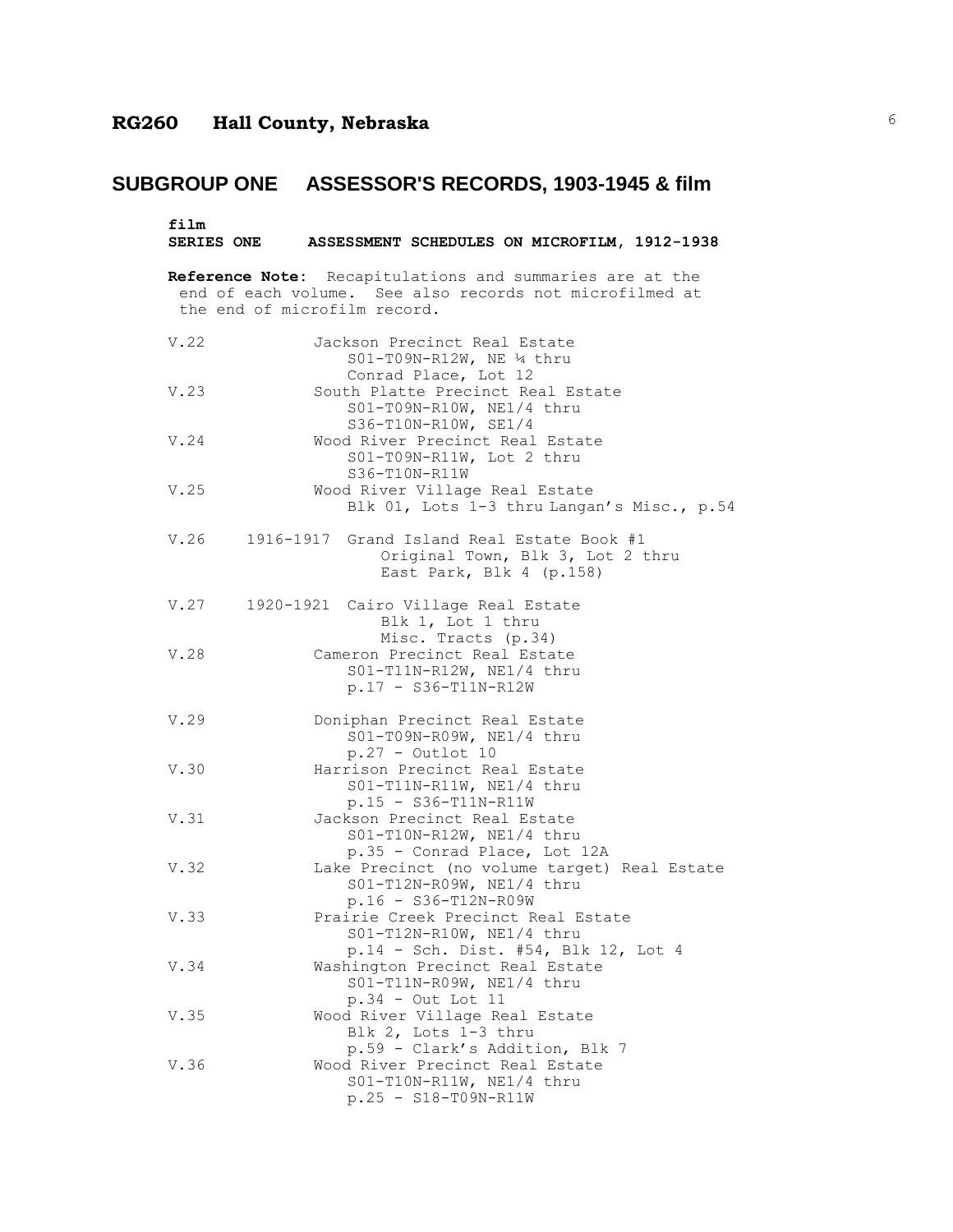## **SUBGROUP ONE ASSESSOR'S RECORDS, 1903-1945 & film**

film<br>SERIES ONE **SERIES ONE ASSESSMENT SCHEDULES ON MICROFILM, 1912-1938**

**Reference Note:** Recapitulations and summaries are at the end of each volume. See also records not microfilmed at the end of microfilm record.

| V.37 | 1922-1923 Cairo Village Real Estate<br>Blk 1, Lot 1 thru Misc. Tracts p.35                                                                                                                                                                                                                                                      |
|------|---------------------------------------------------------------------------------------------------------------------------------------------------------------------------------------------------------------------------------------------------------------------------------------------------------------------------------|
| V.38 | Center Precinct Real Estate<br>S01-T11N-R10W, NE1/4 thru<br>p.24 - West End SD of Lot 3, Garden Place                                                                                                                                                                                                                           |
| V.39 | Map on inside front cover<br>Doniphan Township Real Estate<br>S01-T09N-R09W, NE1/4 thru<br>S36-T10N-R09W, p.27 & Misc., p.28                                                                                                                                                                                                    |
| V.40 | Doniphan Village Real Estate<br>Blk 1, Lot 1 thru<br>p.21- S08-T09N-R09W                                                                                                                                                                                                                                                        |
| V.41 | 1922-1923 Harrison Precinct Real Estate<br>S01-T11N-R11W, NE1/4 thru<br>$p.15 - S36 - T11N - R11W$<br>end of volume:<br>Grand Island Independent Mar 1924<br>p.8 listing personal property county Assessment payees<br>p.7, Ordinance #1023, listing sewer<br>district Tax payees, Grand Island<br>Precinct Map on inside cover |
| V.42 | Martin Precinct Real Estate<br>S23-T09N-R12W thru<br>$p.18 - S36 - T09N - R11W$                                                                                                                                                                                                                                                 |
| V.43 | Precinct Map on inside back cover (1922)<br>Mayfield Precinct Real Estate<br>S01-T12N-R11W, NE1/4 thru<br>$p.15 - S36-T12N-R11W$<br>Precinct Map on inside front cover                                                                                                                                                          |
| V.44 | South Platte Precinct Real Estate<br>$SO1-T09N-R10W$ , NE1/4 thru<br>$p.16 - S36 - T10N - R10W$<br>Precinct Map at end of volume                                                                                                                                                                                                |
| V.45 | Wood River Precinct Real Estate<br>S01-T10N-R11W, NE1/4 thru<br>$p.24 - S18 - T09N - R11W$                                                                                                                                                                                                                                      |
| V.46 | 1924-1925 Alda Precinct Real Estate<br>S01-T10N-R10W thru<br>$p.23 - S35 - T10N - R10W$<br>pp.23-25 - County Subdivision<br>p.26 - begins Alda Village                                                                                                                                                                          |
| V.47 | Doniphan Township Real Estate<br>S01-T09N-R09W thru<br>p.28 - S36-T10N-R09W                                                                                                                                                                                                                                                     |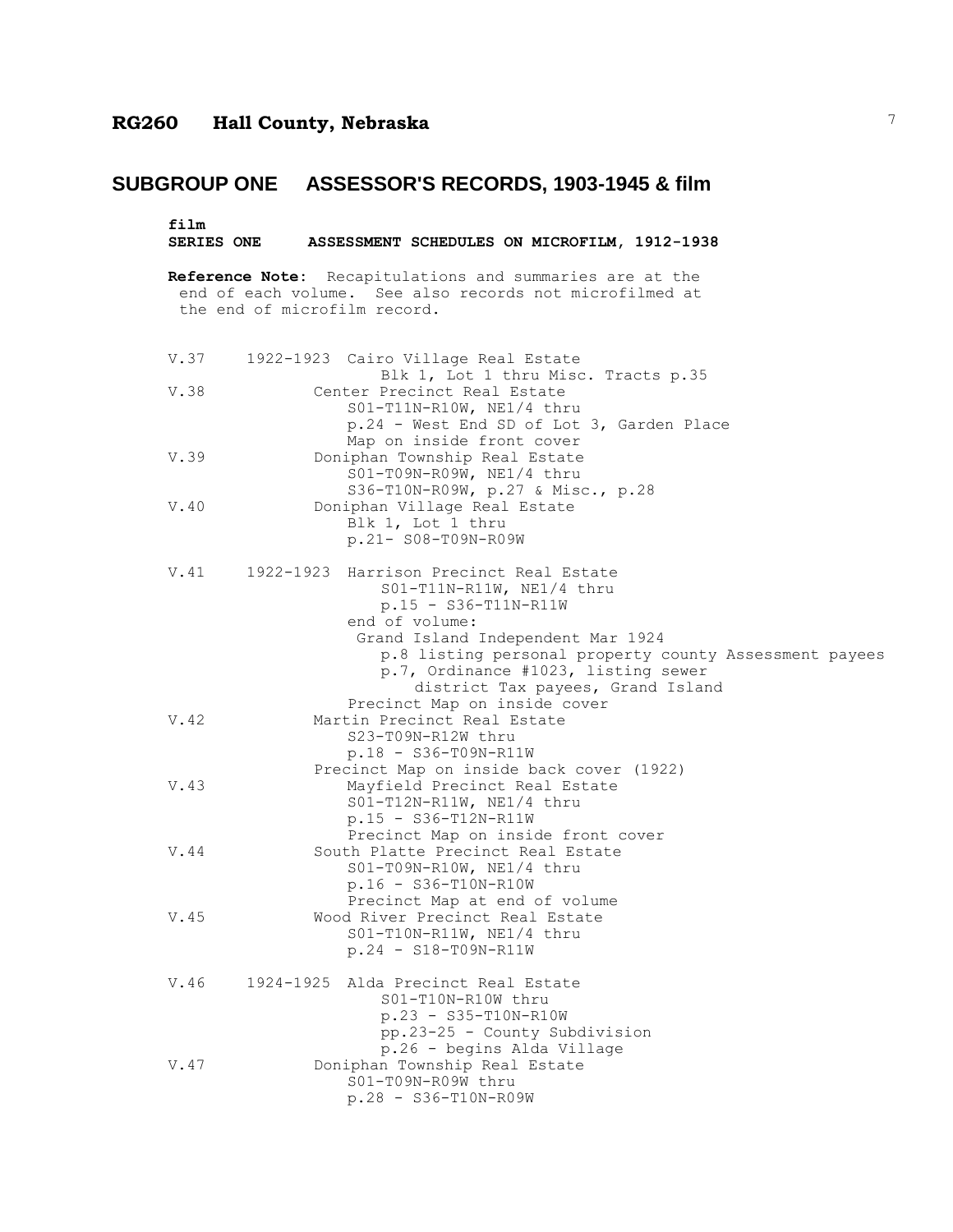| film                         | SERIES ONE ASSESSMENT SCHEDULES ON MICROFILM, 1912-1938                                                                                                                                                                               |
|------------------------------|---------------------------------------------------------------------------------------------------------------------------------------------------------------------------------------------------------------------------------------|
| the end of microfilm record. | Reference Note: Recapitulations and summaries are at the<br>end of each volume. See also records not microfilmed at                                                                                                                   |
| V.48                         | Wood River Precinct Real Estate<br>S01-T10N-R11W thru<br>$p.25 - S18 - T09N - R11W$                                                                                                                                                   |
| V.49                         | 1926-1927 Cairo Village Real Estate                                                                                                                                                                                                   |
| V.50                         | Blk 1, Lot 1 thru p.34 - Misc. Tracts<br>Doniphan Village Real Estate<br>Blk 1, Lot 1 thru p.23 - Misc. Tracts 5-9-9                                                                                                                  |
|                              | V.51 1926-1927 Grand Island City Real Estate Book #1<br>Orig. Town Blk 3, Lot 2 thru<br>William Frank's Addition, Lot 8 (p.98)<br>Recaps, GI, pp. 104-110                                                                             |
| V.52                         | Grand Island Real Estate Book #2<br>Belmont Addition, Lot 1 thru<br>Gilbert Addition, Blk 14, Lot 10 (p.115)<br>Recaps, pp. 116-126                                                                                                   |
| V.52a                        | Grand Island Real Estate Book #3, 1926-1927                                                                                                                                                                                           |
| V.53                         | Volume missing<br>Grand Island Real Estate Book #4<br>Packer & Barr's 2 <sup>nd</sup> Addition, Blk 17, Lot 1<br>thru<br>Vantine Subdivision, and<br>Ruff's Addition, Lots 1-10 (p.107)<br>pp.108-109 are blank<br>recaps, pp.110-120 |
| V.54                         | Grand Island Real Estate Book #5<br>University Place, Blk 1, Lot 1 thru<br>Westerveldt SD, Lot 5 (p.102)                                                                                                                              |
| V.55                         | Lake Precinct Real Estate<br>S01-T12N-R09W, NE1/4 thru<br>p.17 - S36-T12N-R09W                                                                                                                                                        |
| V.56                         | Martin Precinct Real Estate<br>S23-T09N-R12W thru<br>p.19 - S36-T09N-R11W                                                                                                                                                             |
| NOTE:                        | Washington Twp RE, 1926-1927 see records not filmed                                                                                                                                                                                   |
| V.57                         | South Platte Precinct Real Estate<br>S01-T09N-R10W, NE1/4 thru<br>p.16 - S36-T10N-R10W                                                                                                                                                |
| V.58                         | Wood River Township Real Estate<br>S01-T10N-R11W, NE1/4 thru<br>$p.25 - S18 - T09N - R11W$                                                                                                                                            |
| V.59                         | Wood River Village Real Estate<br>Blk 2, Lots 1-3 thru<br>p.67- Clark's Addition, Blk 7, Lot 13                                                                                                                                       |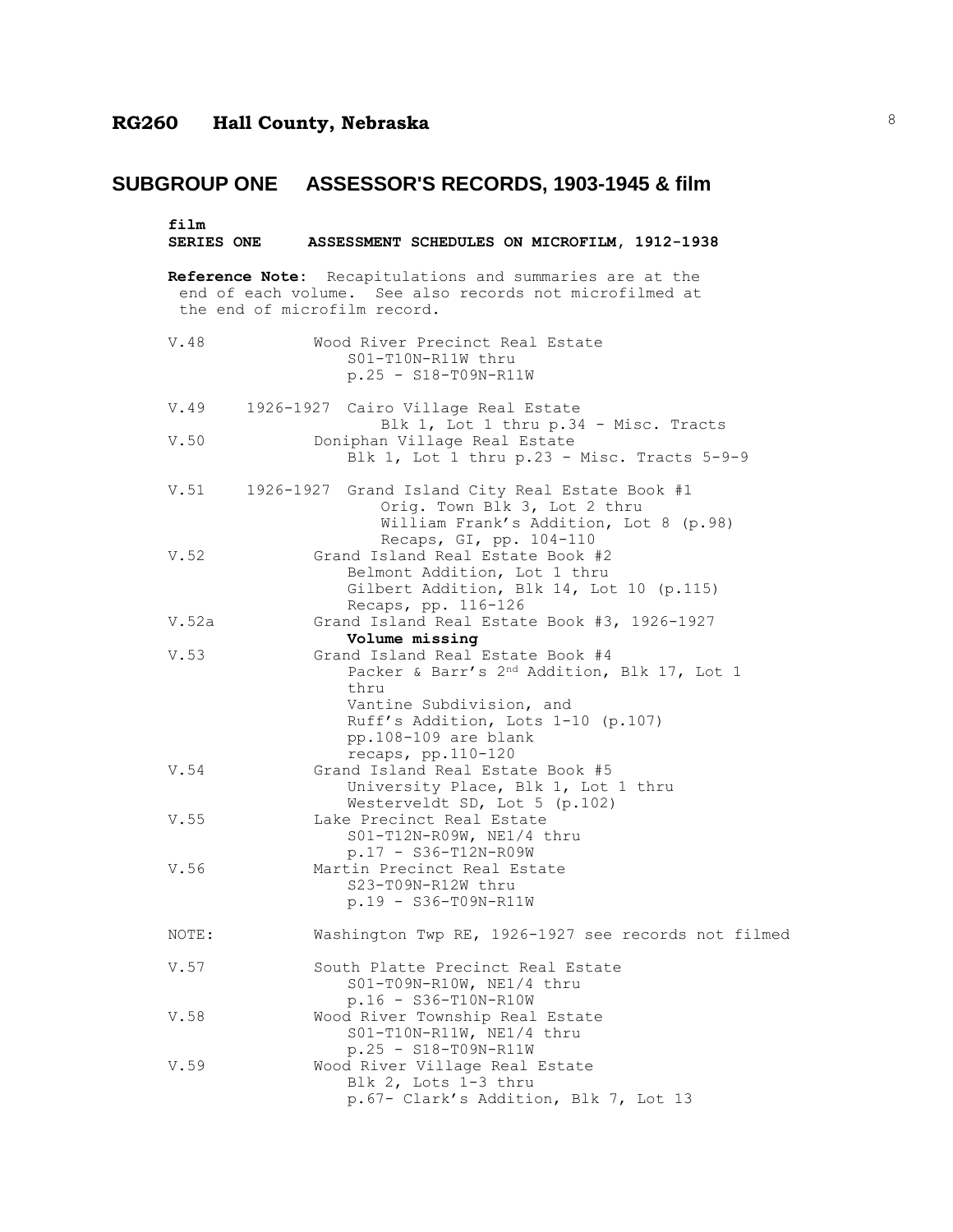**film SERIES ONE ASSESSMENT SCHEDULES ON MICROFILM, 1912-1938 Reference Note:** Recapitulations and summaries are at the end of each volume. See also records not microfilmed at the end of microfilm record. V.60 1928-1929 Alda Village & Precinct Real Estate S01-T10N-R10W, NE1/4 thru County SD, 5-10-10 (p.40) Alda Village begins p.26 V.61 1928-1929 Cairo Village Real Estate Blk 1, Lot 1 thru p.33 - Misc. Tracts 24-12-12 V.62 Cameron Precinct Real Estate S01-T11N-R12W thru p.18 - S36-T11N-R12W V.63 Center Precinct Real Estate S01-T11N-R10W, NE1/4 thru West End SD of Lot 3, Garland Place, Lot 28 V.64 Doniphan Township Real Estate S01-T09N-R09W, NE1/4 thru p.29 - Roeser SD, 16-10-9, Lots 1-10 V.65 Doniphan Village Real Estate Blk 1, Lot 1 thru p.23 - Misc. Tracts 8-9-9 V.66 Grand Island Real Estate Book #1 Orig. town, Blk 3, Lot 2 thru William Frank's Addition, Lots 1-8 (p.99) V.67 Grand Island Real Estate Book #2 Belmont Addition Lot 1 thru Gilbert's Addition, Blk 14, p.114 p.115 - Campbell's SD, Lots 1-13 V.68 Grand Island Real Estate Book #3 Gilbert's 2nd Addition, Blk 2, Lot 1 thru p.116 - Packer & Barr Add., Blk 16, Lot 10 V.69 Grand Island Real Estate Book #4 Packer & Barr 2<sup>nd</sup> Addition, Blk 17, Lot 1 thru Tucker Addition, Lots 1-3 (p.105) p.106 - Ross-Ashton Park p.107 - Ruff Addition V.70 Grand Island Real Estate Book #5 University Place, Blk 1, Lot 1 thru p.101 - Westerveldt SD p.102 - Vantine Subdivision 22-11-9 V.71 Grand Island Real Estate Book #6 Wheeler's Addition, Blk 1, Lot 2 thru Misc. Tracts in city, p.74 V.72 Harrison Precinct Real Estate S01-T11N-R11W, NE1/4 thru p.16 - S36-T11N-R11W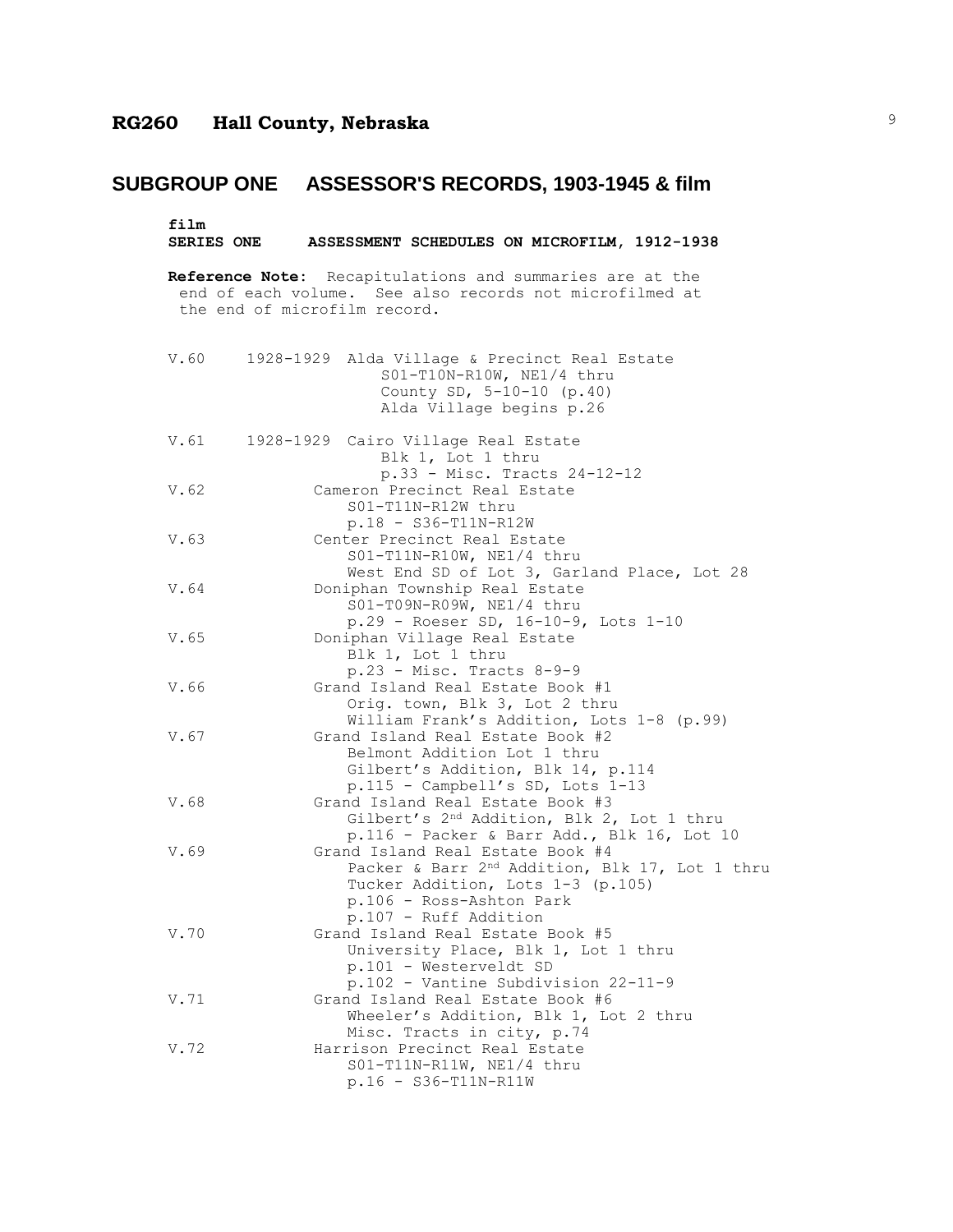# **SUBGROUP ONE ASSESSOR'S RECORDS, 1903-1945 & film**

| film                     | SERIES ONE ASSESSMENT SCHEDULES ON MICROFILM, 1912-1938                                                                                                |
|--------------------------|--------------------------------------------------------------------------------------------------------------------------------------------------------|
| end of microfilm record. | Reference Note: Recapitulations and summaries are at the<br>end of each volume. See also records not microfilmed at                                    |
| V.73                     | 1928-1929 Jackson Precinct Real Estate<br>S01-T10N-R12W, NE1/4 thru<br>p.36 - Conrad Place, Lots 1-12a                                                 |
| V.74                     | Lake Precinct Real Estate<br>S01-T12N-R09W, NE1/4 thru<br>p.17 - S36-T12N-R09W                                                                         |
| V.75                     | Martin Precinct Real Estate<br>S23-T09N-R12W, Lots 5-6 thru<br>p.19 - S36-T09N-R11W                                                                    |
| V.76                     | Mayfield Precinct Real Estate<br>$S01-T12N-R11W$ , NE1/4 thru<br>$p.17 - S36-T12N-R11W$                                                                |
| V.77                     | Prairie Creek Precinct Real Estate<br>S01-T12N-R10W, NE1/4 thru<br>S36-T12N-R10W<br>p.14 - Abbott Village, Blk 9, Lot 12 thru<br>Blk 12, Lot 4 (p.16)  |
| V.78                     | South Loup Precinct Real Estate<br>S01-T12N-R12W thru<br>p.17 - S36-T12N-R12W                                                                          |
| V.79                     | South Platte Precinct Real Estate<br>S01-T09N-R10W thru<br>$p.16 - S36 - T09N - R10W$                                                                  |
| V.80                     | Wood River Precinct Real Estate<br>S01-T10N-R11W thru<br>p.25- S18-T09N-R11W                                                                           |
| V.81                     | Wood River Village Real Estate<br>Blk 2, Lots 1-3 thru<br>p.67 - Clark's Add., Blk 7, Lot 13<br>End of Volume Plat maps with land owners, T12, R11&12N |
| NOTE:                    | 1930-1933 Center Twp RE - see records not microfilmed<br>1934-1937 Cairo Village Real Estate, see records not microfilmed                              |
| V.82                     | 1934-1938 Cameron Precinct Real Estate<br>S01-T11N-R12W thru<br>$p.27 - S36-T11N-R12W$<br>recaps, pp. 29-33                                            |
| V.83                     | Center Precinct Real Estate<br>S01-T11N-R10W thru<br>$p.37$ - West End SD, Lots 1-28<br>recaps, pp. 38-42                                              |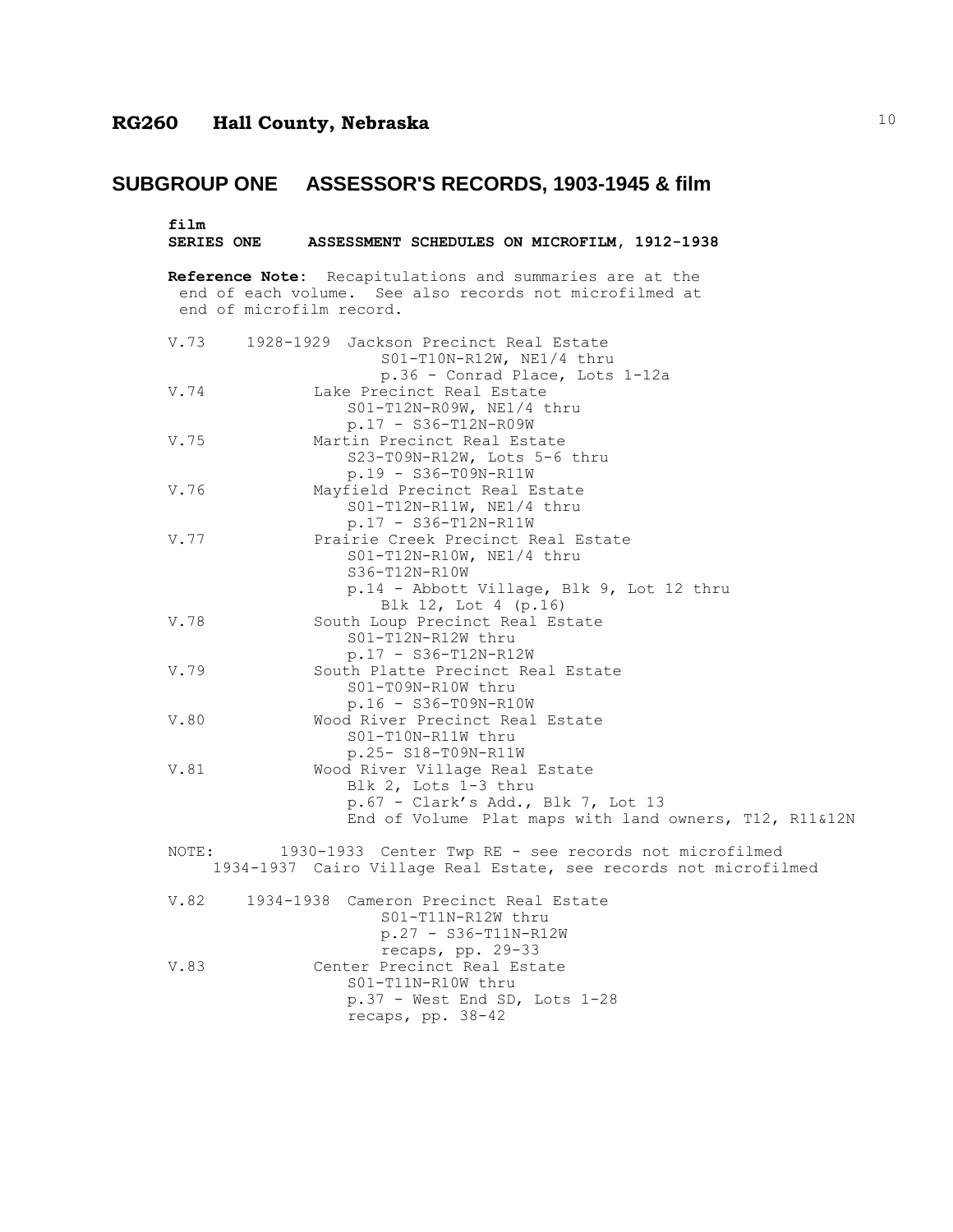| film<br>SERIES ONE ASSESSMENT SCHEDULES ON MICROFILM, 1912-1938                                                                                        |
|--------------------------------------------------------------------------------------------------------------------------------------------------------|
| <b>Reference Note:</b> Recapitulations and summaries are at the<br>end of each volume. See also records not microfilmed at<br>end of microfilm record. |
| NOTE: 1934-1937 Grand Island Real Estate V.3-6, see records<br>not microfilmed                                                                         |
| Harrison Precinct Real Estate<br>V.84<br>$S01-T11N-R11W$ thru<br>$p.27 - S36-T11N-R11W$                                                                |
| V.85                                                                                                                                                   |
| V.86                                                                                                                                                   |
| V.87                                                                                                                                                   |
| V.88                                                                                                                                                   |
| V.89                                                                                                                                                   |
| V.90                                                                                                                                                   |
| V.91                                                                                                                                                   |

#### **SUBGROUP ONE ASSESSOR'S RECORDS, 1903-1945 & film**

```
film
```
#### **SERIES ONE REAL ESTATE ASSESSMENTS - MICROFILM RECORD MP3865**

**Reference Note:** Recapitulations and summaries are at the end of each volume. See also records not microfilmed at end of microfilm record.

| Roll #1                           | Assessment Books, Real Property, Vol. #1                                    |
|-----------------------------------|-----------------------------------------------------------------------------|
| 684 images                        | Cairo, South Loup Precinct, 1912                                            |
| 866 pp.                           | thru                                                                        |
| #21,278                           | Assessment Books, Real Property, Vol. #9<br>Harrison Precinct, 1913         |
| NOTE:                             | 1934-1937 Grand Island Real Estate V.3-6, see records<br>not microfilmed    |
| Roll #2<br>684 images<br>1314 pp. | Assessment Books, Real Property, Vol. #10<br>Jackson Precinct, 1912<br>thru |

| ------  |                                             |  |
|---------|---------------------------------------------|--|
| #21,279 | Assessment Books, Real Property, Vol. #20   |  |
|         | Grand Island Precinct, Book #3, p.121, 1915 |  |

NOTE: Target, Vol. 20, and Microfilm Certificate should read Grand Island Book #3 instead of Book #2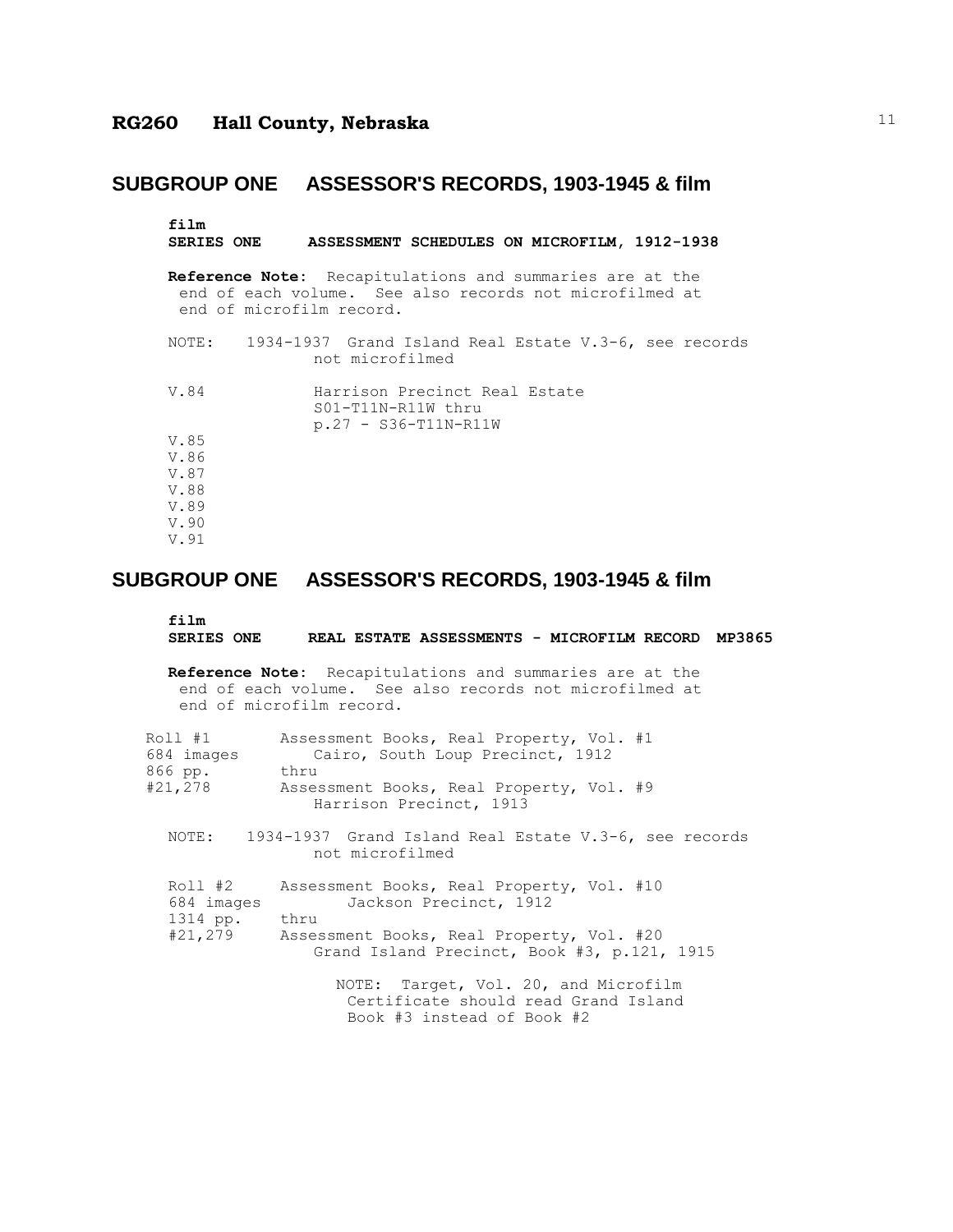#### film<br>SERIES ONE REAL ESTATE ASSESSMENTS ON MICROFILM MP3865

**Reference Note:** Recapitulations and summaries are at the end of each volume. See also records not microfilmed at end of microfilm record.

| $Roll$ #3<br>671 images<br>1522 pp.<br>#21,280 | Assessment Books, Real Property, Vol. #20 cont.<br>Grand Island, Book #3, P.122 (1914-15)<br>thru<br>Assessment Books, Real Property, Vol.#34<br>Washington Precinct, p.9, 1920-1921                                                 |
|------------------------------------------------|--------------------------------------------------------------------------------------------------------------------------------------------------------------------------------------------------------------------------------------|
|                                                | NOTE: Target missing at beginning of<br>Vol. 32, Lake Precinct, 1920-1921                                                                                                                                                            |
| Roll #4<br>658 images<br>1198 pp.<br>#21,281   | Assessment Books, Real Property, Vol. #34<br>Washington Precinct, p.10 (1920-1921)<br>thru<br>Assessment Books, Real Property, Vol. #51<br>City of Grand Island, Book #1, p.104 (1926-1927)                                          |
| Roll #5<br>683 images<br>1288 pp.<br>#21,282   | Assessment Books, Real Property, Vol.#51<br>City of Grand Island, Book #1, p.105 (1926-1927)<br>thru<br>Assessment Books, Real Property, Vol. #63<br>p.21, Center Precinct, 1928-1929                                                |
| Roll #6<br>637 images<br>1258 pp.<br>#21,286   | Assessment Books, Real Property, Vol.#63<br>Center Precinct (cont), p.22 (1928-1929)<br>thru<br>Assessment Books, Real Property, Vol.#70<br>p.86, Grand Island Precinct Book #5 (1928-1929)                                          |
| Roll #7<br>732 images<br>1464 pp.<br>#21,287   | NOTE: Vol. 66, p.100 not filmed - blank<br>Assessment Books, Real Property, Vol. #70 cont.<br>p.87, Grand Island Precinct Book #5 (1928-1929)<br>thru<br>Assessment Books, Real Property, Vol. #91<br>Wood River Precinct, 1934-1938 |
|                                                | Final (2) vols. of collection taken after<br>NOTE :<br>roll #7 completed and spliced to end of roll                                                                                                                                  |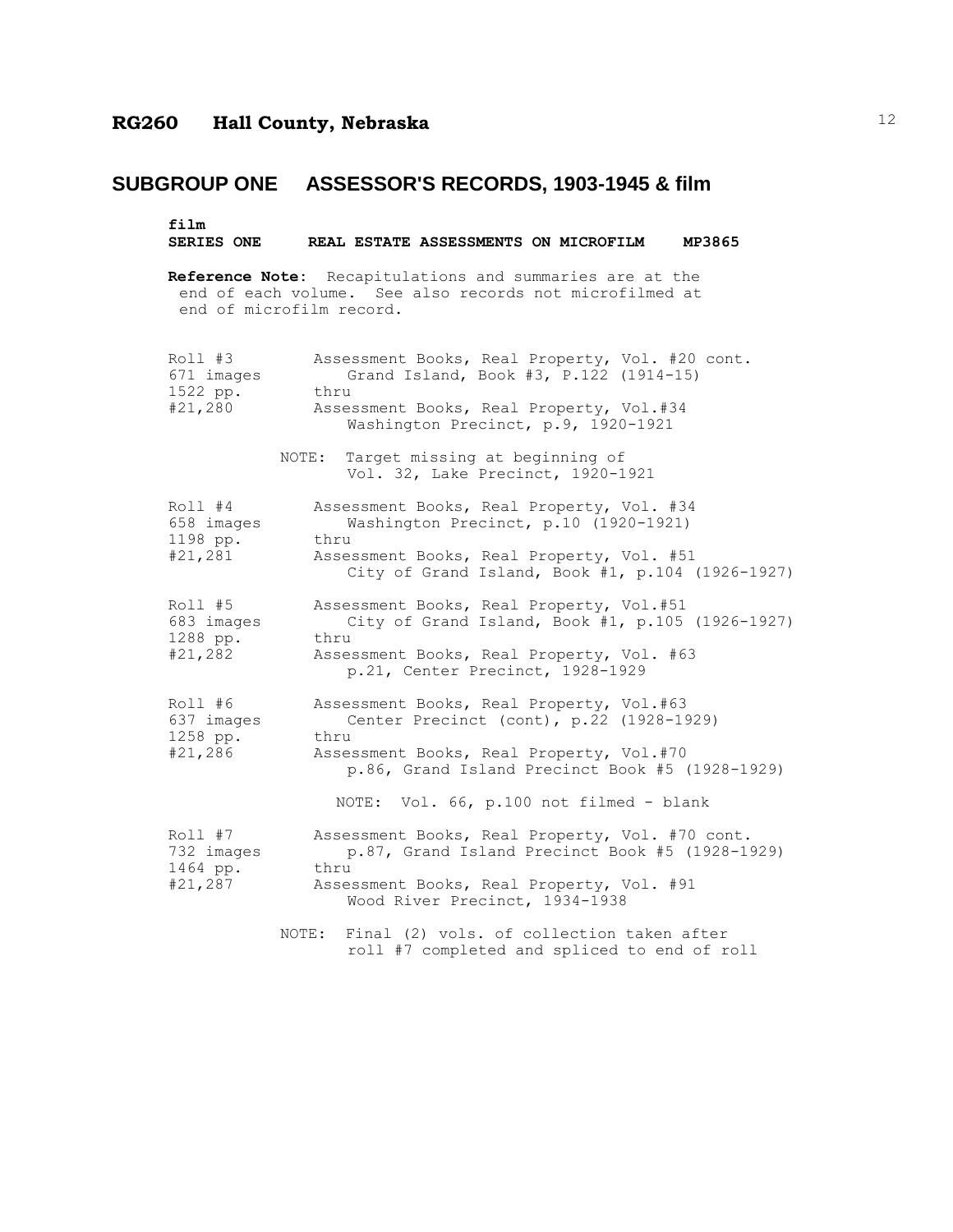|            |                    | SERIES TWO ASSESSMENT SCHEDULES NOT ON MICROFILM, 1876-1945 |
|------------|--------------------|-------------------------------------------------------------|
| V.1        | 1876               | Grand Island- City                                          |
|            | V.2 1879           | Grand Island Pct & City                                     |
|            | $V.3$ 1908         | Personal Property                                           |
| V.4 1923   |                    | Personal, Business & City                                   |
| $V.5$ 1926 |                    | Personal, Business & City                                   |
|            | V.6 1926-1927      | Real Property - Washington Twp.                             |
| V.7 1930   |                    | Business & City                                             |
|            | V.8 1930-1933      | Real Property - Center Twp.                                 |
| V.9 1933   |                    | Personal                                                    |
|            | Vs.10-13 1934-1937 | Real Property Grand Island, #3-#6                           |
|            | V.14 1934-1937     | Jackson Twp.                                                |
|            | V.15 1934-1937     | Cairo Village                                               |
|            | V.16 1934-1937     | Wood River Village                                          |
| V.17       | 1938 — 1938        | Personal Property                                           |
| V.18 1939  |                    | Personal Property                                           |
|            | Vs.19-22 1938-1941 | Real Property - Grand Island, #2, #3, #5, #6                |
|            | V.23 1943          | Personal Property                                           |
|            | V.24 1942-1945     | Real Property - Grand Island #1                             |

**SERIES THREE MISCELLANEOUS ASSESSOR'S RECORDS, 1903-1937**

| V.1 |              | Assessor's Mortgage Record, 1903-1919 |  |
|-----|--------------|---------------------------------------|--|
|     |              | Index to Chattel Mortgages            |  |
| B.1 | v.2-18       | Assessor's Annual Reports, 1910       |  |
|     | $v.19 - 33$  | Assessor's Annual Reports, 1911       |  |
|     | $v.34 - 51$  | Assessor's Annual Reports, 1912       |  |
|     | $B.1$ (cont) | m 11 1 m 1000 1                       |  |

loose Railroad Assessments, 1909-1937 County and Municipal

## **SUBGROUP TWO TREASURER'S RECORDS, 1869-1939**

**film**

|                                | SERIES ONE  |                                        | TAX LISTS, 1869-1899                                                                                                    |
|--------------------------------|-------------|----------------------------------------|-------------------------------------------------------------------------------------------------------------------------|
| Vol. 1                         |             |                                        | 1867-1869 Personal & Real Property<br>NOTE: pp. 5, 13, & 15 contain Personal Tax Lists<br>for Buffalo County, 1867-1869 |
| Vol. 2<br>Vols. 3-9<br>Vol. 10 | Vols. 11-12 | 1869-1871<br>1872-1878<br>1879<br>1881 | Personal & Real Property<br>Personal & Real Property<br>Missing at time of filming<br>Personal & Real Property          |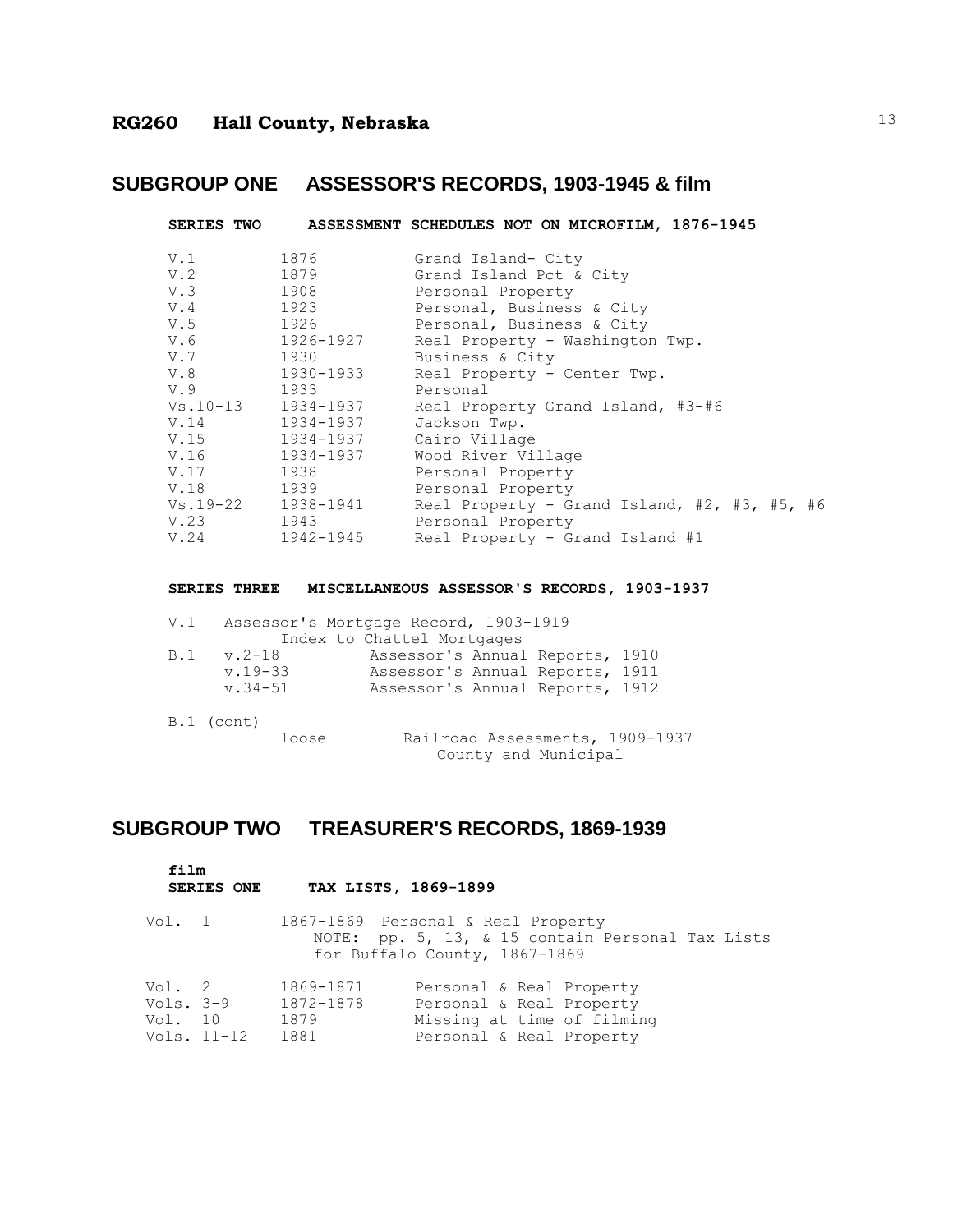## **SUBGROUP TWO TREASURER'S RECORDS, 1869-1939**

| film<br><b>SERIES ONE</b> |                                                                                                                                                                                                                | TAX LISTS, 1869-1899                                                                                                               |                                                                                                                                                                                                                                                                                                                                                                                                                                                              |
|---------------------------|----------------------------------------------------------------------------------------------------------------------------------------------------------------------------------------------------------------|------------------------------------------------------------------------------------------------------------------------------------|--------------------------------------------------------------------------------------------------------------------------------------------------------------------------------------------------------------------------------------------------------------------------------------------------------------------------------------------------------------------------------------------------------------------------------------------------------------|
| Vol. 13                   |                                                                                                                                                                                                                | 1882                                                                                                                               | Personal & Real Property                                                                                                                                                                                                                                                                                                                                                                                                                                     |
|                           |                                                                                                                                                                                                                |                                                                                                                                    | NOTE: Grand Island Precinct missing at time of filming                                                                                                                                                                                                                                                                                                                                                                                                       |
| Vol. 34<br>Vol. 38        | Vols. 14-15<br>Vols. 16-18<br>Vols. 19-21<br>Vols. 22-24<br>Vols. 25-27<br>Vols. 28-30<br>Vols. 31-33<br>Vols. 35-37<br>Vols. 39-41<br>Vols. 42-46<br>Vols. 47-50<br>Vols. 51-55<br>Vols. 56-59<br>Vols. 60-63 | 1883<br>1884<br>1885<br>1886<br>1887<br>1888<br>1889<br>188 ?<br>1890<br>1890-1891<br>1891<br>1892<br>1893<br>1894<br>1895<br>1896 | Personal & Real Property<br>Personal & Real Property<br>Personal & Real Property<br>Personal & Real Property<br>Personal & Real Property<br>Personal & Real Property<br>Personal & Real Property<br>Personal & Real Property<br>Personal & Real Property<br>Personal & Real Property<br>Personal & Real Property<br>Personal & Real Property<br>Personal & Real Property<br>Personal & Real Property<br>Personal & Real Property<br>Personal & Real Property |
|                           | Vols. $64-67$<br>Vols. 68-71<br>Vols. 72-73                                                                                                                                                                    | 1897<br>1898<br>1899                                                                                                               | Personal & Real Property<br>Personal & Real Property<br>Personal & Real Property                                                                                                                                                                                                                                                                                                                                                                             |
| film                      |                                                                                                                                                                                                                |                                                                                                                                    | - -----                                                                                                                                                                                                                                                                                                                                                                                                                                                      |

#### **SERIES TWO DELINQUENT TAX LISTS, 1869-1899**

| Vol. 1     | 1869-1875 | Delinquent Tax List                 |  |  |
|------------|-----------|-------------------------------------|--|--|
| Vol. 2     | 1869-1895 | Delinquent Tax List                 |  |  |
| Vol. 3     | 1874-1890 | Delinquent Tax List (Real Estate)   |  |  |
| Vol. 4     | 1880-1891 | Delinquent Tax List (Personal)      |  |  |
| Vols. 5-14 | 1890-1899 | Delinquent Tax Lists (one per year) |  |  |

**film**

#### **SERIES THREE SPECIAL TAXES & TAX SALE RECORDS, 1872-1911**

| Vol. 1 | 1872-1878 | Treasurer's Sale Book                  |
|--------|-----------|----------------------------------------|
| Vol. 2 | 1872-1892 | Tax Sale & Redemption Record           |
| Vol. 3 | 1872-1900 | Treasurer's Sale Book (poor condition) |
|        |           | For tax Years 1872-1881                |
|        |           | April 1, 1880 - June 23, 1883 and      |
|        |           | Tax Certificates #184 (2/5/1886) thru  |
|        |           | #3811 (5/7/1897-8/2/1898               |
|        |           | Entries, 1880-1900                     |
| Vol. 4 | 1904-1911 | Sewer Tax Record                       |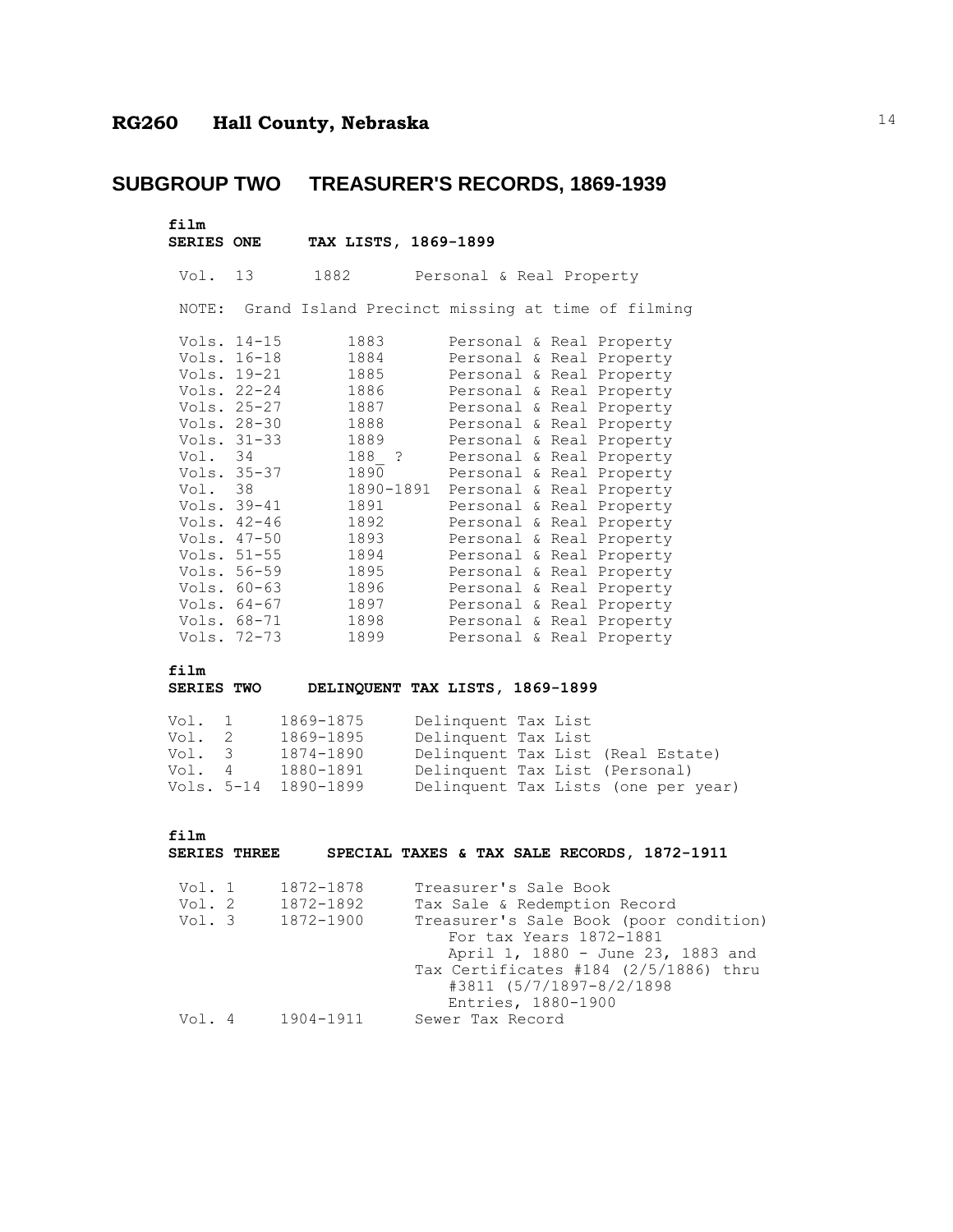## **SUBGROUP TWO COUNTY TREASURER (cont)**

film<br>SERIES FOUR **SERIES FOUR MOTOR VEHICLE TAX LISTS, 1953**

**NOTE: See records not on microfilm**

Vol. 1 1953 Motor Vehicle (City) Vol. 2 1953 Motor Vehicle (Country)

| film<br><b>SERIES ONE</b>                      |       | TAX LISTS - MICROFILM RECORD<br>MP4062                                                                                                                                      |
|------------------------------------------------|-------|-----------------------------------------------------------------------------------------------------------------------------------------------------------------------------|
| Roll #1<br>704 images<br>1408 pp.<br>#24,192   |       | Tax Lists, Personal Property, V.1<br>p.1- First Precinct "A", 1867<br>thru<br>Tax Lists, Real Estate-Lands, V.7<br>p.52 - So. Platte Pct, S7-T9N-R10W (1876)                |
|                                                |       | NOTE: V.1, pp.5, 13 & 15 contain personal<br>for Buffalo County, 1867-1869<br>NOTE: V.3, p.87 is blank<br>CORRECTION: Operator's Certificate, end of reel should read SE/NW |
| $Roll$ #2<br>654 images<br>1308 pp.<br>#24,193 |       | Tax Lists, Real Estate-Lands, V.7 cont.<br>p.53- So. Platte Pct, S7-T9N-R10W (1876)<br>thru<br>Tax Lists, Personal Property, V.10<br>p.227 - So. Platte Pct "P", 1880       |
|                                                |       | NOTE: Tax Lists, 1879, missing at time of filming                                                                                                                           |
|                                                |       | CORRECTION: V.7, p.53 missed at start of reel,<br>retake spliced to end of reel                                                                                             |
| $Roll$ #3<br>668 images<br>1336 pp.<br>#24,194 |       | Tax Lists, Personal Property, V.10 cont.<br>p.228 - So. Platte Pct, "R", 1880<br>thru<br>Tax Lists, Personal Property, V.14<br>p.101 - West Grand Island Pct. "N", 1883     |
|                                                |       | NOTE: Grand Island Pct, 1882, missing at time<br>of filming<br>NOTE: Vol. 11, page numbering irregular                                                                      |
| Roll #4<br>651 images<br>1302 pp.<br>#24,198   |       | Tax Lists, Personal Property, V.14 cont.<br>p.102 - West Grand Island Pct. "0", 1883<br>thru<br>Tax Lists, Personal Property, V.19<br>$p.3$ - Grand Island Pct. "D", 1885   |
|                                                | NOTE: | V.17 (frame $#469$ ), p.65 is blank                                                                                                                                         |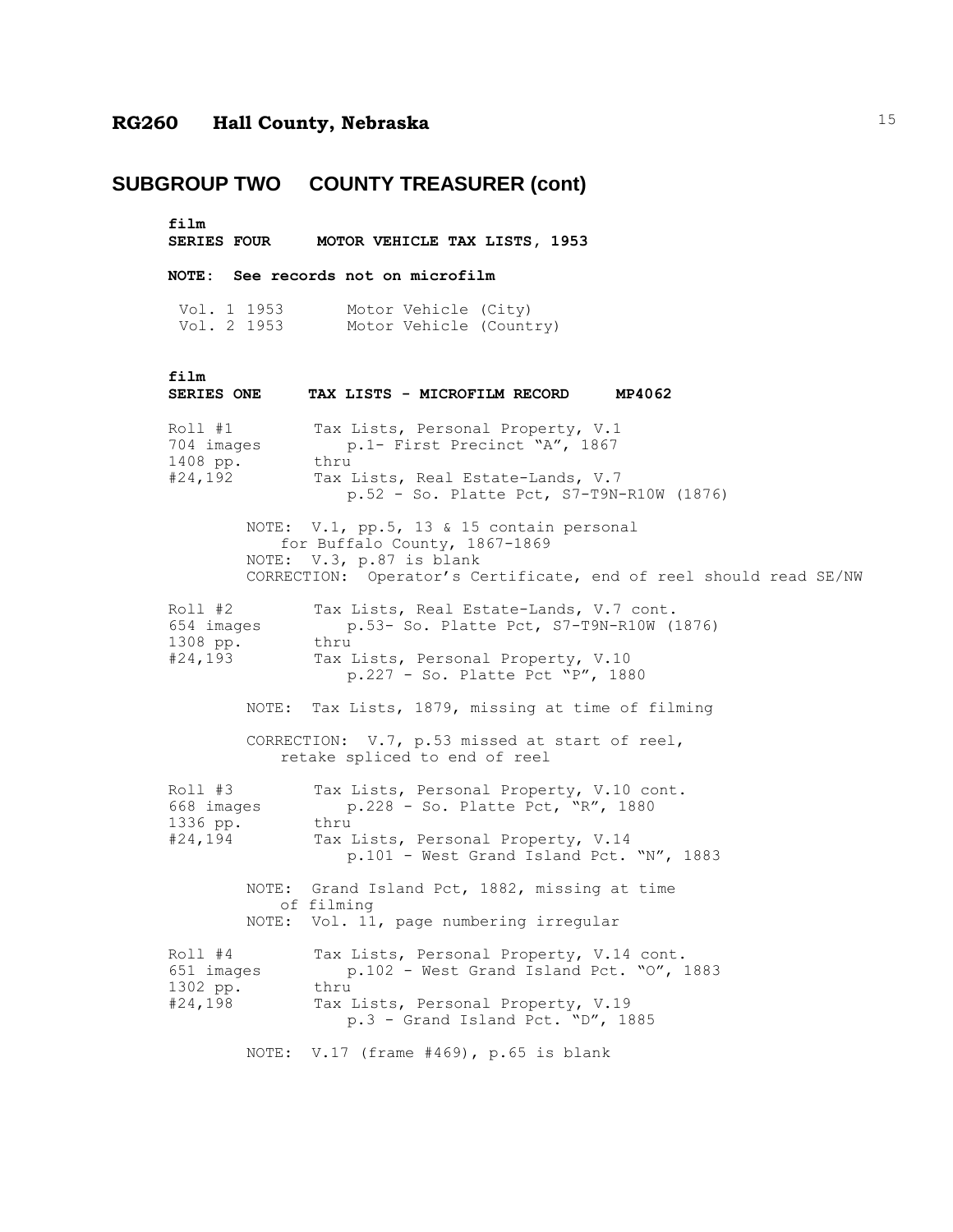| film<br><b>SERIES ONE</b>                     |                            | TAX LISTS - MICROFILM RECORD                                                                                                                                                                                         | MP4062                                                   |
|-----------------------------------------------|----------------------------|----------------------------------------------------------------------------------------------------------------------------------------------------------------------------------------------------------------------|----------------------------------------------------------|
| Roll #5<br>670 imgages<br>1340 pp.<br>#24,200 | thru                       | Tax Lists, Personal Property, V.19 cont.<br>p.4 - Grand Island Pct. "D" cont., 1885<br>Tax Lists, Real Estate-Lands, V.23<br>p.72- Centre Pct., S27-T11N-R10W, 1886                                                  |                                                          |
| Roll #6<br>658 images<br>1316 pp.<br>#24,201  | thru                       | Tax Lists, Real Estate-Lands, V.23 cont.<br>p.75 - Centre Pct., S28-T11N-R10W, 1886<br>Tax Lists, Real Estate-Lots, V.28<br>$p.48$ - Grand Island, Blk 66, Lot 5, 1888<br>NOTE: V.26 - poor original, damaged volume |                                                          |
|                                               |                            | should read as above for ending                                                                                                                                                                                      | CORRECTION: Operator's Certificate, end of reel in error |
| Roll #7<br>671 images<br>1342 pp.<br>#24,202  | thru                       | Tax Lists, Real Estate-Lots, V.28 cont.<br>p.48 - Grand Island, Blk 63, Lot 7, 1888<br>Tax Lists, Real Estate-Lots, V.31<br>p.151 -Grand Island, Wallicks Addition<br>Block 7, Lot 9 (1889)                          |                                                          |
|                                               | start of this reel.        | CORRECTION: Start of Reel, p.48, V.28 retaken at                                                                                                                                                                     |                                                          |
| Roll #8<br>672 images<br>1344 pp.<br>#24, 203 | thru                       | Tax Lists, Real Estate-Lots, V.31 cont.<br>p.152- Grand Island, Wallicks Addition<br>Block 7, Lot 10 (1889)<br>Tax Lists, Real Estate-Lots, V.35<br>Block 17, Lot 6 (1890)                                           | p.143 - Grand Island, Arnold & Abbotts Addition          |
|                                               | end of reel.               | NOTE: Frame #485 begins V.34 (n.d.), 188<br>CORRECTION: Frame #670 fogged during processing,<br>Arenas thru Thummel & Platt, retake spliced to                                                                       |                                                          |
| Roll #9<br>681 images<br>1362 pp.<br>#24, 204 | thru                       | Tax Lists, Real Estate-Lots, V.35 cont.<br>Block 17, Lot 7 (1890)<br>Tax Lists, Real Estate-Lands, V.38<br>Wood River Pct, S27-T10N-R11W (1891)                                                                      | p.144 - Grand Island, Arnold & Abbotts Addition          |
| NOTE:                                         | shows p.145, should be 144 | Operator's Certificate, start of reel in error                                                                                                                                                                       |                                                          |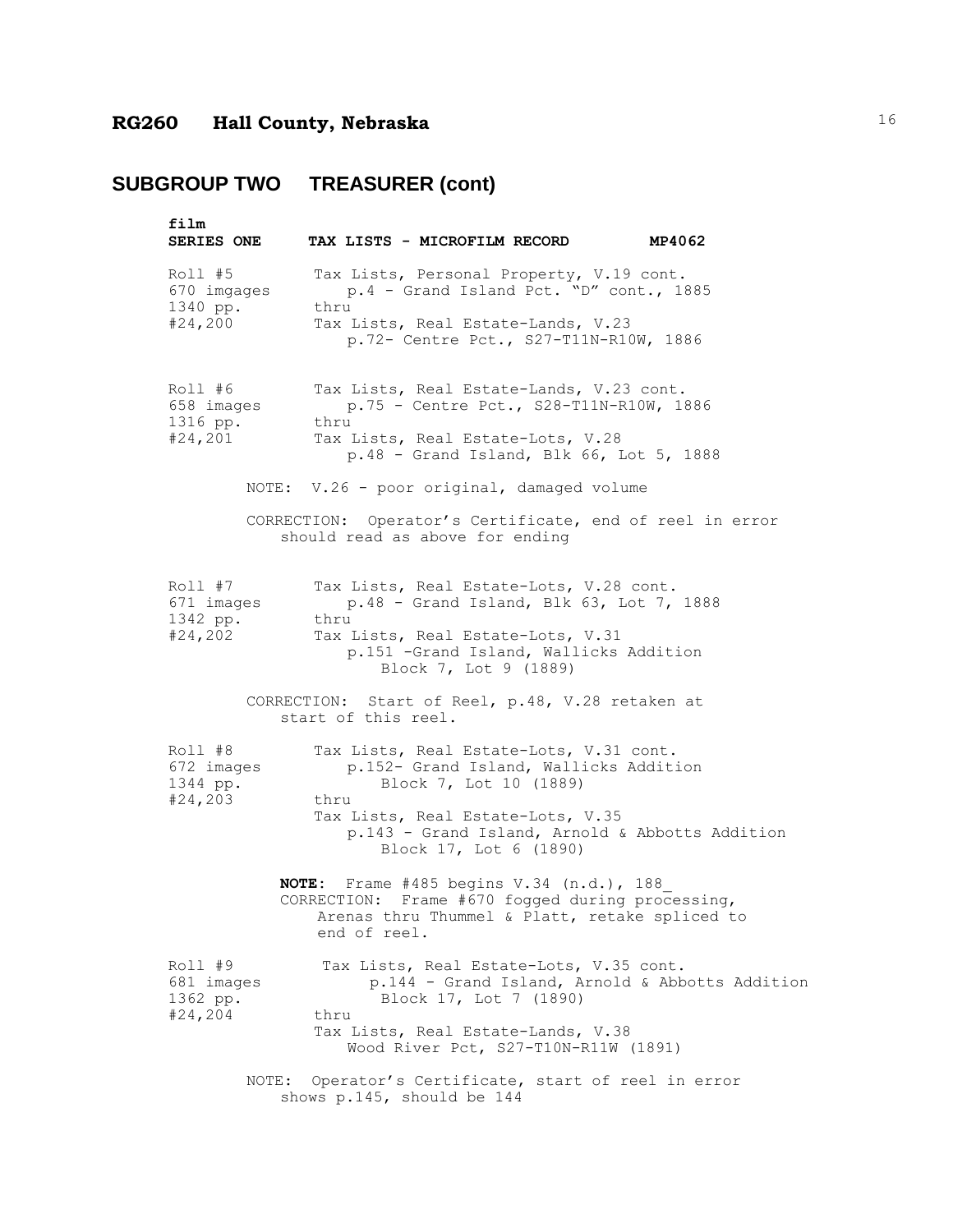| film<br>SERIES ONE                             | TAX LISTS - MICROFILM RECORD<br>MP4062                                                                                                                                                                              |
|------------------------------------------------|---------------------------------------------------------------------------------------------------------------------------------------------------------------------------------------------------------------------|
| Roll #10<br>672 images<br>1344 pp.<br>#24, 205 | Tax Lists, Personal Property, V.39<br>$p.1$ - Grand Island "A" (1891)<br>thru<br>Tax Lists, Real Estate-Lots, V.41<br>p.77 - Wood River, MacCall & Leflangs 2nd Addition<br>Block 10, Lot 12 (1891)                 |
| NOTE:                                          | Volume #40 poor original, damaged volume                                                                                                                                                                            |
| Roll #11<br>653images<br>1306 pp.<br>#24,206   | Tax Lists, Real Estate-Lots, V.41 cont.<br>p.78 - Wood River, MacCall & Leflangs 2nd Addition<br>Block 17, Lot 1 (1891)<br>thru<br>Tax Lists, Real Estate-Lands, V.43<br>p.222 - Grand Island, S15-T11N-R09W (1892) |
| Roll #12<br>642 images<br>1284 pp.<br>#24, 207 | Tax Lists, Real Estate-Lands, V.43 cont.<br>p.223 - Grand Island, S18-T11N-R09W (1892)<br>thru<br>Tax Lists, Personal Property, V.47<br>$p.12$ - Grand Island "G", 1893                                             |
| Roll #13<br>712 images<br>1424 pp.<br>#24,208  | Tax Lists, Personal Property, V.47 cont.<br>p.13 - Grand Island "H", 1893<br>thru<br>Tax Lists, Personal Property, V.49<br>p.131 - So. Platte Pct "C", 1893                                                         |
| Roll #14<br>666 images<br>1332 pp.<br>#24,209  | Tax Lists, Personal Property, V.49 cont.<br>$p.132$ - South Platte Pct "D", 1893<br>thru<br>Tax Lists, Real Estate-Lots, V.52<br>p.180 - Grand Island, East, Blk 46, Lot 8, 1894                                    |
| NOTE:                                          | V.51, poor original, water damaged                                                                                                                                                                                  |
| Roll #15<br>674 images<br>1348 pp.<br>#24,210  | Tax Lists, Real Estate-Lots, V.52 cont.<br>p.181 - Grand Island, East, Blk 53, Lot 1 (1894)<br>thru<br>Tax Lists, Real Estate-Lots, V.56<br>p.95 - Grand Island, Evans Addition<br>Block 5, Lot 6, 1895             |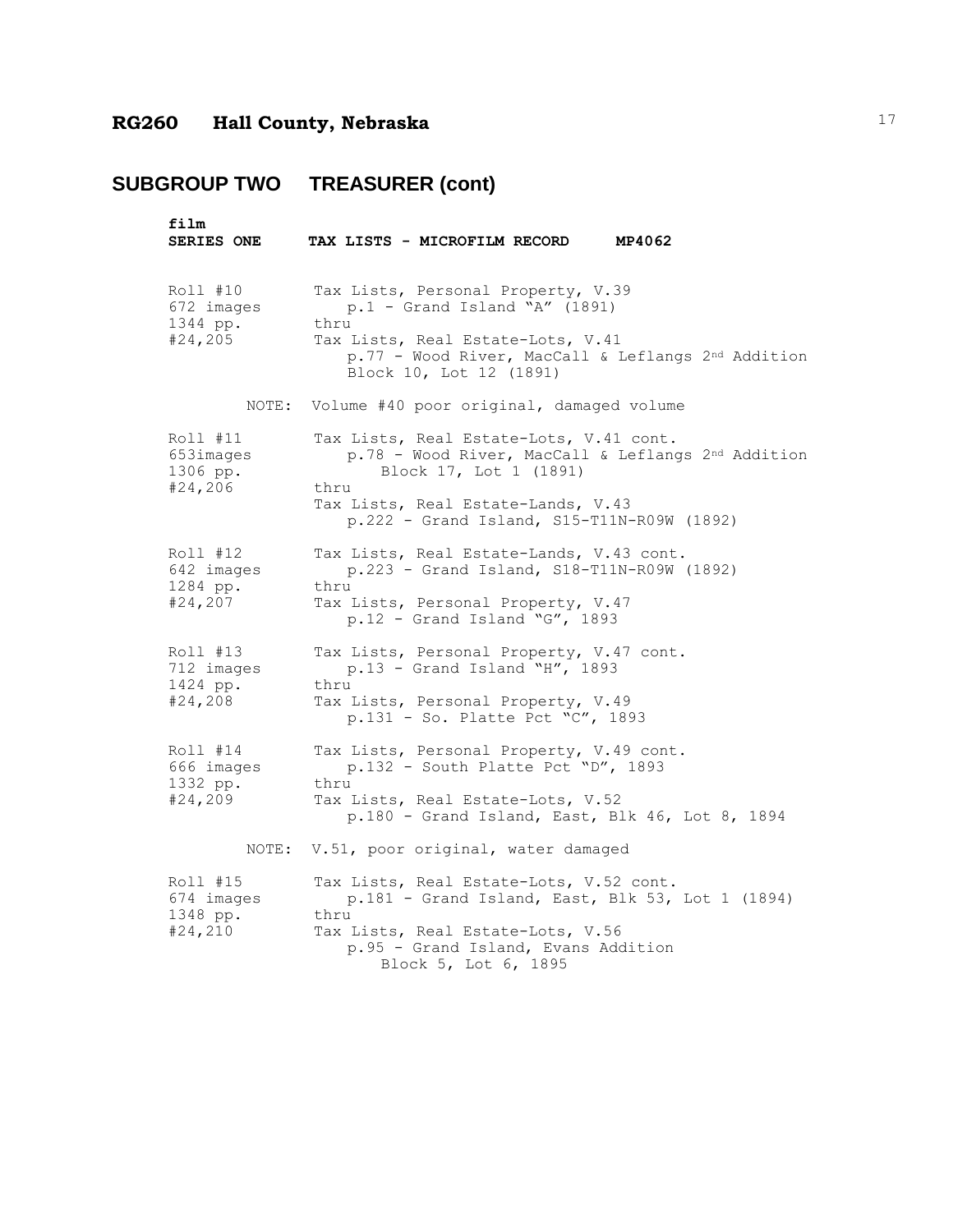| film                                          |                                                                                                                     |
|-----------------------------------------------|---------------------------------------------------------------------------------------------------------------------|
| <b>SERIES ONE</b>                             | TAX LISTS - MICROFILM RECORD MP4062                                                                                 |
| Roll #16<br>667 images<br>1334 pp.<br>#24,212 | Tax Lists, Real Estate-Lots, V.56 cont.<br>p.96 - Grand Island, Evans Addition<br>Block 5, Lot 7, 1895<br>thru      |
|                                               | Tax Lists, Real Estate-Lands, V.59<br>p.30 - Prairie Creek, S22-T12N-R12W (1895)                                    |
|                                               | CORRECTION: V.57, p.1 (frame #196), missed in filming<br>retake spliced to end of reel                              |
| Roll #17<br>693 images<br>1386 pp.            | Tax Lists, Real Estate-Lands, V.59 cont.<br>p.31 - Prairie Creek, S23-T12N-R10W (1895)<br>thru                      |
| #24,213                                       | Tax Lists, Personal Property, V.62<br>p.42- Wood River "S", 1896                                                    |
| Roll #18<br>678 images<br>1356 pp.            | Tax Lists, Personal Property, V.62 cont.<br>p.43- Wood River "S" cont., 1896<br>thru                                |
| #24, 214                                      | Tax Lists, Real Estate-Lots, V.65<br>p.102 - Grand Island, Clarks Addition<br>Block 7, Lot 8 (1897)                 |
| Roll #19<br>647 images<br>1394 pp.            | Tax Lists, Real Estate-Lots, V.65 cont.<br>p.103- Grand Island, Clarks Addition<br>Block 8, Lot 1 (1897)            |
| #24, 215                                      | thru<br>Tax Lists, Real Estate-Lots, V.68<br>p.63- Grand Island, Koenig & Wiebe Addition<br>Block 127, Lot 4 (1898) |
| Roll #20<br>677 images<br>1354 pp.            | Tax Lists, Real Estate-Lots, V.68 cont.<br>p.64- Grand Island, Koenig & Wiebe Addition<br>Block 127, Lot 5 (1898)   |
| #24,217                                       | thru<br>Tax Lists, Real Estate-Lots, V.71<br>p.70 - Mayfield, Blk 9, Lot 6 (1898)                                   |
| NOTE:                                         | V.71 - poor original, damaged volume                                                                                |
| Roll #21<br>662 images<br>1324 pp.            | Tax Lists, Real Estate-Lots, V.71 cont.<br>p.71 - Mayfield Pct -Recaps, 1898<br>thru                                |
| #24,227                                       | Tax Lists, Personal Property, V.73<br>p.3 -Jackson Pct "H", 1899                                                    |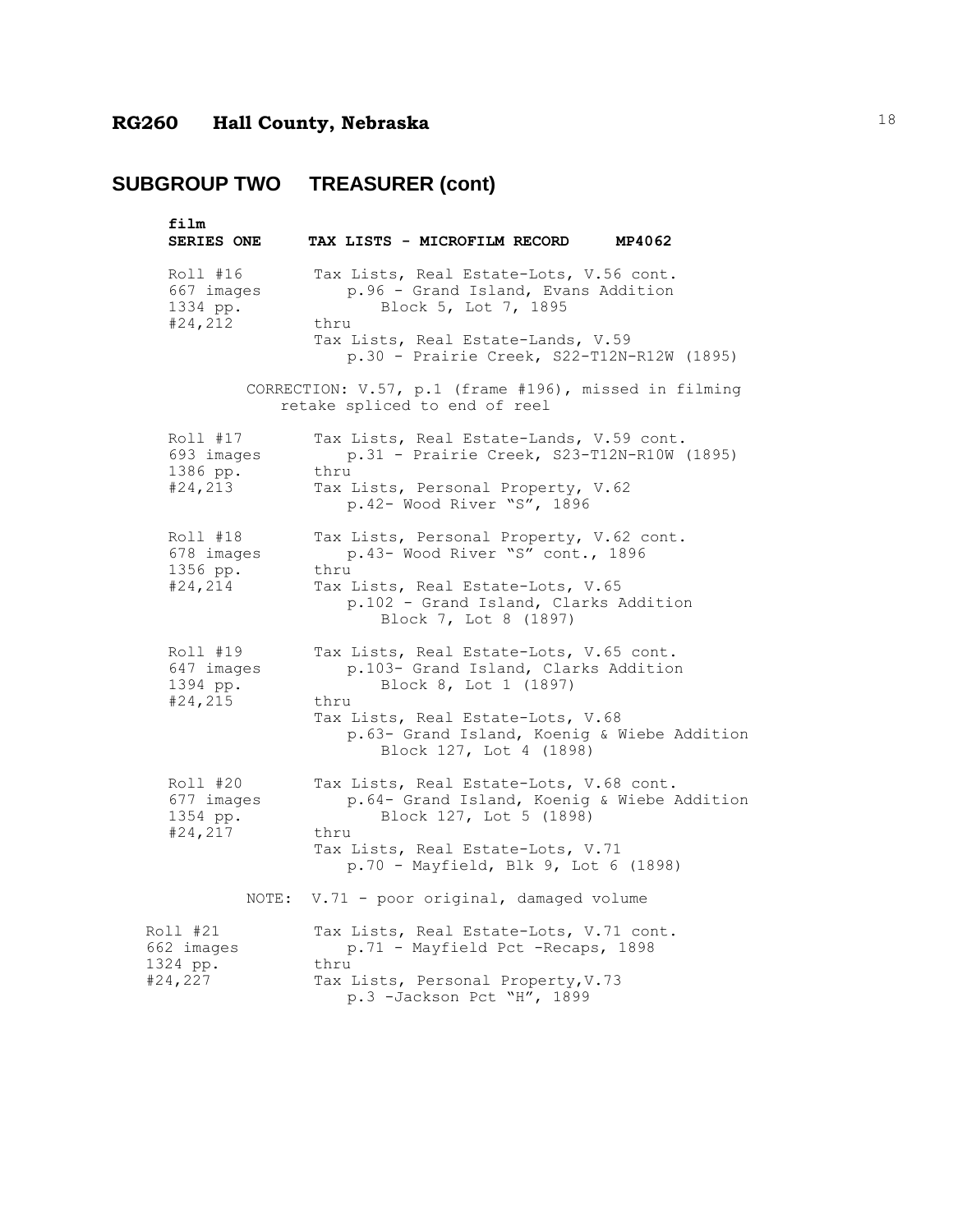## **SUBGROUP TWO TREASURER (cont)**

| film<br><b>SERIES ONE</b> | TAX LISTS - MICROFILM RECORD                                              | MP4062 |
|---------------------------|---------------------------------------------------------------------------|--------|
| Roll #22<br>444 images    | Tax Lists, Personal Property, V.73 cont.<br>$p.4$ - Jackson Pct "J", 1899 |        |
| 900 pp.<br>#24, 234       | thru<br>Tax Lists, Real Estate, V.73 complete                             |        |

```
film
```

|                                               | SERIES TWO DELINQUENT TAX LISTS, 1869-1899<br>mp4062                                                                                                                                                                                                                                                                                                |
|-----------------------------------------------|-----------------------------------------------------------------------------------------------------------------------------------------------------------------------------------------------------------------------------------------------------------------------------------------------------------------------------------------------------|
| Roll #22<br>240 images<br>468 pp.<br>#24,234  | Delinquent Tax Lists, V.01 (1869-1875)<br>thru<br>Delinquent Tax Lists, V.4 (Personal)<br>$p.54 - "G" (1880-1891)$<br>NOTE: Delinquent Tax Lists begin at frame #445                                                                                                                                                                                |
| Roll #23<br>774 images<br>1548 pp.            | Delinquent Tax Lists, V.04 cont.<br>$p.55 - Personal "G" (1880-1891)$<br>thru<br>#24,235 Delinquent Tax Lists, V.12 (Real Estate)<br>Grand Island, Blk 14, Lot 5 (1897)                                                                                                                                                                             |
|                                               | FILMING ORDER:<br>v.6 Grand Island Additions begins fr. #199<br>v.7 Grand Island Additions begins fr. #301<br>v.8 Grand Island Additions begins fr. #364<br>v.9 Grand Island Additions begins fr. #460<br>v.10 Grand Island Additions begins fr. #563<br>v.11 Grand Island Additions begins fr. #659<br>v.12 Grand Island Additions begins fr. #759 |
| Roll #24<br>208 images<br>416 pp.<br>#24, 236 | Delinquent Tax Lists, V.12 cont. (Real Estate)<br>Grand Island - Kernahan & Dickies Addition (1897)<br>thru<br>Delinquent Tax Lists, V.14 (complete), 1899                                                                                                                                                                                          |

NOTE: See Delinquent Tax Lists not on microfilm

### **film SERIES THREE TAX SALE & REDEMPTION, 1872-1900 MP4062** Roll #24 Treasurer's Tax Sale Record, 1872-1878 313 images thru 626 pp. Treasurer's Tax Sale Record, v.3 (1872-1900)

NOTE: See also records not on microfilm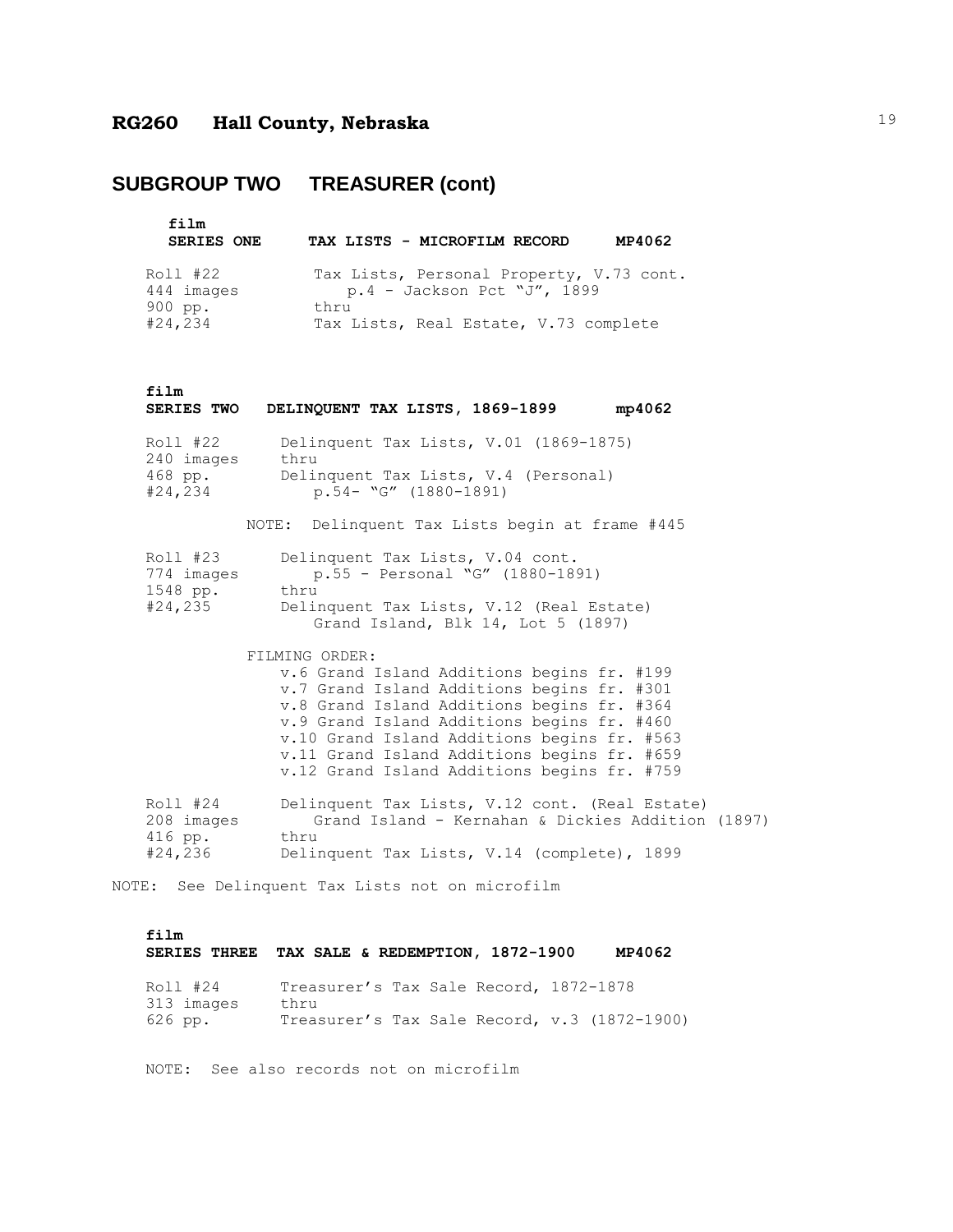# **SUBGROUP TWO TREASURER (cont)**

| film<br><b>SERIES FOUR</b>                   | MOTOR VEHICLE TAX LISTS, 1953                                                                                                                  |
|----------------------------------------------|------------------------------------------------------------------------------------------------------------------------------------------------|
| Roll #24<br>174 images<br>348 pp.<br>#24,236 | Motor Vehicle Tax List V.1 (36 on inventory)<br>$1953 - City "A"$<br>thru<br>Motor Vehicle Tax List V.1 (36 on inventory)<br>1953 - City "N"   |
| Roll #25<br>346 images<br>692 pp.<br>#24,237 | Motor Vehicle Tax List V.1 cont.<br>$1953$ - City "N" cont.<br>thru<br>Motor Vehicle Tax List V.2 (37 on inventory)<br>1953 - Country complete |

Rolls #26-25 positives received 10/2/1990

Treasurer's records begin next page with records not yet microfilmed

| <b>SERIES ONE</b>                                                                                                                                                           |                                                                                      |  |  |                                                         | TAX LISTS - NOT ON MICROFILM, 1900-1970 |  |
|-----------------------------------------------------------------------------------------------------------------------------------------------------------------------------|--------------------------------------------------------------------------------------|--|--|---------------------------------------------------------|-----------------------------------------|--|
| V.074-077<br>$V.078 - 081$<br>$V.082 - 084$<br>$V.085 - 087$<br>V.088-089<br>$V.090 - 091$<br>$V.092 - 093$<br>$V.094 - 095$<br>$V.096 - 097$<br>V.098-099<br>$V.100 - 101$ | 1900<br>1901<br>1902<br>1903<br>1904<br>1905<br>1906<br>1907<br>1908<br>1909<br>1910 |  |  |                                                         |                                         |  |
| $V.102 - 103$<br>$V.104 - 107$<br>$V.108 - 111$<br>$V.112 - 115$<br>V.116-119<br>$V.120 - 123$<br>V.124-127<br>$V.128 - 131$                                                | 1911<br>1912<br>1913<br>1914<br>1915<br>1916<br>1917<br>1918                         |  |  |                                                         |                                         |  |
| $V.132 - 134$<br>$V.135 - 138$<br>$V.139 - 142$<br>$V.143 - 146$<br>$V.147 - 150$<br>$V.151 - 155$<br>$V.156 - 160$<br>$V.161 - 165$<br>$V.177 - 170$<br>$V.171 - 175$      | 1919<br>1920<br>1921<br>1922<br>1923<br>1924<br>1925<br>1926<br>1927<br>1928         |  |  | Personal City Missing<br>Begins $(2)$ volumes RE - City |                                         |  |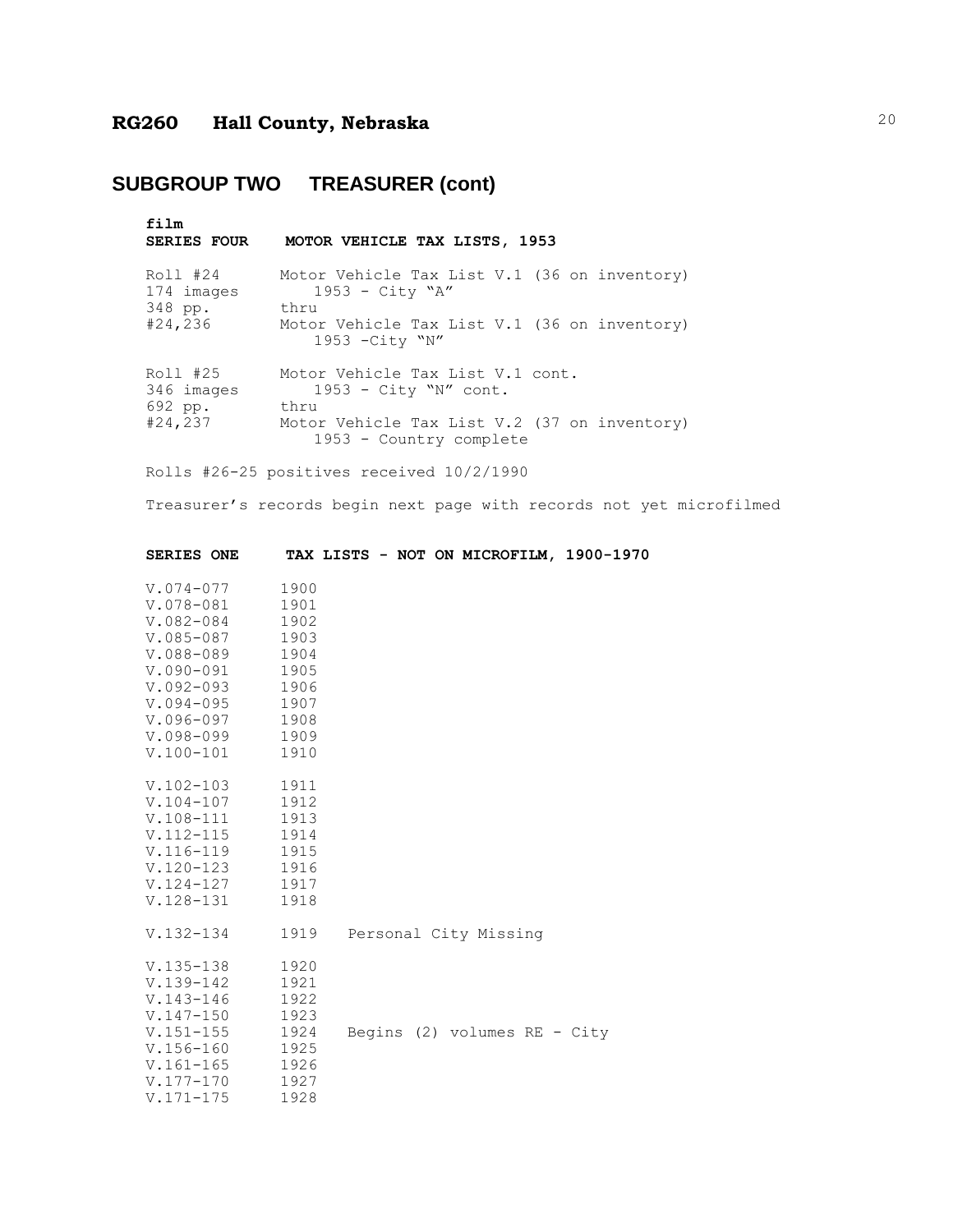| <b>SERIES ONE</b>                                                                                                                                                                       | TAX LISTS NOT ON MICROFILM                                                                                                                  |
|-----------------------------------------------------------------------------------------------------------------------------------------------------------------------------------------|---------------------------------------------------------------------------------------------------------------------------------------------|
| $V.176 - 180$                                                                                                                                                                           | 1929                                                                                                                                        |
| $V.181 - 185$<br>$V.186 - 190$<br>$V.191 - 195$<br>$V.196 - 200$<br>$V.201 - 208$                                                                                                       | 1930<br>1931<br>1932<br>1933<br>1934 Begins 2 volumes each Personal City;<br>2 vols. each Personal Country<br>2 vols. each Real Estate City |
| $V.209 - 215$<br>$V.216 - 222$<br>$V.223 - 229$<br>$V.230 - 236$<br>$V.237 - 243$                                                                                                       | 2 vols. each Real Estate Country<br>1935<br>1936<br>1937<br>1938<br>1939                                                                    |
| $V.244 - 250$<br>$V.251 - 257$<br>$V.258 - 264$<br>$V.265 - 271$<br>$V.272 - 278$<br>$V.279 - 285$<br>$V.286 - 292$<br>$V.293 - 299$<br>$V.300 - 307$<br>$V.308 - 315$                  | 1940<br>1941<br>1942<br>1943<br>1944<br>1945<br>1946<br>1947<br>1948<br>1949                                                                |
| $V.316 - 323$<br>$V.324 - 331$<br>$V.332 - 339$<br>$V.340 - 347$<br>$V.348 - 355$<br>$V.356 - 363$<br>$V.364 - 373$<br>$V.374 - 382$<br>$V.383 - 392$<br>$V.393 - 402$                  | 1950<br>1951<br>1952<br>1953<br>1954<br>1955<br>1956<br>1957<br>1958<br>1959                                                                |
| $V.403 - 412$<br>$V.413 - 422$<br>$V.423 - 432$<br>$V.433 - 442$<br>$V.443 - 452$<br>$V.453 - 463$<br>$V.464 - 474$<br>$V.475 - 485$<br>$V.486 - 492$<br>$V.493 - 500$<br>$V.501 - 507$ | 1960<br>1961<br>1962<br>1963<br>1964<br>1965<br>1966<br>1967<br>1968<br>1969<br>1970                                                        |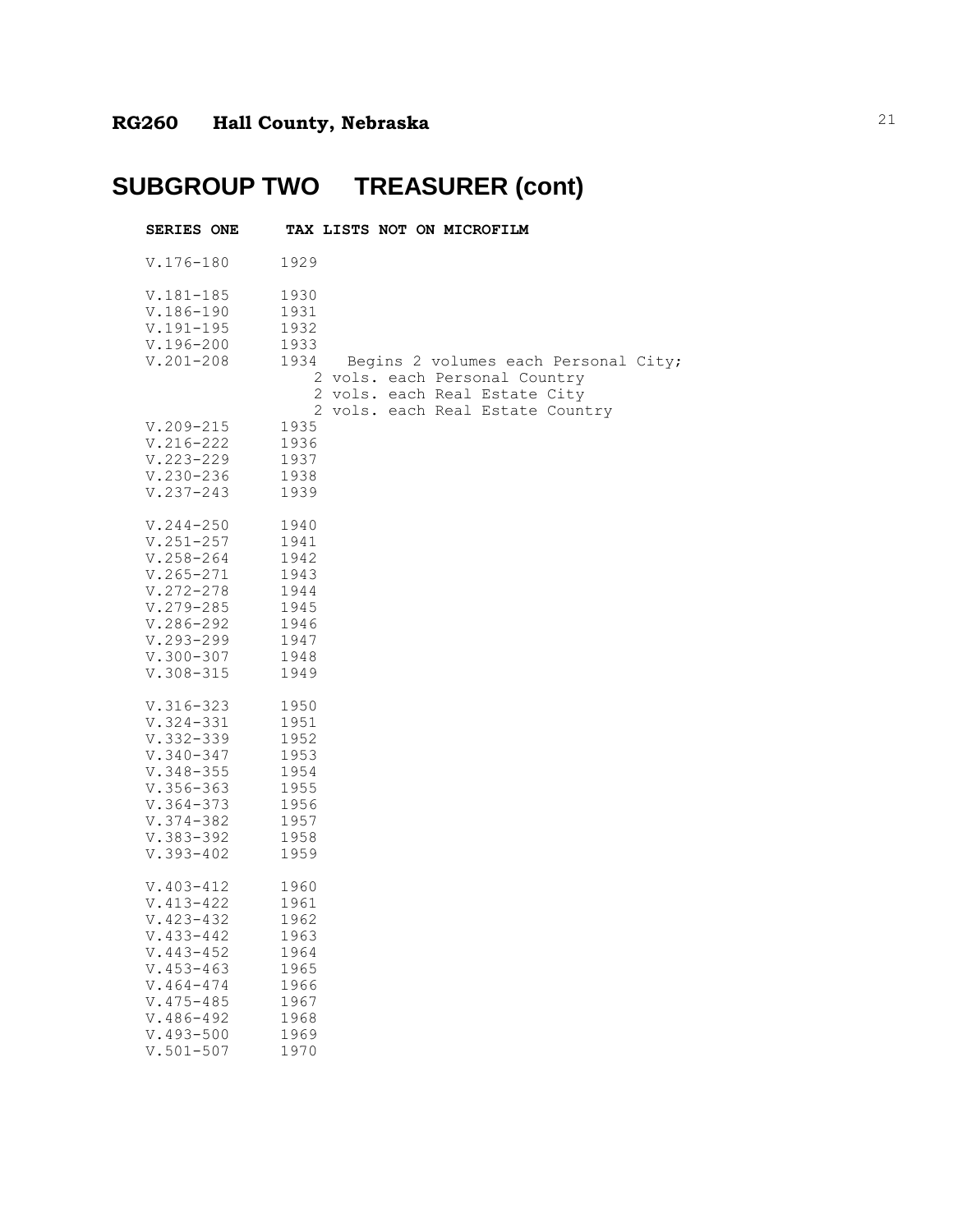### **SUBGROUP TWO TREASURER (cont)**

**SERIES TWO DELINQUENT TAX LISTS NOT ON MICROFILM**

(see microfilm for vols. 1-14)

V.15 1900 & Prior V.16 Delinquent RE & Personal, Grand Island, 1890-1900

#### **SERIES THREE TAX SALE & REDEMPTION RECORDS NOT ON MICROFILM**

(see microfilm for vols. 1-3)

- V.4 Tax Sale Record, 1880-1915 (entries thru 1916) V.5 Tax Foreclosure Sales, 1943-1947
- B.1 Tax Sale Records, 1940-1958

**SERIES FOUR MOTOR VEHICLE TAX LISTS, 1935-1952**

| 1935 |
|------|
|      |
| 1936 |
| 1937 |
| 1938 |
| 1939 |
| 1940 |
| 1941 |
| 1942 |
| 1943 |
| 1944 |
| 1945 |
|      |
| 1946 |
| 1947 |
| 1948 |
| 1949 |
| 1950 |
| 1951 |
| 1952 |
|      |

(vols. 36-37, 1953, see microfilm record)

#### **SERIES FIVE SCHOOL LAND RECORDS**

| V.1 | School Land Ledger (mold damage), 1879-1909 |
|-----|---------------------------------------------|
|     | #1 (1879-1886) thru #658 (1897-1909)        |
| V.2 | School Land Ledger, 1910-1935               |
|     | #5 (1910-1921) thru #70838 (1923-1935)      |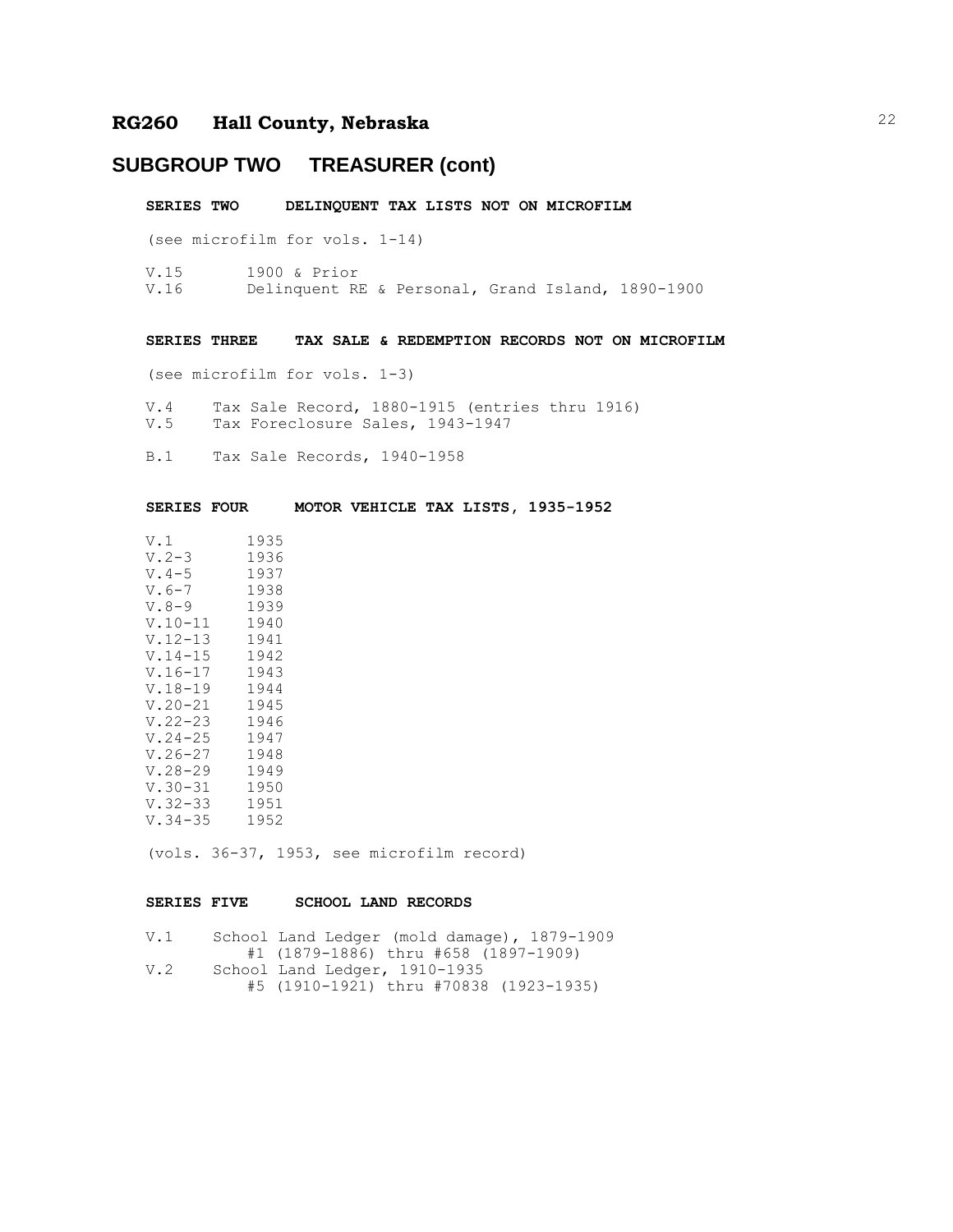#### **SUBGROUP TWO TREASURER (cont)**

#### **SERIES SIX SPECIAL ASSESSMENTS,**

- V.1 Water Register, Grand Island, 1886-1890
- V.2 Water Ledger, 1893-1895 V.3 Sewer Record, V.2
	- Dist #1 (1904-1913) thru Dist. #99 (1923) Water Dist #1 (1920) thru Dist. #23 (1923)

**SERIES SEVEN MISCELLANEOUS RECORDS, 1869-1940**

| V.1 | 1869-1871 | Tax Receipts, $#1 - #190$    |
|-----|-----------|------------------------------|
| V.2 | 1884-1897 | School District Ledger       |
| V.3 | 1888-1896 | General Ledger               |
|     |           | incl. School Land Leases     |
| V.4 | 1937-1938 | Tax Recapitulations & Levies |
| V.5 | 1939-1940 | Tax Recapitulations & Levies |
|     |           |                              |

#### **SUBGROUP THREE COUNTY BOARD OF COMMISSIONERS**

The records of the county board including minutes are not on file with the State Archives.

See inventory to records on security microfilm next folder

County Board minutes, 1858 to current are housed at the county courthouse.

#### **SUBGROUP FOUR RECORDS OF THE COUNTY CLERK, 1867-1954**

```
film
```
#### **SERIES ONE MARRIAGE RECORDS, 1868-1980**

Books 1-4 are indexed in Reference Room under 978.250/M359h Vols. #1 thru #57 are indexed at beginning of volumes General Index to Marriages, 1987-1995 is microfilmed on reels 25-27

V.1-A Marriage Record, 1868-1871 Hulde-Olsen, July 13, 1868 thru Ruff-Byre, Nov. 25, 1870 V.1 Marriage Record, 1871-1881 p.1, Eurick-Grace, Dec. 22, 1871 thru p.609, Rimicker-Stammer, Dec. 3, 1881 V.2 Marriage Record, 1881-1886 p.1, Perkins-Donavan, Jan 29, 1881 thru p.637, Carter-Hay, Feb. 25, 1886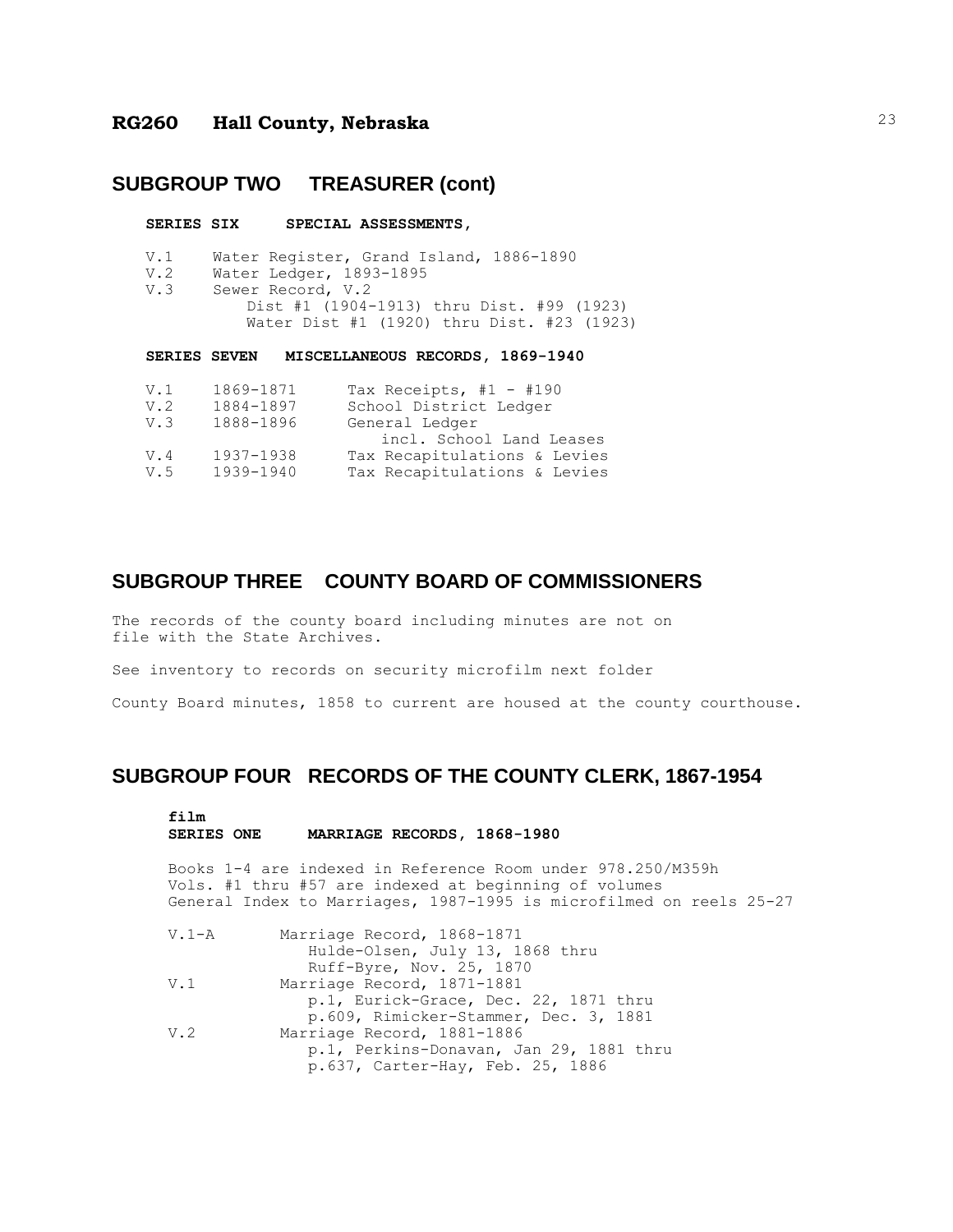| film<br><b>SERIES ONE</b> | MARRIAGE RECORDS, 1868-1980                                                                                                 |
|---------------------------|-----------------------------------------------------------------------------------------------------------------------------|
| V.3                       | Marriage Record, 1886-1889<br>p.1, Miller-Morgan, Mar 2, 1886 thru<br>p.331, Painting-O'Brien, Jan. 23, 1889                |
| V.4                       | Marriage Record, 1889-1892<br>p.1 Cory-Reynolds, May 21, 1889 thru<br>p.565 Demary-Walling, Aug. 11, 1892                   |
| V.5                       | Marriage Record, 1892-1896<br>p.1 James-Estes, Aug. 7, 1892 thru<br>p.616 Rauret-Spatholdt, Nov. 5, 1896                    |
| V.6                       | Marriage Record, 1896-1900<br>p.1 Grim-Craft, Nov. 7, 1896 thru<br>p.608 Heil-Graham, July 2, 1900                          |
| V.7                       | Marriage Record, 1900-1904<br>p.1 Gorman-Stevens, July 2, 1900 thru<br>p.640 Schrouger-Ewaldt, Mar 24, 1904                 |
| V.8                       | Marriage Record, 1904-1907<br>p.1 (#4253), Mathews-Hunt, Mar 24, 1904 thru<br>p.605 (#4857), Morgan-Wilkinson, Jan. 1, 1907 |
| V.9                       | Marriage Record, 1907-1909<br>p.1 (#4858), Campbell-Moore, Jan. 2, 1907 thru<br>p.642 (#5499), Werner-Guelzow, Mar 17, 1909 |
| V.10                      | Marriage Record, 1909-1911<br>p.1 (#5500), Colby-Pletcher, Mar 16, 1909 thru<br>p.644 (#6140), Hill-Boyd, Mar 15, 1911      |
| V.11                      | Marriage Record, 1911-1913<br>p.1 Morehead-Meier, Mar 16, 1911 thru<br>p.638 Derby-Cooper, Jan 1, 1913                      |
| V.12                      | Marriage Record, 1913-1915<br>p.1 Monasmith-Brumbaugh, Jan. 1, 1913 thru<br>p.640 Flippin-Blair, Jan. 13, 1915              |
| V.13                      | Marriage Record, 1915-1916<br>p.1 Carson-Polzel, Jan 14, 1915 thru<br>p.582 Hayes-Dreblow, July 22, 1916                    |
| V.14                      | Marriage Record, 1916-1917<br>p.1 Basilopoulas-Psihogiou, July 22,1916 thru<br>p.597 Frank-Hatch, Dec. 22, 1917             |
| V.15                      | Marriage Record, 1917-1919<br>p.1 Land-Campbell, Dec. 22, 1917 thru<br>p.598 Frandsen-Jacobson, Aug. 20, 1919               |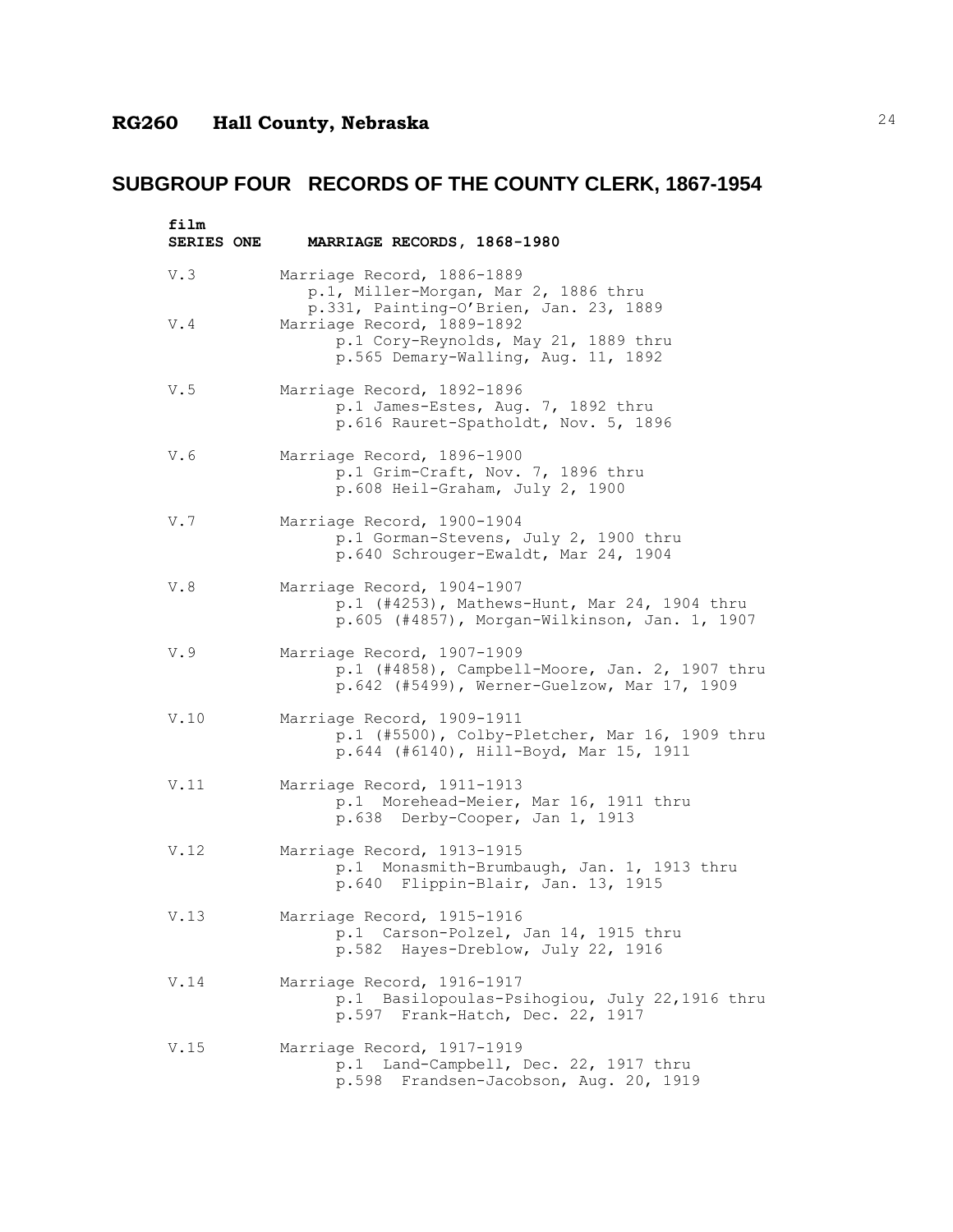| film       |                                                                                                                 |
|------------|-----------------------------------------------------------------------------------------------------------------|
| SERIES ONE | MARRIAGE RECORDS, 1868-1980                                                                                     |
| V.16       | Marriage Record, 1919-1920<br>p.1 Baumann-Brandt, Aug. 20, 1919 thru<br>p.640 Wilhelmi-Wegner, Dec. 15, 1920    |
| V.17       | Marriage Record, 1920-1922<br>p.1 Miller-Ritterbusch, Dec. 15, 1920 thru<br>p.638 Brittain-Ward, Sept 20, 1922  |
| V.18       | Marriage Record, 1922-1923<br>p.1 Hankey-Hanisch, Sept 20, 1922 thru<br>p.325 Jobman-Burson, Aug. 2, 1923       |
| V.19       | Marriage Record, 1923-1926<br>p.2 Husman-Herman, Aug. 23, 1923 thru<br>p.640 Nelson-Schutt, July 17, 1926       |
|            | NOTE: Page #1 is blank                                                                                          |
| V.20       | Marriage Record, 1926-1928<br>p.1 Hudspeth-Williams, July 19, 1926 thru<br>p.640 Miller-Kipp, June 30, 1928     |
| V.21       | Marriage Record, 1928-1930<br>p.1 Holub-Horky, July 3, 1928 thru<br>p.636 Sanderson-Howery, July 21, 1930       |
| V.22       | Marriage Record, 1930-1932<br>p.1 Darnell-Karel, July 22, 1930 thru<br>p.535 Nelson-Linegar, Sept 22, 1932      |
| V.23       | Marriage Record, 1932-1934<br>p.1 Hibberd-MacTavish, Sept 24, 1932 thru<br>p.527 Johnston-Krause, July 3, 1934  |
| V.24       | Marriage Record, 1934-1936<br>p.1 Lilienthal-May, July 3, 1934 thru<br>p.600 McFarlin-Fox, July 18, 1936        |
| V.25       | Marriage Record, 1936-1938<br>p.1 Danaher-Carter, July 17, 1936 thru<br>p.600 Philbrick-VanSlyke, June 16, 1938 |
| V.26       | Marriage Record, 1938-1940<br>p.1 Yarmon-Bangs, June 16, 1938 thru<br>p.600 Baker-Filkin, June 5, 1940          |
| V.27       | Marriage Record, 1940-1942<br>p.1 Lofquist-Hirschman, June 7, 1940 thru<br>p.600 Scott-Burke, Jan. 25, 1942     |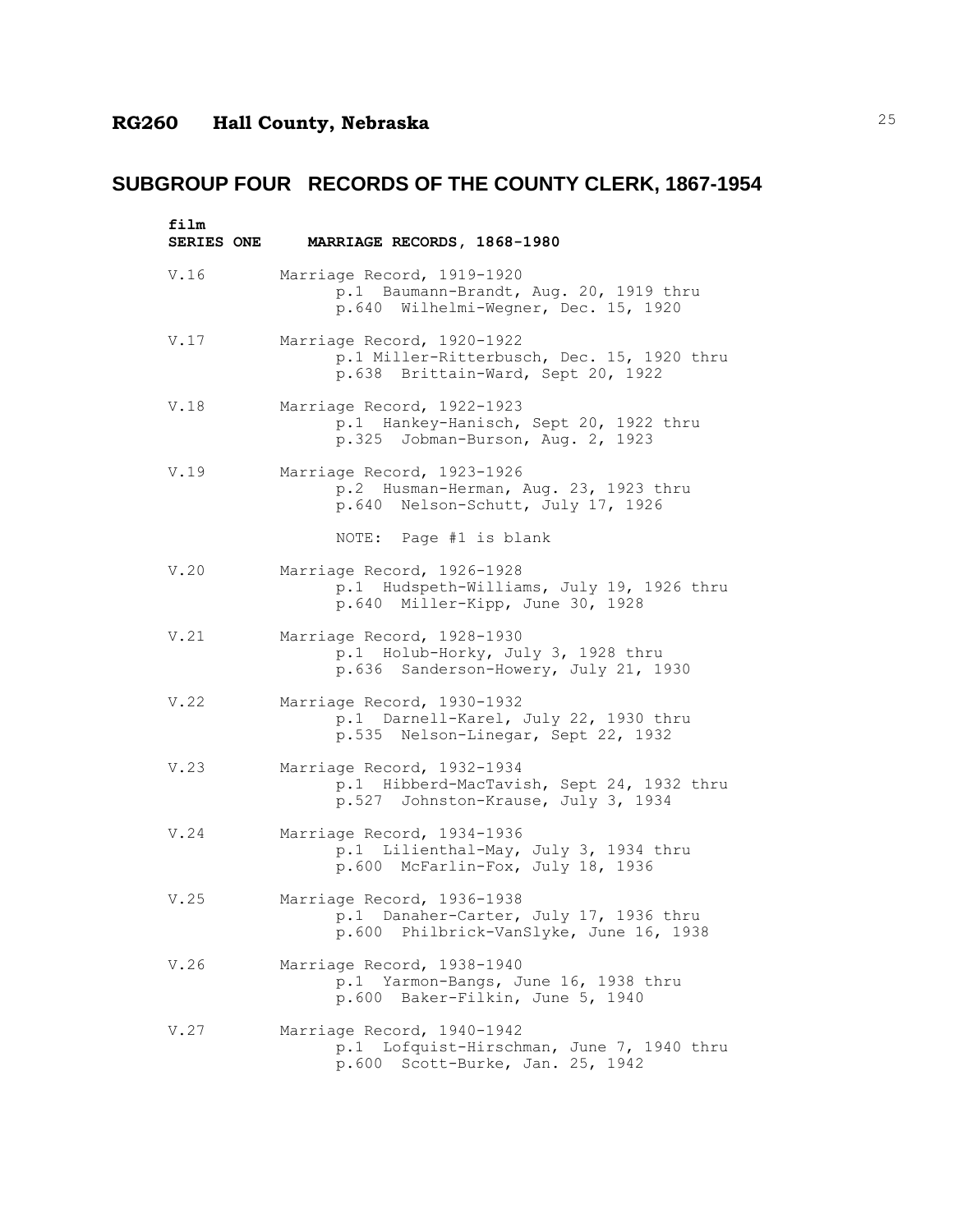| film<br>SERIES ONE | MARRIAGE RECORDS, 1868-1980                                                                                   |
|--------------------|---------------------------------------------------------------------------------------------------------------|
| V.28               | Marriage Record, 1942-1943<br>p.1 Moore-Haskins, Jan 26, 1942 thru<br>p.600 Linville-Wood, July 22, 1943      |
| V.29               | Marriage Record, 1943-1945<br>p.1 Kovacs-Bodnar, July 23, 1943 thru<br>p.599 Strickland-Frank, Feb. 4, 1945   |
| V.30               | Marriage Record, 1945-1946<br>p.1 Suck-Hullinger, Feb 3, 1945 thru<br>p.611 Zack-Mead, Aug. 13, 1946          |
| V.31               | Marriage Record, 1946-1947<br>p.1 Henriksen-Led, Aug. 14, 1946 thru<br>p.597 Downing-Simon, Dec. 27, 1947     |
| V.32               | Marriage Record, 1947-1949<br>p.1 Holen-Stewart, Dec. 27, 1947 thru<br>p.603 Harris-Olson, July 23, 1949      |
| V.33               | Marriage Record, 1949-1951<br>p.1 Reed-McCormick, July 23, 1949 thru<br>p.600 Gates-Michel, Jan. 27, 1951     |
| V.34               | Marriage Record, 1951-1952<br>p.1 Cory-Royer, Jan. 30, 1951 thru<br>p.600 Little-Schroeder, Oct. 13, 1952     |
| V.35               | Marriage Record, 1952-1954<br>p.1 Bogardus-Stockman, Oct. 14, 1952 thru<br>p.600 Packer-Grim, June 20, 1954   |
| V.36               | Marriage Record, 1954-1956<br>p.1 Rauert-Harders, June 21, 1954 thru<br>p.620 Klanecky-Stutzman, May 25, 1956 |
| V.37               | Marriage Record, 1956-1958<br>p.1 Larson-Kuhn, May 25, 1956 thruf<br>p.646 Babcock-Peterson, Aug. 10, 1958    |
| V.38               | Marriage Record, 1958-1960<br>p.1 Spaulding-Horner, Aug. 9, 1958 thru<br>p.638 Kraft-Stithem, Nov. 26, 1960   |
| V.39               | Marriage Record, 1960-1963<br>p.1 Janky-Bray, Nov. 15, 1960 thru<br>p.650 Hagemeister-Niedfelt, June 1, 1963  |
| V.40               | Marriage Record, 1963-1965<br>p.1 Nesiba-Harms, May 28, 1963 thru<br>p.644 Hassel-Thompson, June 12, 1965     |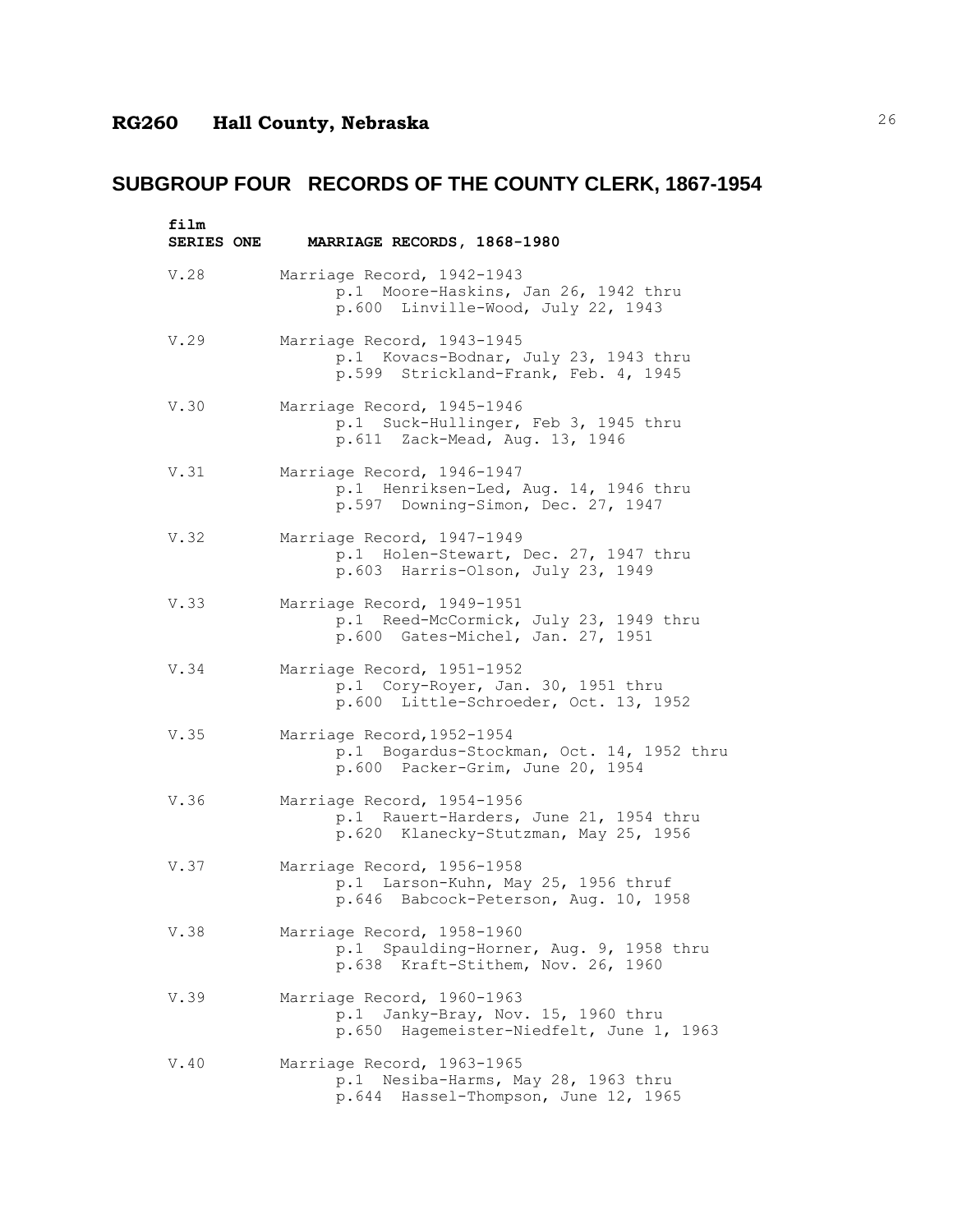| film<br>SERIES ONE | MARRIAGE RECORDS, 1868-1980                                                                                        |
|--------------------|--------------------------------------------------------------------------------------------------------------------|
| V.41               | Marriage Record, 1965-1967<br>p.1 Glur-O'Rourke, June 14, 1965 thru<br>p.644 Hines-Coleman, Mar 3, 1967            |
| V.42               | Marriage Record, 1967-1968<br>p.1 Ummel-Burmood, Mar 7, 1967 thru<br>p.648 Moore-Bergholz, Sept 15, 1968           |
| V.43               | Marriage Record, 1968-1970<br>p.1 McManaman-Forster, Sept 13, 1968 thru<br>p.644 Sorenson-Pollock, Feb. 28, 1970   |
| V.44               | Marriage Record, 1970-1971<br>p.1 Kiser-Schaffitzel, Feb. 29, 1970 thru<br>p.644 Lilienthal-Fanning, June 27, 1971 |
| V.45               | Marriage Record, 1971-1972<br>p.1 Walker-Bigley, June 24, 1971 thru<br>p.644 Huff-Decker, Sept 11, 1972            |
| V.46               | Marriage Record, 1972-1974<br>p.1 Ferguson-Hewitt, Sept 6, 1972 thru<br>p.644 Hughes-Heck, Mar. 22, 1974           |
| V.47               | Marriage Record, 1974-1975<br>p.1 Honore-Larkowski, Sept 27, 1974 thru<br>p.644 Riley-Ortega June 10, 1975         |
| V.48               | Marriage Record, 1975-1976<br>p.1 Berlie-Kyser, June 9, 1975 thruf<br>p.644 Schnittger-White, Dec. 16, 1976        |
| V.49               | Marriage Record, 1976-1978<br>p.1 Gregory-Robison, Dec. 6, 1976 thru<br>p.644 Doty-Chism, June 3, 1978             |
| V.50               | Marriage Record, 1978-1979<br>p.1 Aten-Nabity, May 31, 1978 thru<br>p.600 O'Rourke-Arnold, Aug. 9, 1979            |
| V.51               | Marriage Record, 1979-1980<br>p.1 Reyes-DeBarava, Aug. 6, 1979 thru<br>p.642 Place-Fitzsimons, Oct. 17, 1980       |
| V.52               | Marriage Record, 1980-1981<br>p.1 Scheel-Krohn, Oct. 14, 1980 thru<br>p.644 Berney-Murray, Dec. 18, 1981           |
| V.53               | Marriage Record, 1981-1982<br>p.1 Walton-Bockstadter, Dec. 14, 1981 thru<br>p.577 Lutz-Williams, Dec. 30, 1982     |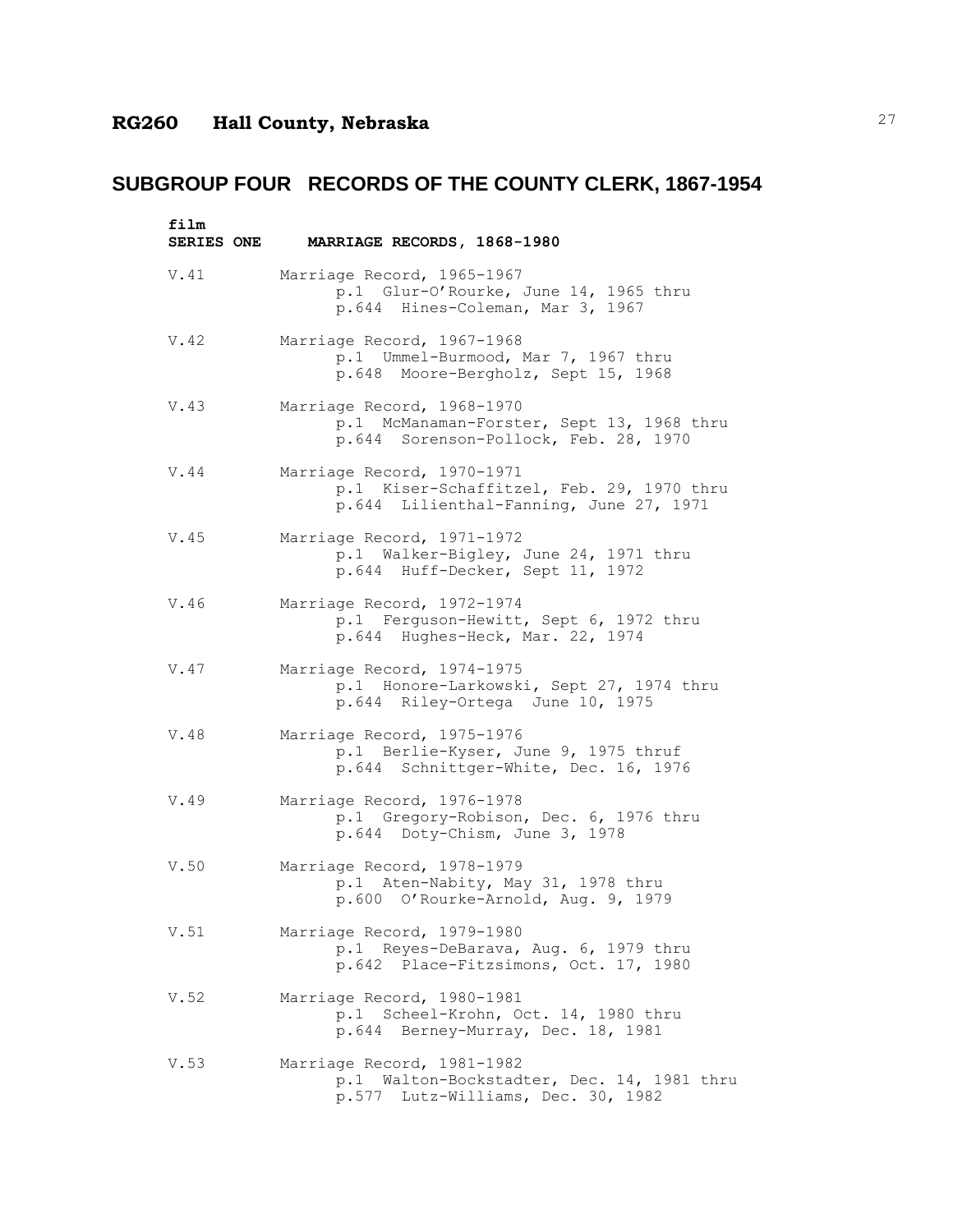| film<br><b>SERIES ONE</b> | MARRIAGE RECORDS, 1868-1980                                                                                                              |
|---------------------------|------------------------------------------------------------------------------------------------------------------------------------------|
| V.54                      | Marriage Record, 1983-1984<br>M83-1, Hardy-Bishop, Jan 3, 1983 thru<br>M83-569, Salinas-Okawa, Jan 10, 1984                              |
| V.55                      | Marriage Record, 1984-1985<br>M84-1, Jeffers-Cavey, Jan 3, 1984 thru<br>M84-518, Roberts-Roy, Jan. 11, 1985                              |
| V.56                      | Marriage Record, 1985-1986<br>M85-1, Ayala-Rhodes, Jan. 2, 1985 thru<br>M85-495, Crawford-Redler, Jan 6, 1986                            |
| V.57                      | Marriage Record, 1986-1987<br>M86-1, Martens-Kennec, Jan. 2, 1986 thru<br>M86-442, Garey-Roach, Jan. 24, 1987                            |
| V.58                      | Marriage Record, 1987-1988 (Drawer #1)<br>08-87-00001, Knehans-Powers, Jan. 7, 1987 thru<br>08-87-00495, Alberts-Glinsmann, Jan. 9, 1988 |
| V.59                      | Marriage Record, 1988 (Drawer #2)<br>08-88-00001, Mattas-Florez, Jan. 4, 1988 thru<br>08-88-00467, Bradley-Loeffelbein, Dec. 30, 1988    |
| V.60                      | Marriage Record, 1989 (Drawer #3)<br>08-89-00001, Sittler-Hickstein, Jan. 4, 1989 thru<br>08-89-00481, Gregg-Williams, Dec. 30, 1989     |
| V.61                      | Marriage Record, 1990-1991 (Drawer #4)<br>08-90-00001, Sabata-Pierson, Jan. 4, 1990 thru<br>08-90-00476, Vohland-Barnes, Jan. 12, 1991   |
| V.62                      | Marriage Record, 1991-1992 (Drawer #5)<br>08-91-00001, Thein-Judge, Jan. 3, 1991 thru<br>08-91-00485, Lantz-Leslie, Feb. 3, 1992         |
| V.63                      | Marriage Record, 1992-1993 (Drawer #6)<br>08-92-00001, Nielson-Bennett, Jan. 3, 1992 thru<br>08-92-00504, Gleason-Potter, Jan. 9, 1993   |
| V.64                      | Marriage Record, 1992 (Drawer #6 cont.)<br>08-92-00344, Glasenapp-Aldrich, Aug. 25, 1992 thru<br>08-92-00404, Wenzl-Baetz, Oct. 10, 1992 |
| V.65                      | Marriage Record, 1993-1994 (Drawer #7)<br>08-93-00001, Kelsey-Smith, Jan. 5, 1993 thru<br>08-93-00480, Ott-Johnson, Mar. 26, 1994        |

**See microfilm record beginning on next page**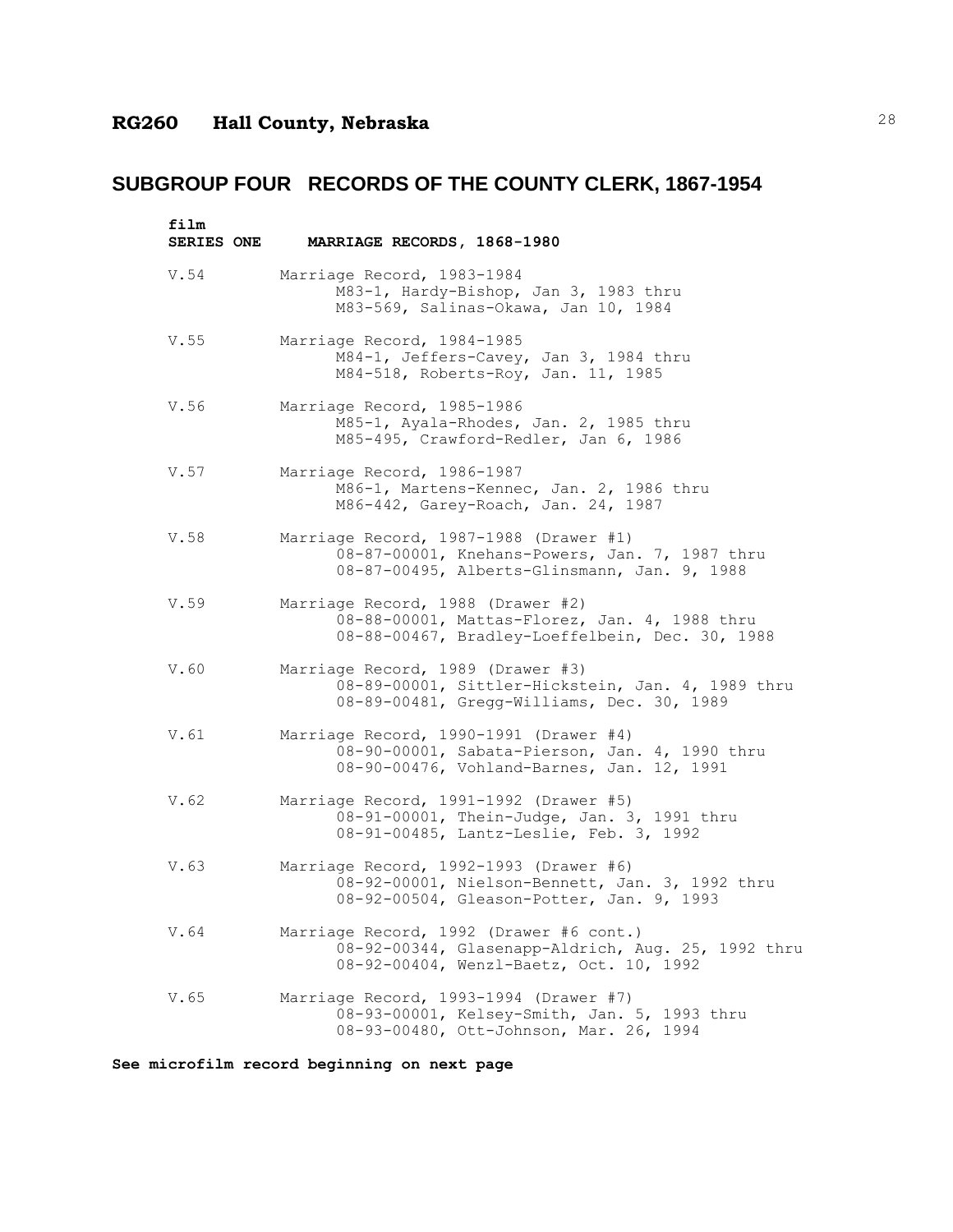## **SUBGROUP FOUR RECORDS OF THE COUNTY CLERK, 1867-1954**

**film SERIES ONE MARRIAGE RECORDS - MICROFILM RECORD**

**MICROFILMED BY THE GENEALOGICAL SOCIETY OF UTAH AT THE COUNTY COURTHOUSE, JANUARY 1996**

| Roll #1<br>937 images                                       |      | Item #1, Marriage Record V.1A, V.1 & V.2<br>p.1, Hulde-Olsen, July 13, 1868              |
|-------------------------------------------------------------|------|------------------------------------------------------------------------------------------|
| 1874 pp.<br>GSU Project<br>#26,973                          | thru | Item #3, Marriage Record, V.3 (1886-1889)<br>$p.331 - 1888$                              |
| $Roll$ #2<br>1092 images<br>1515 pp.                        | thru | Item #1 - Marriage Record, V.3 cont.<br>p.330 - Leiser-Eager, Jan. 11, 1888              |
| GSU Project<br>#26,974                                      |      | Item #3 - Marriage Record, V.5<br>p.616 - Rauret-Spatholdt, Nov. 5, 1896                 |
| Roll #3<br>945 images<br>1757 pp.                           | thru | Item #1 - Marriage Record, V.6 (Index)<br>index A-Z and p.1- Grim-Craft, 11/7/1896       |
| GSU Project<br>#26,975                                      |      | Item #3 - Marriage Record, V.8<br>p.401 (#4652), Haskins-Usher, Jan. 31, 1906            |
| $Roll$ #4<br>844 images<br>1610 images                      | thru | Item #1 - Marriage Record, V.8 cont.<br>p.400 (#4651), Dubbs-Dean, Jan. 24, 1906         |
| GSU Project<br>#26,976                                      |      | Item #3 - Marriage Record, V.10<br>p.644 (#6140), Hill-Boyd, March 15, 1911              |
| Roll #5<br>939 images                                       | thru | Item #1 - Marriage Record, V.11 Index<br>index A-Z and p.1, Morehead-Meier, Mar 16, 1911 |
| 1802 images<br>GSU Project<br>#26,977                       |      | Item #3 - Marriage Record, V.13<br>p.351, Gavin-Radacker, Nov. 27, 1915                  |
| Roll #6<br>959 images<br>1832 pp.<br>GSU Project<br>#26,978 |      | Item #1 - Marriage Record, V.13 cont.<br>p.350, Tewksbury-Hunter, Nov. 27, 1915          |
|                                                             | thru | Item #4 - Marriage Record, V.16<br>p.231, Hood-Taylor, Feb. 2, 1920                      |
| $Roll$ #7<br>961 images                                     |      | Item #1 - Marriage Record, V.16 cont.<br>p.230, Kuester-Young, Feb. 3, 1920 thru         |
| 1820 pp.<br>GSU Project<br>#26,979                          | thru | Item #3 - Marriage Record, V.19<br>p.281, Abshire-Mashaw, June 29, 1925                  |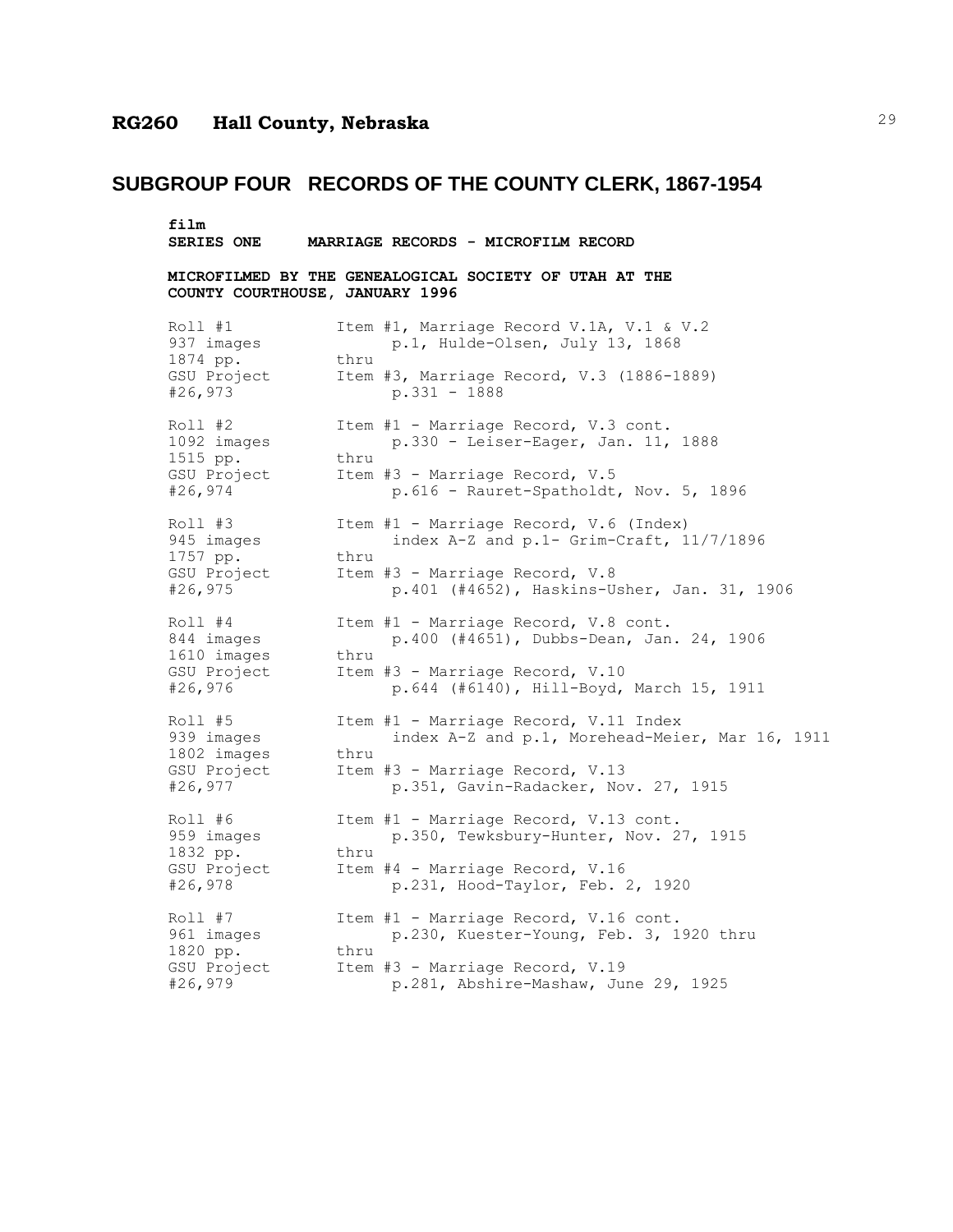| film<br><b>SERIES ONE</b>           |      | MARRIAGE RECORDS - MICROFILM RECORD                                                                           |
|-------------------------------------|------|---------------------------------------------------------------------------------------------------------------|
| Roll #8<br>1300 images<br>1754 pp.  | thru | Item #1 - Marriage Record, Vol. #19 cont.<br>p.280, Lidke-Farmer, June 27, 1925                               |
| GSU Project<br>#26,980              |      | Item #3 - Marriage Record, Vol. #21<br>p.636, Sanderson-Howery, July 21, 1930                                 |
| Roll #9<br>1706 images<br>1574 pp.  |      | Item #1 - Marriage Record, Vol. #22<br>index, A-Z and<br>p.1, Darnell-Karel, July 22, 1930                    |
| GSU Project<br>#25,981              | thru | Item #3 - Marriage Record, Vol. #24<br>p.335, Nedrig-Goerl, August 21, 1935                                   |
| Roll #10<br>1683 images             | thru | Item #1 - Marriage Record, Vol.#24 cont.<br>p.335, Nedrig-Goerl, August 21, 1935                              |
| 1586 pp.<br>GSU Project<br>#26,982  |      | Item #3 - Marriage Record, Vol.#26<br>p.600, Baker-Filkin, June 5, 1940                                       |
| Roll #11<br>1724 images<br>1557 pp. |      | Item #1 - Marriage Record, Vol. #27<br>index, A-Z and<br>p.1, Lofquist-Hirschman, June 7, 1940                |
| GSU Project<br>#26,983              | thru | Item # 3 - Marriage Record, Vol. #29<br>p.175, Paul-Plymale, Jan. 1, 1944                                     |
| Roll #12<br>1730 images<br>1544 pp. | thru | Item #1 - Marriage Record, Vol. #29 cont.<br>p.175, Paul-Plymale, Jan. 1, 1944                                |
| GSU Project<br>#26,984              |      | Item #3 - Marriage Record, Vol.#31<br>p.390, Gosda-Christensen, June 29, 1947                                 |
| Roll #13<br>1730 images             |      | Item #1 - Marriage Record, Vol. #31 cont.<br>p.390, Gosda-Christensen, June 28, 1947                          |
| 1532 pp.<br>GSU Project<br>#26,985  | thru | Item # 3 - Marriage Record, Vol. #33<br>p.600, Gates-Michel, Jan. 27, 1951                                    |
| Roll #14<br>1746 images             |      | Item #1 - Marriage Record, Vol. #34<br>index, A-Z and                                                         |
| 1651 pp.<br>GSU Project<br>#25,986  | thru | p.1, Cory-Royer, Jan. 30, 1951<br>Item #3 - Marriage Record, Vol. #36<br>p.270, Towler-Ferguson, Apr 23, 1955 |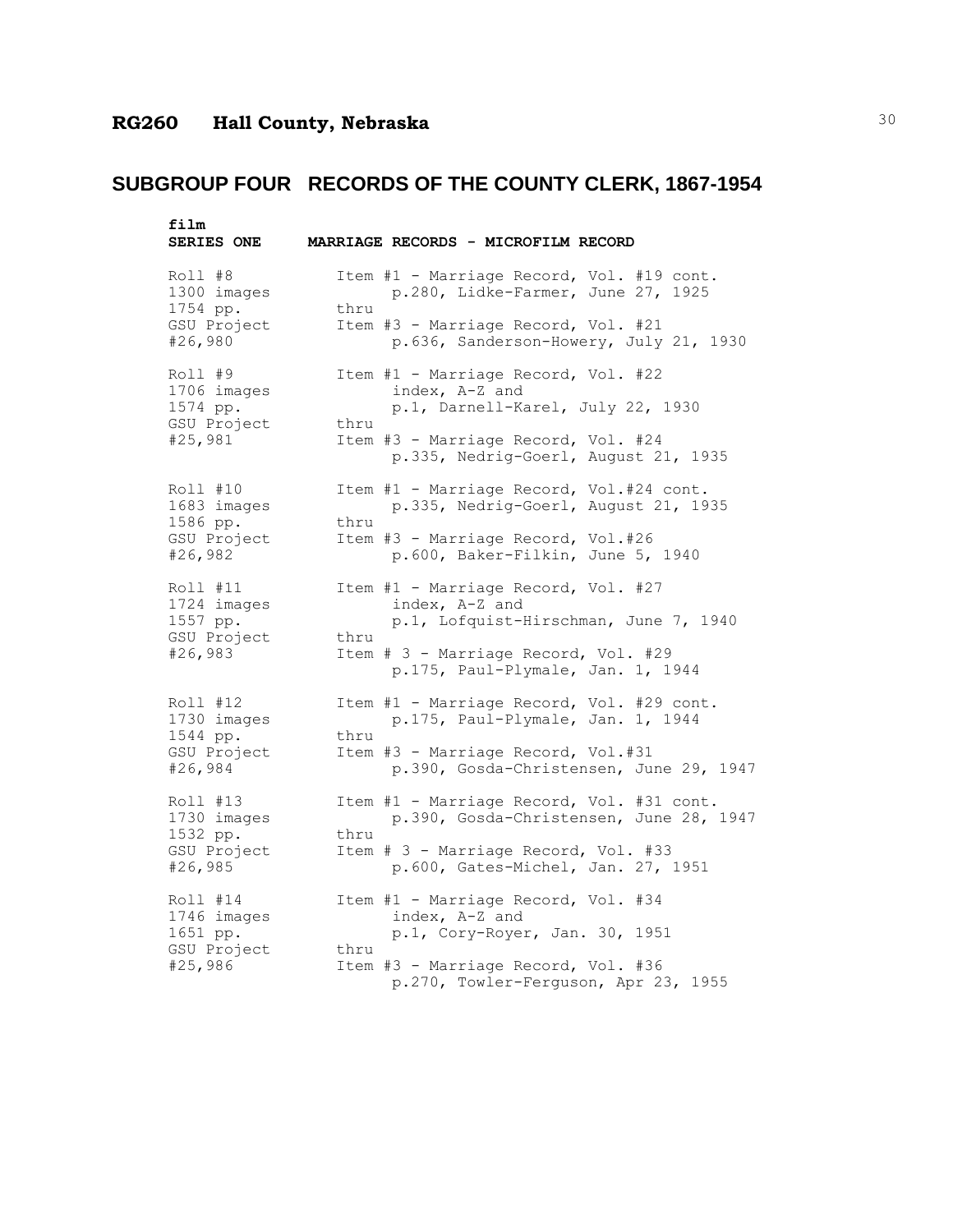| film<br><b>SERIES ONE</b> | MARRIAGE RECORDS - MICROFILM RECORD       |
|---------------------------|-------------------------------------------|
| Roll #15                  | Item #1 - Marriage Record, Vol. #36 cont. |
| 1705 images               | p.270, Towler-Ferguson, Apr 21, 1955      |
| 1671 PP.                  | thru                                      |
| GSU Project               | Item #3 - Marriage Record, Vol.#38        |
| #26,987                   | p.555, VanVuren-Lewton, Aug. 5, 1960      |
| Roll #16                  | Item #1 - Marriage Record, Vol. #38 cont. |
| 1674 images               | p.555, VanVuren-Lewton, Aug. 1, 1960      |
| 1630 pp.                  | thru                                      |
| GSU Project               | Item #4 - Marriage Record, Vol. #41       |
| #26,988                   | p.65, Kunze-Beed, Aug. 4, 1965            |
| Roll #17                  | Item #1 - Marriage Record, Vol. #41 cont. |
| 1662 images               | p.65, Junze-Beed, July 30,1965            |
| 1627 pp.                  | thru                                      |
| GSU Project               | Item #3- Marriage Record, Vol. #43        |
| #26,989                   | p.280, Beleski-Stamm, June 2, 1969        |
|                           | NOTE: Carton label is incorrect           |
| Roll #18                  | Item #1 - Marriage Record, Vol. #43 cont. |
| 1717 images               | p.280, Beleski-Stamm, June 2, 1969        |
| 1679 pp.                  | thru                                      |
| GSU Project               | Item #3 - Marriage Record, Vol. #45       |
| #26,990                   | p.550, Halpin-Obermiller, July 22, 1972   |
| Roll #19                  | Item #1 - Marriage Record, Vol. #45 cont. |
| 1717 images               | p.550, Halpin-Obermiller, July 17, 1972   |
| 1675 pp.                  | thru                                      |
| GSU Project               | Item #4 - Marriage Record, Vol. #48       |
| #26,993                   | p.111, Hostetler-Evans, Sept 5, 1975      |
| Roll #20                  | Item #1 - Marriage Record, Vol.#48 cont.  |
| 1702 images               | p.111, Hostetler-Evans, Aug. 26, 1975     |
| 1624 pp.                  | thru                                      |
| GSU Project               | Item #3- Marriage Record, Vol. 50         |
| #26,994                   | p.325, Abbott-Stangel, Mar 26, 1979       |
| Roll #21                  | Item #1 - Marriage Record, Vol. #50 cont. |
| 1672 images               | p.325, Abbott-Stangel, Mar 21, 1979       |
| 1687 pp.                  | thru                                      |
| GSU Project               | Item #3- Marriage Record, Vol. #52        |
| #26,995                   | p.644, Berney-Murray, Dec. 18, 1981       |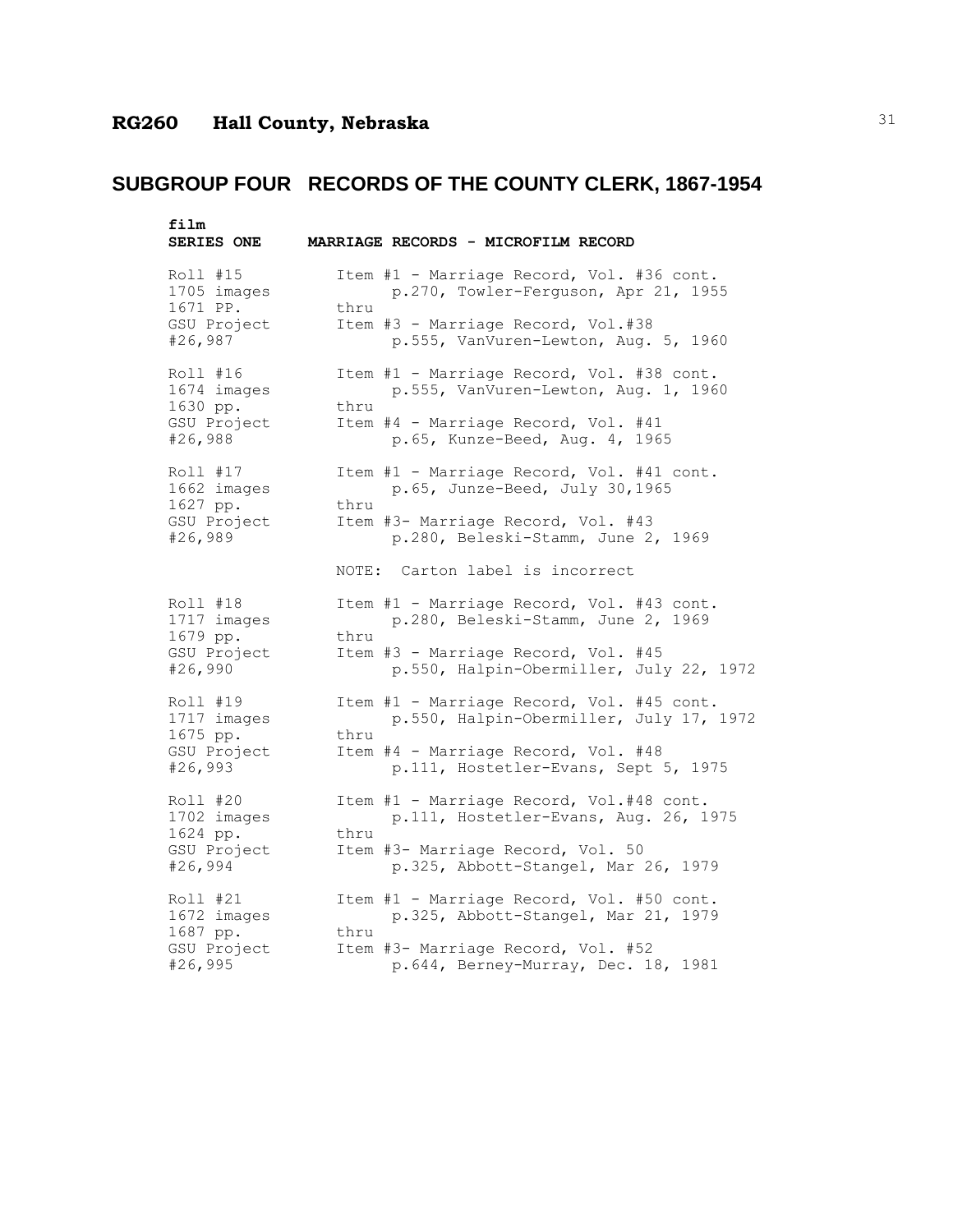| film<br><b>SERIES ONE</b> | MARRIAGE RECORDS - MICROFILM RECORD                                                                      |
|---------------------------|----------------------------------------------------------------------------------------------------------|
| Roll #22                  | Item #1 - Marriages, Vol. #53                                                                            |
| 1713 images               | 53-1, Walton-Bockstadter, Dec. 14, 1981                                                                  |
| 2002 pp.                  | thru                                                                                                     |
| GSU Project               | Item #4- Marriage Record, 1985                                                                           |
| #26,996                   | M85-166, Erington-Earl, July 6, 1985                                                                     |
| Roll #23                  | Item #1 - Marriages, 1985 cont.                                                                          |
| 1736 images               | M85-166, Erington-Earl, May 24, 1985                                                                     |
| 1320 pp.                  | thru                                                                                                     |
| GSU Project               | Item #4 - Marriages, 1988                                                                                |
| #26,997                   | 08-88-00333, Leetch-Lumpry, Sept 10, 1988                                                                |
|                           | NOTE: Marriages, 1987-1993 see index at end of series                                                    |
| Roll #24                  | Item #1 - Marriages, 1988 continued                                                                      |
| 2382 images               | 08-88-00333, Leetch-Lumpry, Sept 16, 1988                                                                |
| 2865 pp.                  | thru                                                                                                     |
| GSU Project               | Item #7 - Marriages, 1993                                                                                |
| #26,998                   | 08-93-00190, Bond-Goettsche, Sept 4, 1993                                                                |
| Roll #25                  | Item #1 - Marriages, 1993 ont.                                                                           |
| 2227 images               | 08-93-00190, Bond-Goettsche, June 9, 1993                                                                |
| 2632 pp.                  | thru                                                                                                     |
| GSU Project               | Item #2 - General Index to Marriages, 1987-1995                                                          |
| #26,999                   | Vol.#1 - Brides, A-M (Melch, Valerie Laura)                                                              |
|                           | FILMING ORDER:<br>Vol. #1 Index, 1987-1995, Brides begins fr. #861                                       |
| Roll #26                  | Item #1 - General Index to Marriages, 1987-1995                                                          |
| 3501 images               | Vol. #1 - Brides Continued, M-Z (Melch-Zulkoski)                                                         |
| GSU Project<br>#27,000    | thru<br>Item #2 - General Index to Marriages, 1987-1995<br>Vol. #3 - Grooms, A-H (Holmes, Chad Allen)    |
|                           | NOTE: Carton label is in error                                                                           |
| Roll #27                  | Item #1 - General Index to Marriages, 1987-1995 cont.                                                    |
| 2656 images               | Vol. #4 - Grooms, H-Z (Holmes, Chad Allen)                                                               |
| GSU Project<br>#27,001    | thru<br>Item #1 - General Index to Marriages, 1987-1995<br>Vol. #4 - Grooms, H-Z (Zweifel, Mark William) |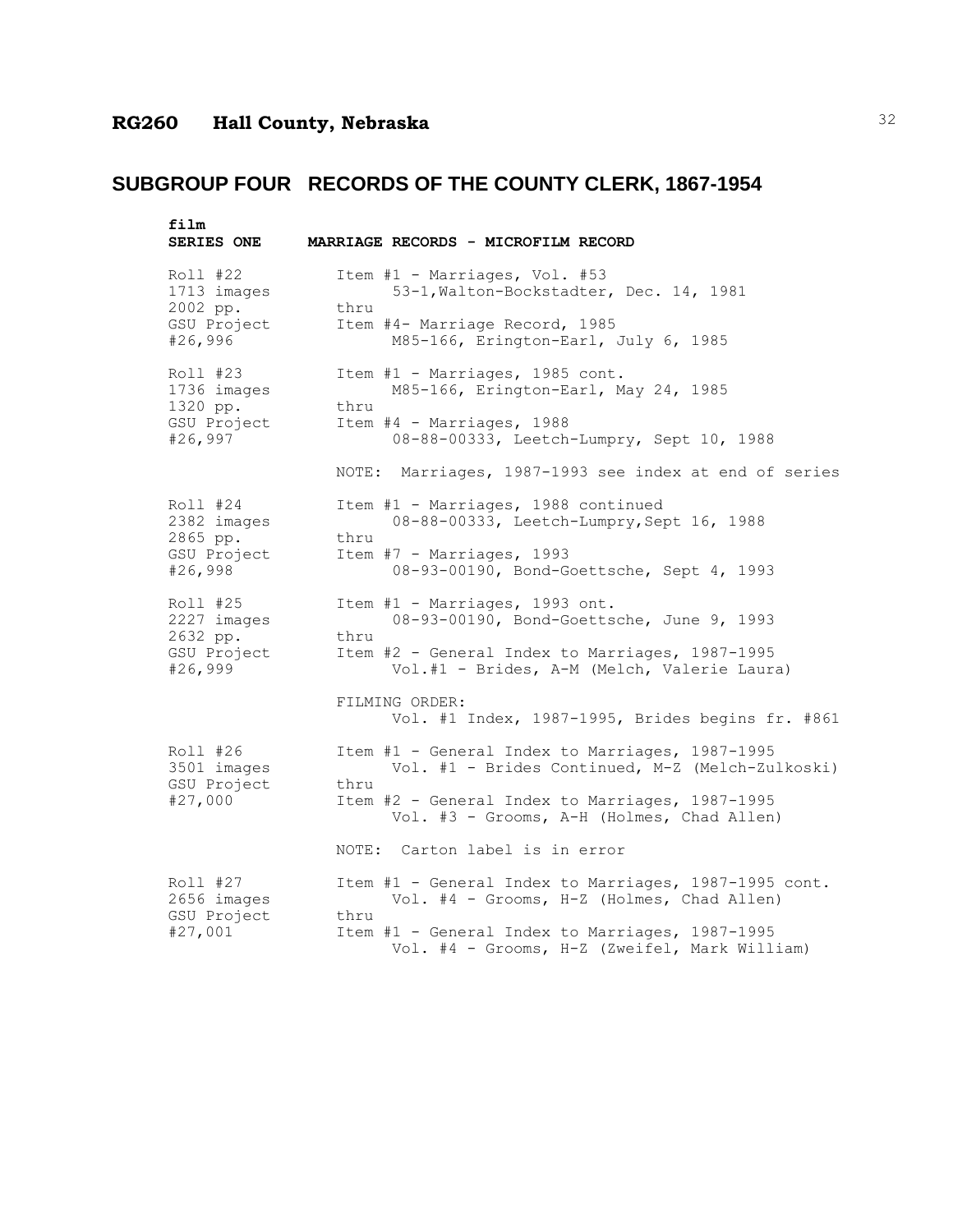## **SUBGROUP FOUR COUNTY CLERK (cont)**

#### **SERIES TWO ELECTION RECORDS, 1869-1954**

NOTE: Abstracts of Votes Cast remain at county courthouse

| V.01<br>V.02        | Register of Officers Elected, 1869-1887<br>Election Board Record Vol. #1, 1897-1900                             |
|---------------------|-----------------------------------------------------------------------------------------------------------------|
| V.03                | Election Board Record Vol. #2, 1901-1928                                                                        |
| V.04                | Election Board Record Vol. #3, 1930-1954                                                                        |
|                     |                                                                                                                 |
| <b>SERIES THREE</b> | BOND RECORDS, 1870-1952                                                                                         |
| V.01                | Bond Register #1, 1870-1915<br>beg. Platte River Bridge Bonds, 1870<br>thru Court House & Jail Bonds, 1901-1915 |
| V.02                | Officials Bond Record A<br>Nov. 16, 1871 - Dec. 17, 1910                                                        |
| V.03                | Officials Bond Record #1<br>Oct. 6, 1875 - Dec. 11, 1883                                                        |
| V.04                | Officials Bond Record #2<br>Void, volume number not used                                                        |
| V.05                | Officials Bond Record #3<br>Dec. 22, 1883 - Nov. 22, 1888                                                       |
| V.06                | Officials Bond Record #4<br>Nov. 17, 1888 - Dec. 28,<br>1893                                                    |
| V.07                | Officials Bond Record #5<br>Dec. 28, 1893 - Feb. 13, 1896                                                       |
| V.08                | Officials Bond Record #6<br>Feb. 1896 - Feb. 1902 - Missing                                                     |
| V.09                | Officials Bond Record #7<br>Feb. 27, 1902 - Dec. 30, 1909                                                       |
| V.10                | Officials Bond Record #8<br>Jan. 8, 1910 - Dec. 8, 1920                                                         |
| V.11                | Officials Bond Record #9<br>Dec. 29, 1920 - May 9, 1932                                                         |
| V.12                | Officials Bond Record #10<br>Jan. 3, 1933 - Apr. 25, 1945                                                       |
| V.13                | Officials Bond Record #11<br>Apr. 21, 1945 - Apr. 12, 1952                                                      |
| V.14                | Commissioners Bond Record<br>& Tax Levies, 1880-1910                                                            |
| V.15                | School Dist. Bond Record #1, 1873-1911                                                                          |
| <b>SERIES FOUR</b>  | NOTARY COMMISSION & BOND RECORDS                                                                                |

```
V.01 Notary Commission thru May 1909 is MISSING<br>V.02 Notary Commission & Bond Record #2
           Notary Commission & Bond Record #2
                June 4, 1909 - Dec. 19, 1924
V.03 Notary Commission & Bond Record #3
               Jan. 26, 1925 - June 19, 1943
V.04 Notary Commission & Bond Record #4
               June 30, 1943 - June 11, 1953
```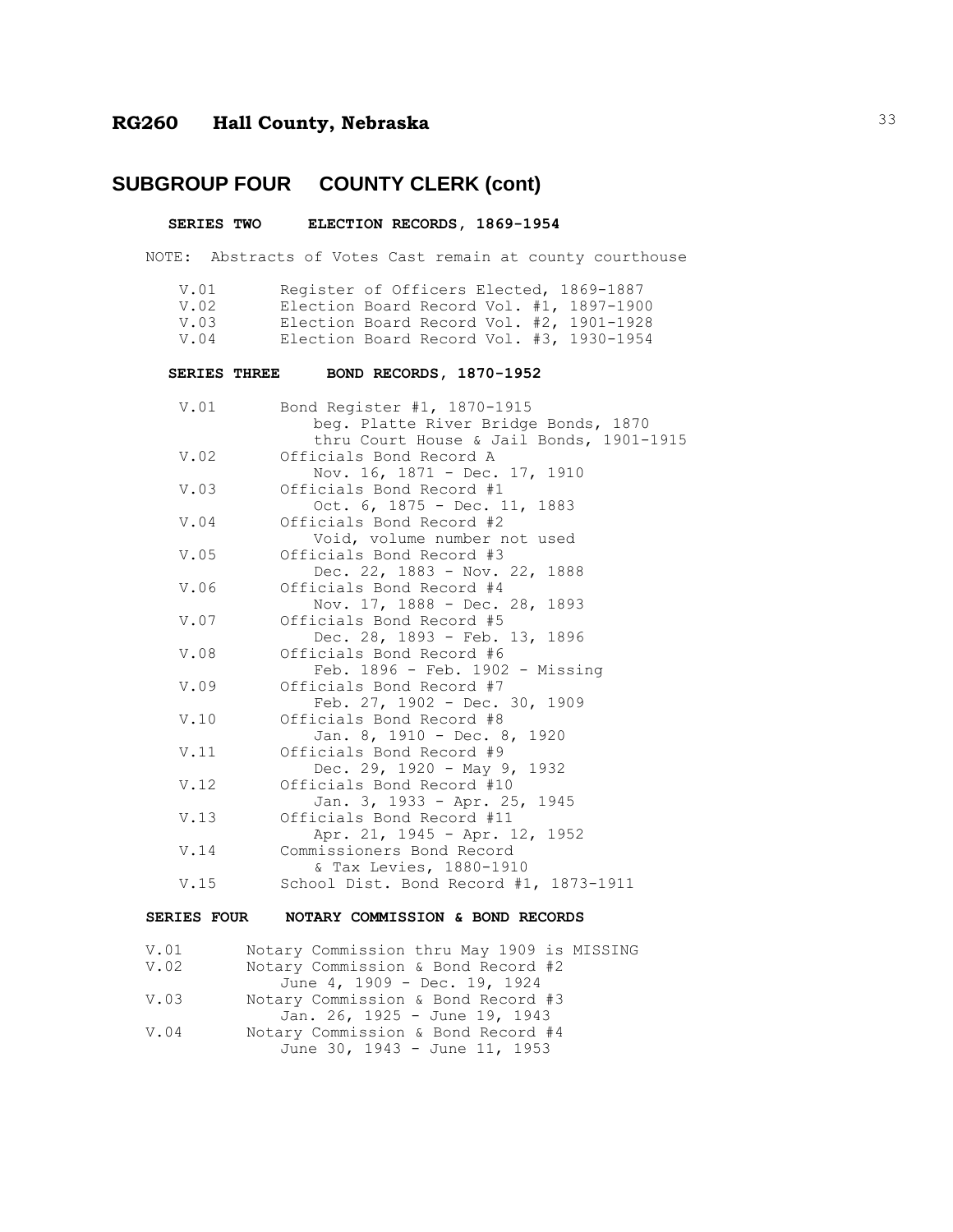# **SUBGROUP FOUR COUNTY CLERK (cont)**

|                                              | SERIES FIVE PROFESSIONAL REGISTERS, 1899-1939                                                                                                                                                                                                                                                    |
|----------------------------------------------|--------------------------------------------------------------------------------------------------------------------------------------------------------------------------------------------------------------------------------------------------------------------------------------------------|
| V.01<br>V.02<br>V.03<br>V.04<br>V.05<br>V.06 | Dental Register #1, $4/26/1907 - 1/17/1930$<br>Dental Register #2, 11/23/1907-4/13/1943<br>Optometrists Record #1, 1908-1915 (11 pp)<br>Physicians Register #3, 6/1/1908-8/10/1939<br>Nurses Register (Names & Cert. Nos.)<br>1 page, $6/6/1915 - 9/16/1920$<br>Embalmers Register #1, 1899-1919 |
|                                              | SERIES SIX BRAND AND ESTRAY RECORDS, 1867-1917                                                                                                                                                                                                                                                   |
| V.01<br>V.02                                 | Estray Record, 1874-1917<br>Mark & Brand Record, 1867-1909 (pp.1-9)<br>pp. 10-296 blank                                                                                                                                                                                                          |
| V.03                                         | Bounty Record, 1877-1879                                                                                                                                                                                                                                                                         |
|                                              | MISCELLANEOUS, 1882-1924<br><b>SERIES SEVEN</b>                                                                                                                                                                                                                                                  |
|                                              |                                                                                                                                                                                                                                                                                                  |
|                                              | Vol. 1 Farm-Ranch and Home Names, 1911-1923                                                                                                                                                                                                                                                      |

Vol. 2 Leases & Contracts Record, 1884-1901 Vol. 3 Index to Leases & Contracts, 1882-1924

Sailors List, n.d., Grand Island

Vol. 4 Wood River Telephone Exchange Subscribers Register, 1903-1905

#### **SUBGROUP FIVE REGISTER OF DEEDS, 1868-1896; 1972-1974**

| SERIES ONE |  |  | NUMERICAL INDEXES, 1868-1896 |
|------------|--|--|------------------------------|
|------------|--|--|------------------------------|

| Vol. 1 | Numerical Index - Lands, Rgs. 9-10, 1868-1894 |  |  |  |
|--------|-----------------------------------------------|--|--|--|
| Vol. 2 | Numerical Index - Lands, Range 11, 1876-1897  |  |  |  |

#### **SERIES TWO PLAT BOOKS, 1972-1974**

| Vol. 1 |  |  | Plat Book, Hall County, 1972 |  |
|--------|--|--|------------------------------|--|
| Vol. 2 |  |  | Plat Book, Hall County, 1974 |  |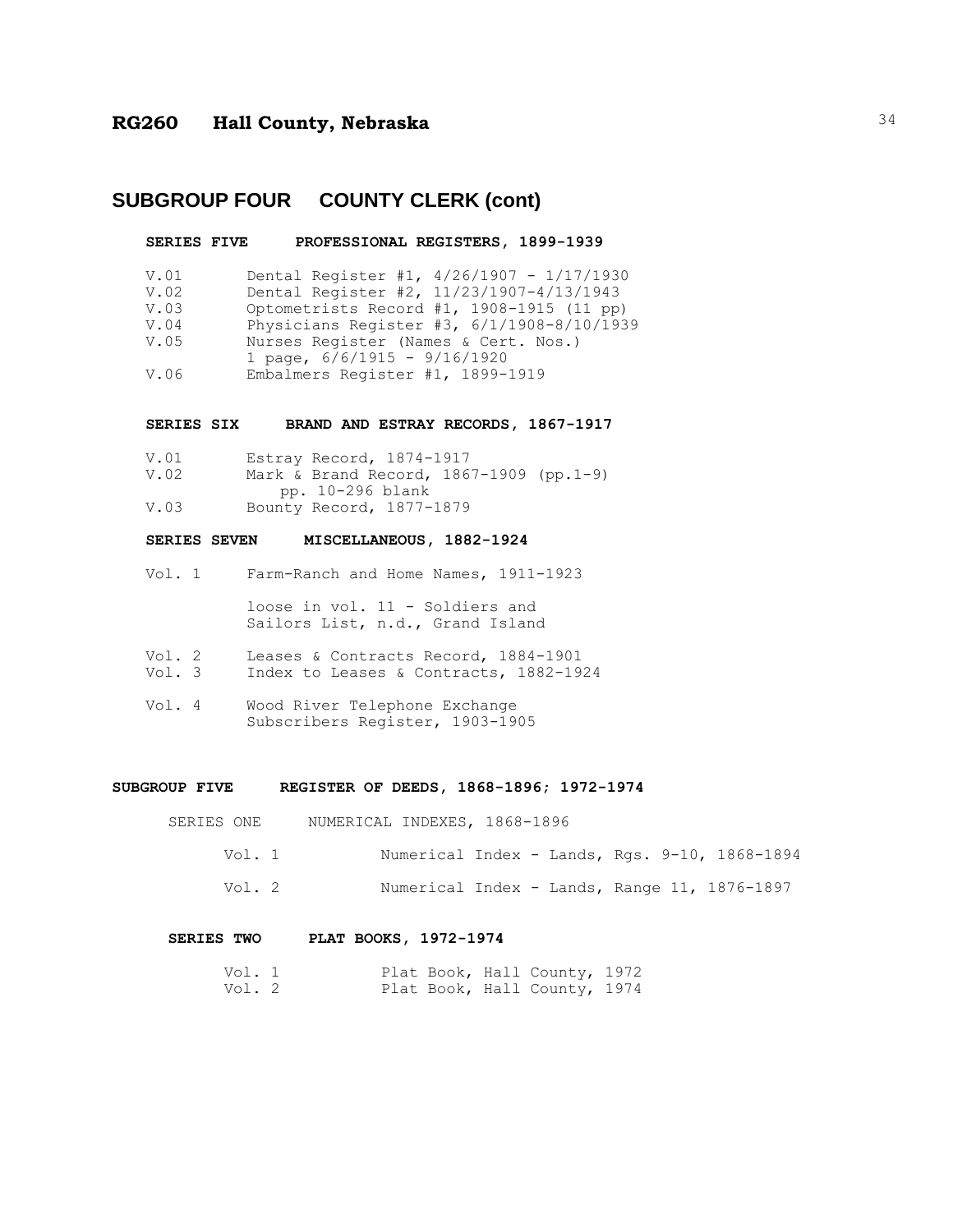## **SUBGROUP SIX COUNTY COURT**

| <b>SERIES ONE</b> |                            | PROBATE RECORDS, 1869-1932                               |                                                                                                                                                                                                                                                                                                              |                                                                         |  |  |
|-------------------|----------------------------|----------------------------------------------------------|--------------------------------------------------------------------------------------------------------------------------------------------------------------------------------------------------------------------------------------------------------------------------------------------------------------|-------------------------------------------------------------------------|--|--|
|                   | Vol. 1                     |                                                          | Probate & Justice Docket #A-1<br>pp. 1-137, Probate and Justice cases:<br>January 31, 1859 thru Jan. 19, 1871<br>pp. 138-153, Marriage Record<br>November 11, 1860 thru June 14, 1870<br>pp. 154-191, Justice Business<br>A. Thorspechen & Wm. H. Platt, Justices<br>December 2, 1870 thru December 16, 1871 |                                                                         |  |  |
|                   | Vol. $2$                   | (Volume 1 thru Volume 18)                                | General Index to Probate (Books 1-45)<br>NOTE: Alphabetical indexes of names in front of Probate Vols.                                                                                                                                                                                                       |                                                                         |  |  |
|                   | Vol. 3<br>Vol. 4<br>Vol. 5 | Probate Record<br>Estate Record #1<br>Register of Claims |                                                                                                                                                                                                                                                                                                              | Jan. 1869 - Dec. 1871<br>Nov. 1871 - June 1880<br>Nov. 1871 - Mar. 1898 |  |  |
|                   | Vol. 6                     | Probate Docket #1                                        |                                                                                                                                                                                                                                                                                                              | Feb. 1873 - Sept 1882                                                   |  |  |
|                   | Vol. 7                     |                                                          | Records of Letters Testamentary<br>Administers of Estates                                                                                                                                                                                                                                                    | Jan. 1881 - Feb. 1898                                                   |  |  |
|                   | Vol. 8                     | Probate Record #2                                        |                                                                                                                                                                                                                                                                                                              | Feb. 1881 - Sept 1891                                                   |  |  |
|                   | Vol. 9                     | Probate Entry Book #3                                    |                                                                                                                                                                                                                                                                                                              | Sept 1890 - Feb. 1896                                                   |  |  |
|                   | Vol. 10                    | Will Record #2                                           |                                                                                                                                                                                                                                                                                                              | May 1890 - Apr. 1898                                                    |  |  |
|                   | Vol. 11                    | Estate Record #2                                         |                                                                                                                                                                                                                                                                                                              | Apr. 1892 - Apr. 1898                                                   |  |  |
|                   | Vol. 12                    | Probate Record #4                                        |                                                                                                                                                                                                                                                                                                              | May 1895 - Dec. 1897                                                    |  |  |
|                   | Vol. 13                    | Probate Record #5                                        |                                                                                                                                                                                                                                                                                                              | Feb. 1898 - May 1898                                                    |  |  |
|                   | Vol. 14                    | Probate Record #6                                        |                                                                                                                                                                                                                                                                                                              | Apr. 1899 - Mar. 1900                                                   |  |  |
|                   | Vol. 15                    | Probate Record #7                                        |                                                                                                                                                                                                                                                                                                              | Mar. 1900 - Feb. 1901                                                   |  |  |
|                   | Vol. 16                    | Probate Record #8                                        |                                                                                                                                                                                                                                                                                                              | Feb. 1901 - Mar. 1902                                                   |  |  |
|                   | Vol. 17                    | Probate Record #9                                        |                                                                                                                                                                                                                                                                                                              | Mar. 1902 - Apr. 1903                                                   |  |  |
|                   | Vol. 18                    | Probate Record #10                                       |                                                                                                                                                                                                                                                                                                              | Apr. 1903 - Feb. 1904                                                   |  |  |
|                   | Vol. 19                    | Probate Record #11                                       |                                                                                                                                                                                                                                                                                                              | Jan. 1904 - Dec. 1904                                                   |  |  |
|                   | Vol. 20                    | Probate Record #12                                       |                                                                                                                                                                                                                                                                                                              | Nov. 1904 - Nov. 1905                                                   |  |  |
|                   | Vol. 21                    | Probate Record #13                                       |                                                                                                                                                                                                                                                                                                              | Nov. 1905 - Oct. 1906                                                   |  |  |
|                   | Vol. 22                    | Probate Record #14                                       |                                                                                                                                                                                                                                                                                                              | Apr. 1906 - Aug. 1907                                                   |  |  |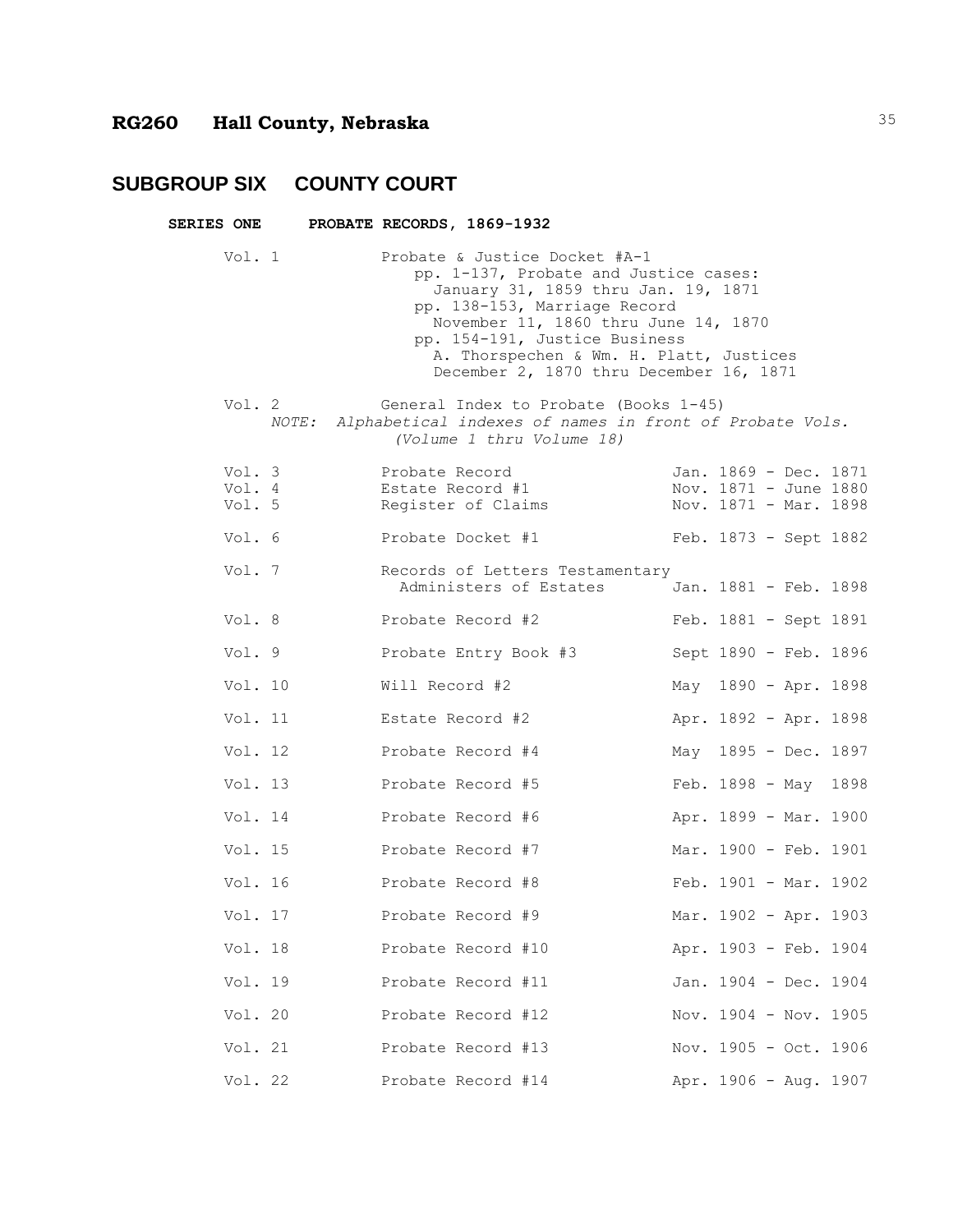## **SUBGROUP SIX COUNTY COURT**

| <b>SERIES ONE</b> |         |             | PROBATE RECORDS, 1869-1932 |                        |         |  |                        |  |
|-------------------|---------|-------------|----------------------------|------------------------|---------|--|------------------------|--|
|                   | Vol. 23 |             | Probate Record #15         |                        |         |  | Aug. 1907 - Apr. 1908  |  |
|                   | Vol. 24 |             | Probate Record #16         |                        |         |  | Apr. 1908 - Dec. 1908  |  |
|                   | Vol. 25 |             | Probate Record #17         |                        |         |  | Dec. 1908 - July 1909  |  |
|                   | Vol. 26 |             | Probate Record #18         |                        |         |  | July 1909 - Mar. 1910  |  |
|                   | Vol. 27 |             | Probate Record #19         |                        |         |  | Mar. 1910 - Nov. 1910  |  |
|                   | Vol. 28 |             | Probate Record #20         |                        |         |  | Nov. 1910 - Apr. 1911  |  |
|                   | Vol. 29 |             | Probate Record #21         |                        |         |  | May $1911 - Dec. 1912$ |  |
|                   | Vol. 30 |             | Probate Record #22         |                        |         |  | Dec. 1912 - Jan. 1914  |  |
|                   | Vol. 31 |             | Probate Record #23         |                        |         |  | Jan. 1914 - Jan. 1915  |  |
|                   | Vol. 32 |             | Probate Record #24         |                        |         |  | Jan. 1916 - Mar. 1916  |  |
|                   | Vol. 33 |             | Probate Record #25         |                        |         |  | May 1916 - Mar. 1917   |  |
|                   | Vol. 34 |             | Probate Record #26         |                        |         |  | Mar. 1917 - Mar. 1918  |  |
|                   | Vol. 35 |             | Probate Record #27         |                        |         |  | Mar. 1918 - Mar. 1919  |  |
|                   | Vol. 36 |             | Probate Record #28         |                        |         |  | Mar. 1919 - Mar. 1920  |  |
|                   | Vol. 37 |             | Probate Record #29         |                        |         |  | Mar. 1920 - Dec. 1920  |  |
|                   | Vol. 38 |             | Probate Record #30         |                        |         |  | Dec. 1920 - Sept 1921  |  |
|                   |         | Vols. 39-43 |                            | Probate Record #31-#35 | Missing |  |                        |  |
|                   | Vol. 44 |             | Probate Record #36         |                        |         |  | Aug. 1925 - Apr. 1926  |  |
|                   |         | Vol. 45-49  |                            | Probate Record #37-#41 | Missing |  |                        |  |
|                   | Vol. 50 |             | Probate Record #42         |                        |         |  | June 1929 - Mar. 1930  |  |
|                   | Vol. 51 |             | Probate Record #43         |                        |         |  | Mar. 1930 - Dec. 1930  |  |
|                   | Vol. 52 |             | Probate Record #44         |                        |         |  | July 1930 - Aug. 1931  |  |
|                   | Vol. 53 |             | Probate Record #45         |                        |         |  | Oct. 1931 - June 1932  |  |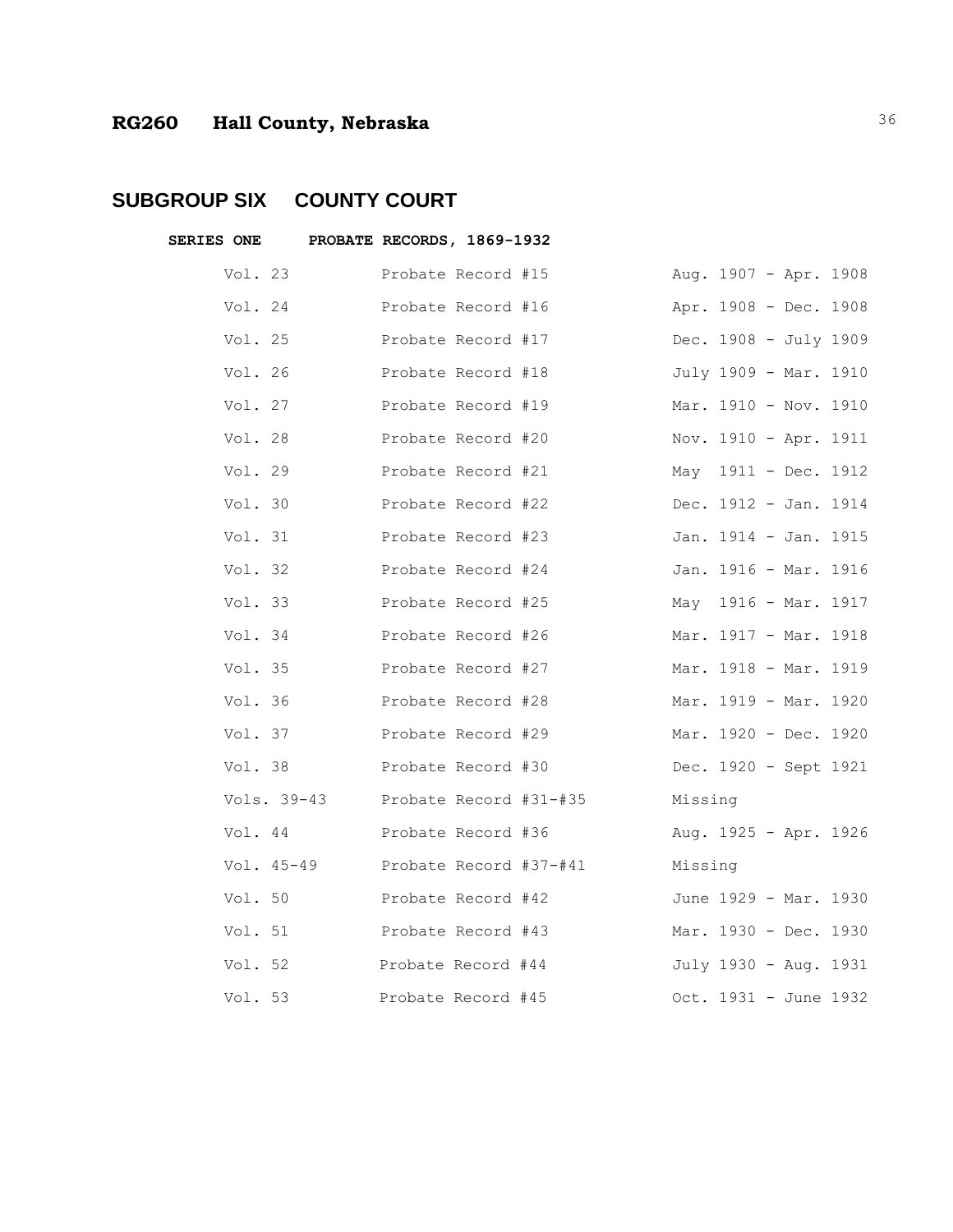#### **SERIES TWO JUSTICE DOCKETS, 1872-**

Note: See also Probate Record # A-1

Vol. 1 Probate Judge's Docket - Justice Cases William H. Platt, Probate Judge January 4, 1872 - June 13, 1874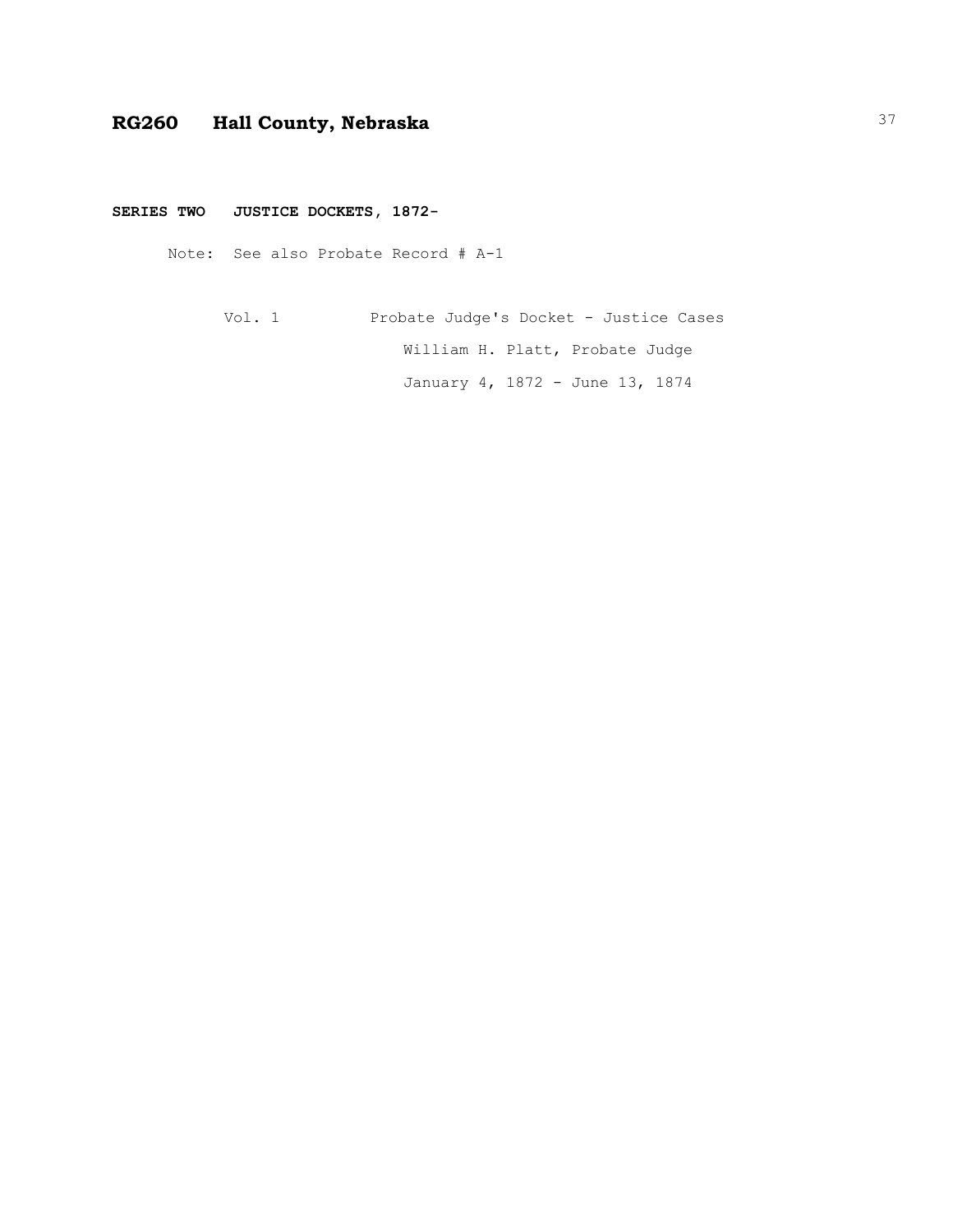#### **SUBGROUP SIX COUNTY COURT**

**SERIES TWO JUSTICE DOCKETS, 1872-**

Vol. 2 County Court Justice Docket pp. 1-126 cut out of orig. volume pp. 127-141: William H. Platt, Judge 12/21/1875 - 2/11/1876 pp. 142-165: John W. Hayes, Judge 1/7/1876 - 9/18/1876 pp. 166-297: T.O.C. Harrison, Judge 9/3/1877 - 2/14/1880 Vol. 3 County Court Justice Docket #2 T. O. C. Harrison, Judge, pp. 1-320 #1 (1/18/1879) - #306 (3/24/1879 G. H. Caldwell, Judge #307 (12/31/1881) thru #440 (10/24-11/28/1882) Vol. 4 Grand Island Precinct Docket John W. West, Justice pp. 1-275, June 8, 1880 - Feb. 23, 1883 p.277 - Marriage Register Oct. 27, 1880 - Oct. 8, 1884 pp.285-286 - Estray Register 2 entries, June 27, 1896 Vol. 5 West Grand Island Precinct Docket John W. West, Justice, pp. 1-107 Feb. 21, 1883 - July 8, 1884 H. B. Willson, Justice, pp. 110-223 Aug. 25, 1884 - July 29, 1888 Vol. 6 Robert Shirk, Justice - Docket Jan. 25, 1890 - Aug. 6, 1891 Vol. 7 Grand Island, T. H. Elsner, Justice Nov. 7, 1890 - Aug. 4, 1891 Vol. 8 Welcome Smith, Justice - Docket #194 (4/27/1891-5/4/1891) thru #242 (12/5/1891-1/5/1892), p.60 Vol. 9 Grand Island, 1st Ward - Docket C Geo. J. Spencer, Justice Jan. 21, 1890 - Aug. 18, 1897, p.203 Vol. 10 Grand Island, 2d Ward - Docket 7 Henry Garn, Judge, pp. 1-480 Jan. 11, 1890 - Oct. 5, 1895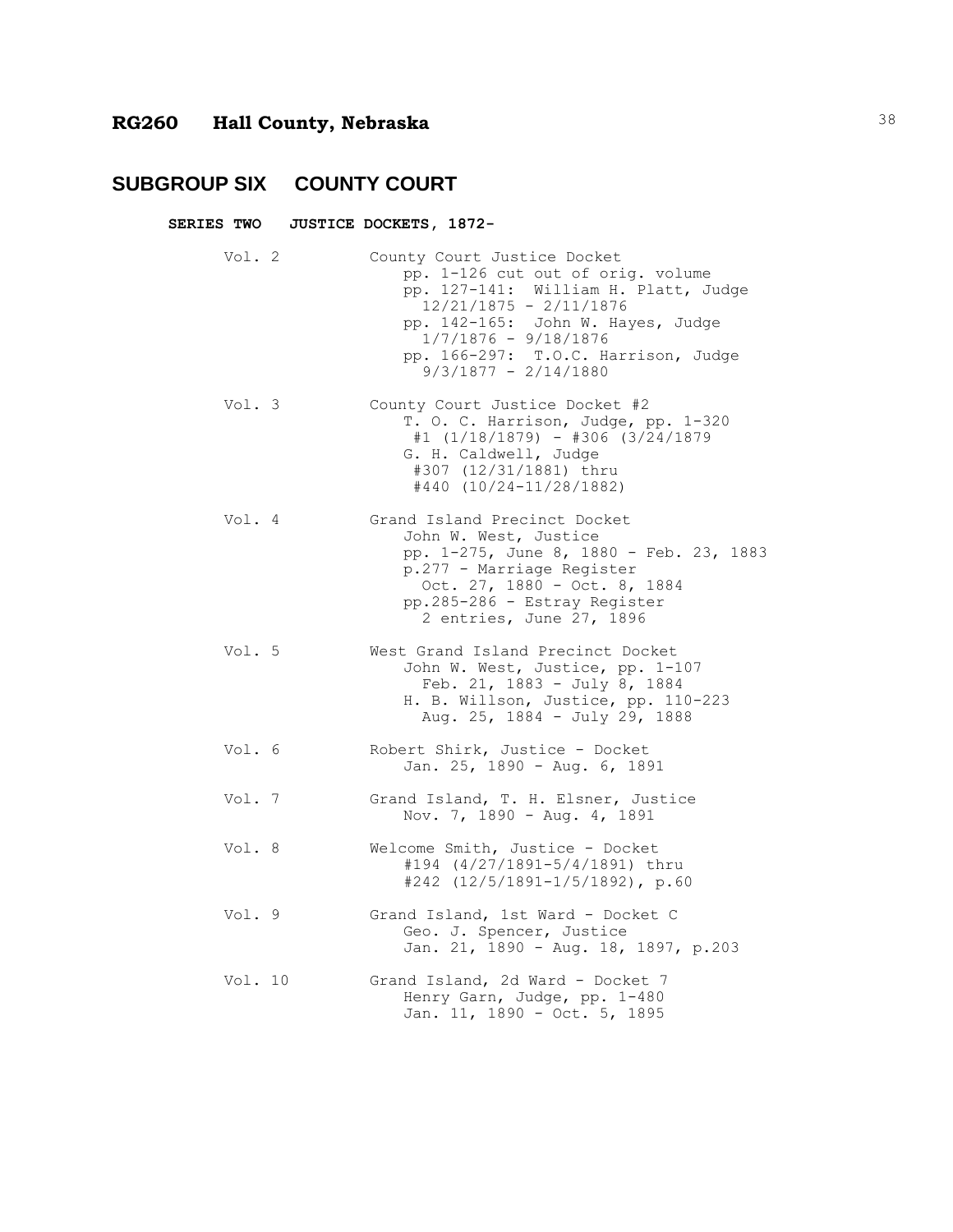#### **SUBGROUP SIX COUNTY COURT**

#### **SERIES TWO JUSTICE DOCKETS, 1872-**

Vol. 11 Grand Island - Justice Docket Robert Shirk, Judge, pp. 1-26 Sept. 25, 1894 - Jan. 11, 1895 H. A. Edwards, Judge, pp. 27-120 Feb. 15, 1895 - Jan. 6, 1896 W. N. Gillett, Judge, pp. 121-268 Jan. 8, 1896 - Jan. 4, 1898 A. Tharp, Judge, pp. 269-385 Jan. 6, 1898 - Dec. 28, 1899 Joseph Fox, Judge, pp. 386-457 Jan. 4, 1900 -  $12/21/1900$ 

#### **SERIES THREE COURT DOCKETS (CIVIL & CRIMINAL), 1880-1936**

| Vol. 1  |  | Court Docket | Missing                      |                                       |  |  |
|---------|--|--------------|------------------------------|---------------------------------------|--|--|
| Vol. 2  |  | Court Docket |                              | May 12, 1880 - May 15, 1886           |  |  |
| Vol. 3  |  | Court Docket | Oct. 30, 1882 - May 22, 1885 |                                       |  |  |
| Vol. 4  |  | Court Docket |                              | May 25, 1885 - Jan. 22, 1887          |  |  |
| Vol. 5  |  | Court Docket |                              | Jan. 22, 1887 - June 2, 1888          |  |  |
| Vol. 6  |  | Court Docket |                              | Jan. 5, 1888 - June 26, 1890          |  |  |
| Vol. 7  |  | Court Docket |                              | June 2, 1888 - May 3, 1889            |  |  |
| Vol. 8  |  | Court Docket |                              | May 9, 1889 - Dec. 17, 1889           |  |  |
| Vol. 9  |  | Court Docket |                              | May 12, 1890 - May 2, 1893            |  |  |
| Vol. 10 |  | Court Docket |                              | June 30, 1890 - June 7, 1897          |  |  |
| Vol. 11 |  | Court Docket |                              | May 2, 1893 - Nov. 19, 1897           |  |  |
| Vol. 12 |  | Court Docket |                              | Feb. $16$ , $1892 - July 25$ , $1894$ |  |  |
| Vol. 13 |  | Court Docket |                              | July 26, 1894 - Dec. 12, 1898         |  |  |
| Vol. 14 |  | Civil Docket |                              | Jan. 6, 1899 - July 1, 1902           |  |  |
| Vol. 15 |  | Civil Docket |                              | July 1, 1902 - Sept 25, 1907          |  |  |
| Vol. 16 |  | Civil Docket |                              | Sept 26, 1907 - Aug. 29, 1911         |  |  |
| Vol. 17 |  | Civil Docket |                              | Sept. 5, 1911 - Jan. 22, 1916         |  |  |
| Vol. 18 |  | Civil Docket |                              | Jan. 29, 1916 - July 30, 1921         |  |  |
| Vol. 19 |  | Civil Docket |                              | July 28, 1921 - Jan. 10, 1930         |  |  |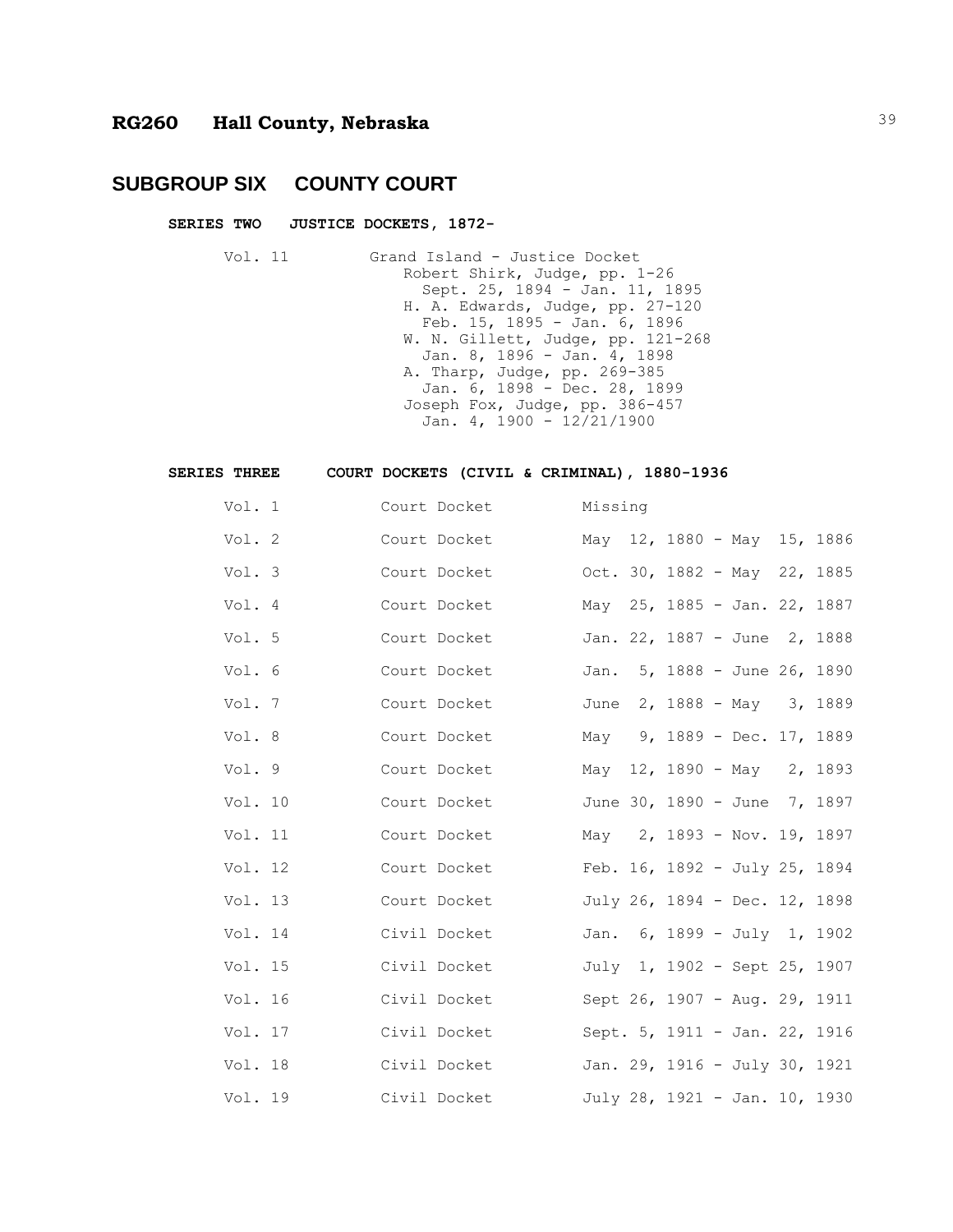## **SUBGROUP SIX COUNTY COURT**

| <b>SERIES THREE</b> |         |                                        | COURT DOCKETS (CIVIL & CRIMINAL), 1880-1936 |                                |  |  |                               |  |  |
|---------------------|---------|----------------------------------------|---------------------------------------------|--------------------------------|--|--|-------------------------------|--|--|
|                     | Vol. 20 |                                        | Civil Docket                                |                                |  |  | July 12, 1927 - June 25, 1931 |  |  |
|                     | Vol. 21 |                                        | Civil Docket                                |                                |  |  | June 25, 1931 - July 26, 1933 |  |  |
|                     | Vol. 22 |                                        | Civil Docket                                |                                |  |  | July 21, 1933 - May 5, 1936   |  |  |
| <b>SERIES FOUR</b>  |         | MISCELLANEOUS COURT DOCKETS, 1885-1947 |                                             |                                |  |  |                               |  |  |
|                     | Vol. 1  |                                        | Judgement Index, 1885-1928 (Books 4-20)     |                                |  |  |                               |  |  |
|                     | Vol. 2  |                                        | Guardianship Appointments #2                | May 9, 1890 thru March 2, 1898 |  |  |                               |  |  |

# **SUBGROUP SEVEN DISTRICT COURT RECORDS, 1868-1972**

film<br>SERIES ONE **SERIES ONE NATURALIZATION RECORDS, 1868-1957**

> **NOTE: Naturalizations for Hall County were processed in Federal Court at Omaha, NE, 1930-1951**

#### **NOTE: A card index to Hall County Naturalizations can be found on reels 1A & 1B of this Series.**

| Vol. 1 | Declarations of Intention, pp. 1-239 (no index)<br>March 14, 1868 thru May 19, 1877                            |
|--------|----------------------------------------------------------------------------------------------------------------|
| Vol. 2 | Declarations of Intention, pp. 1-451 (indexed)<br>May 29, 1877 thru August 1, 1888                             |
| Vol. 3 | Declarations of Intention, pp. 1-186 (indexed)<br>August 15, 1888 thru Nov. 2, 1903<br>pp. 187-480 (end) blank |
| Vol. 4 | Declarations of Intention, pp. 1-48 (indexed)<br>Nov. 20, 1903 thru Sept. 26, 1906<br>pp. 49-480 (end) blank   |
| Vol. 5 | Declarations of Intention, pp. 1-300 (indexed)<br>#1 (Oct. 12, 1906) thru #300 (Mar. 28, 1907)                 |
| Vol. 6 | Declarations of Intention, pp. 1-97 (indexed)<br>#301 (Mar 29, 1917) thru #600 (Apr. 23, 1924)                 |
| Vol.7  | Declarations of Intention, pp. 1-97 (indexed)<br>#601 (Apr. 30, 1924) thru #697 (6/24/1929)                    |
| Vol. 8 | Naturalization Record #1, pp. $1-370$ (indexed)<br>December 2, 1868 thru April 13, 1892                        |
| Vol. 9 | Naturalization Record $#2$ , pp. 1-94 (indexed)<br>Apr. 16, 1892 thru August 17, 1903                          |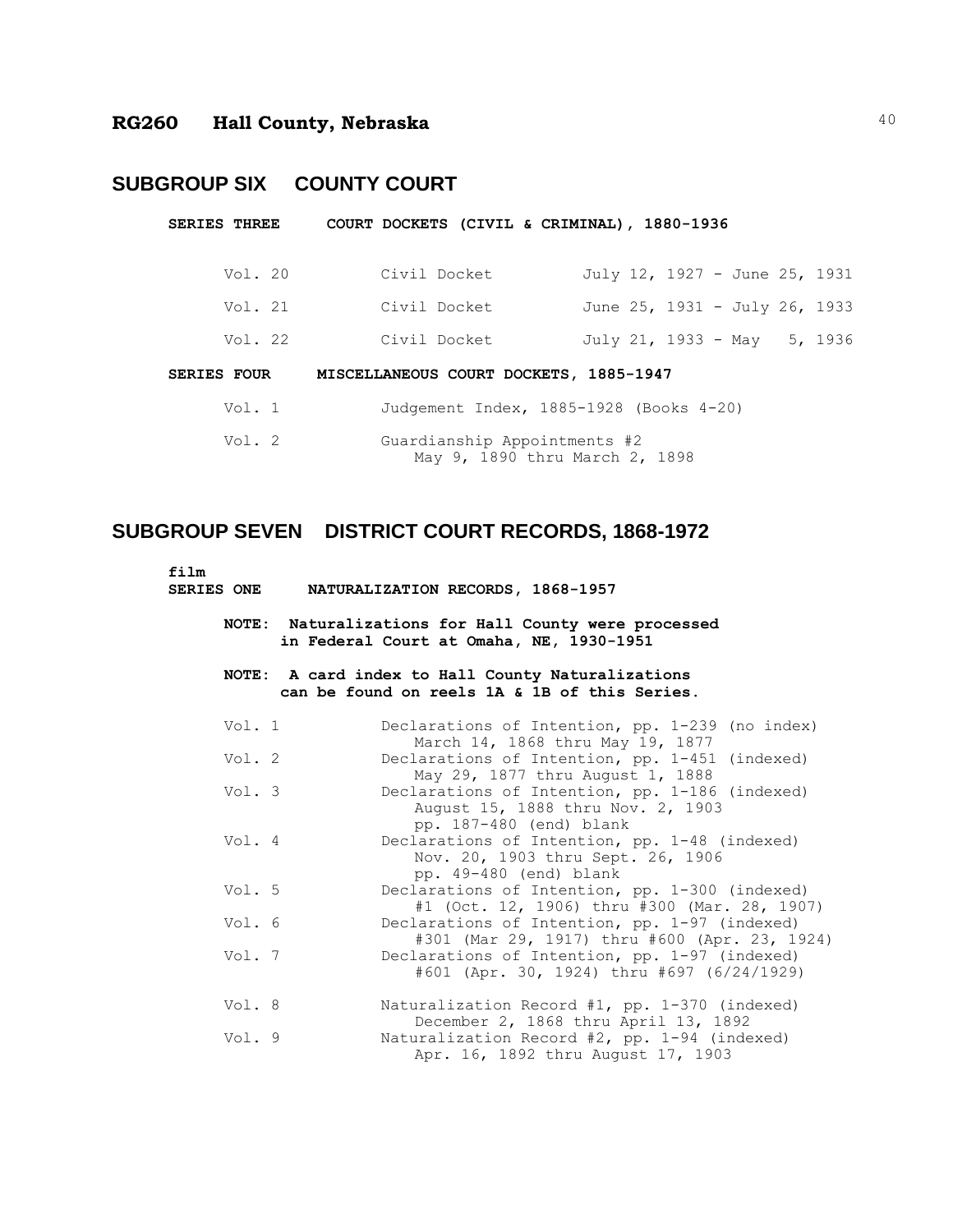| film<br><b>SERIES ONE</b> | NATURALIZATION RECORDS, 1868-1957                                                                                                                        |
|---------------------------|----------------------------------------------------------------------------------------------------------------------------------------------------------|
|                           | NOTE: Naturalizations for Hall County were processed<br>in Federal Court at Omaha, NE, 1930-1951                                                         |
|                           | NOTE: A card index to Hall County Naturalizations<br>can be found on reels 1A & 1B of this Series.                                                       |
| Vol. 10                   | Naturalization Record #3 (Petition & Record)<br>pp. 1-235 (indexed)<br>Nov. 12, 1903 thru Sept. 12, 1906                                                 |
| Vol. 11                   | Petition and Record #4, pp. 1-150 (indexed)<br>#1 (Oct. 22, 1906) thru #150 (Jan. 5, 1917)                                                               |
| Vol. 12                   | Petition and Record #5, pp. 1-100 (indexed)<br>#151 (Feb. 10, 1917) thru #250 (7/8/1920)                                                                 |
| Vol. 13                   | Petition and Record #6, pp. 1-00 (indexed)<br>#251 (July 23, 1920) thru #349 (Feb. 9, 1923)<br>Record #350 Void                                          |
| Vol. 14                   | Petition and Record #7, pp. 1-70 (indexed)<br>#351 (Apr. 28, 1923) thru #420 (6/28/1929)<br>pp. 71-100 (end) blank                                       |
| Vol. 15                   | Petitions for Naturalization<br>#421 (1/28/1952) thru #500 (7/22/1957)                                                                                   |
| Vol. 16                   | Certificates of Naturalization<br>U.S. Dept of Commerce & Labor v.917<br>#9161 (2/21/1907) thru #9170 (6/15/1908)                                        |
| Vol. 17                   | Certificates of Naturalization<br>U.S. Dept of Commerce & Labor, v.4960<br>#101591 (6/29/1908) thru #101600 (4/6/1909)                                   |
| Vol. 18                   | Certificates of Naturalization<br>U.S. Dept of Commerce & labor, v.3529<br>#43201 (4/6/1909) thru #43225 (6/5/1911)                                      |
| Vol. 19                   | Certificates of Naturalization<br>U.S. Dept of Commerce & Labor, v.7850<br>#186451 (6/5/1911) thru #186500 (6/1/1915)                                    |
| Vol. 20                   | Certificates of Naturalization<br>U.S. Dept of Labor, v.17352<br>#569551 (11/8/1915) thru #569600 (6/12/1919)                                            |
| Vol. 21                   | Certificates of Naturalization<br>U.S. Dept of Labor (loose pages)<br>#1532439 (7/18/1921) - #1532450 (7/19/1921)                                        |
| Vol. 22                   | Certificates of Naturalization<br>U.S. Dept of Labor, v.40684<br>$\#1666151$ (11/14/1921) - $\#1666200$ (5/7/1923)                                       |
| Vol. 23                   | Certificates of Naturalization<br>U.S. Dept of Labor, v.45297<br>#1883801 (5/7/1923) - #1883849 (3/21/1927)<br>Ends, #1883850 (Delayed Cert.), 10/6/1906 |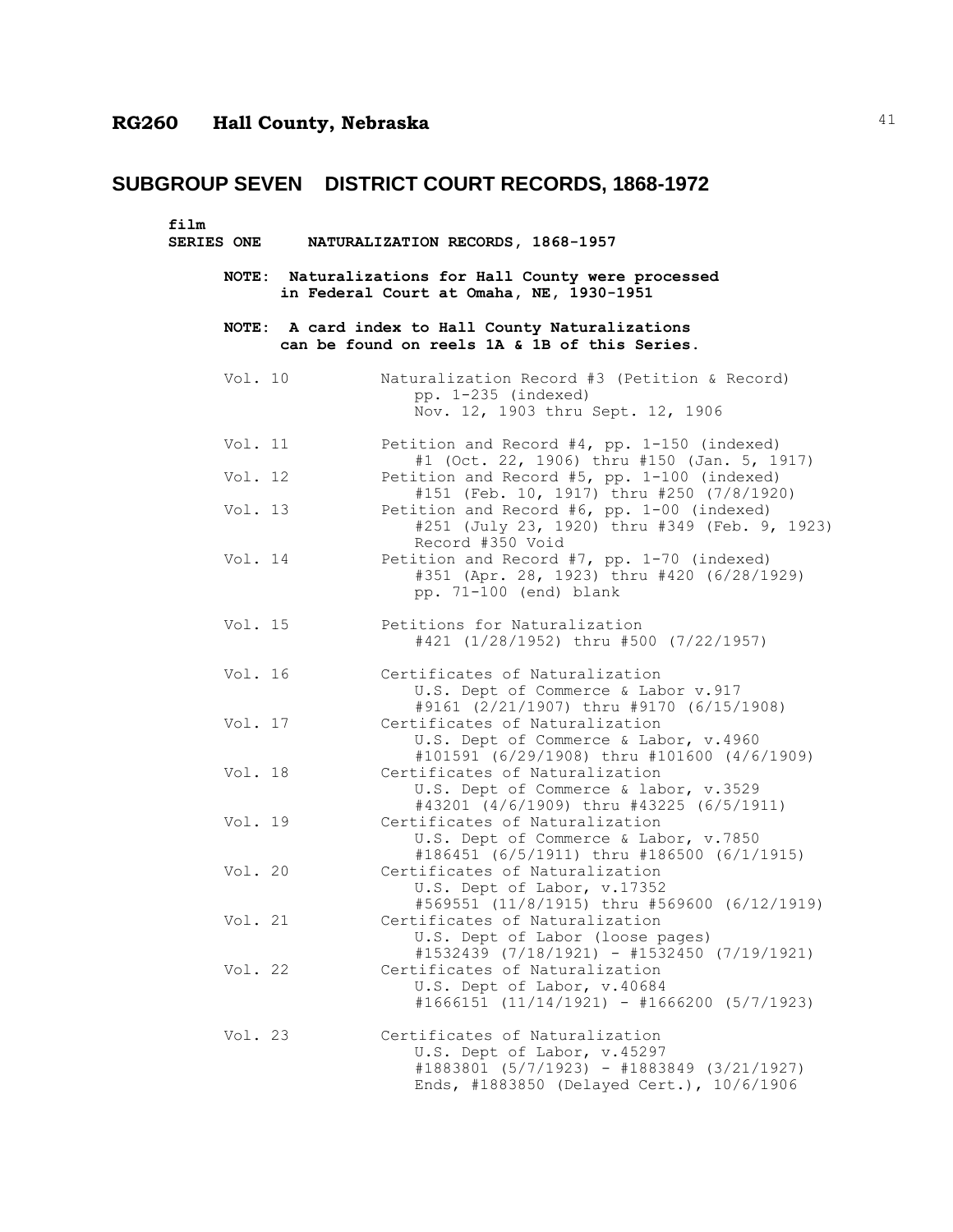## **SUBGROUP SEVEN DISTRICT COURT RECORDS, 1868-1972**

| film<br><b>SERIES ONE</b>                   | NATURALIZATION RECORDS MICROFILM RECORD MP4016 (1989)                                                                                                                                                                                         |
|---------------------------------------------|-----------------------------------------------------------------------------------------------------------------------------------------------------------------------------------------------------------------------------------------------|
| NSHS HAS ON MICROFILM:                      |                                                                                                                                                                                                                                               |
| Roll 1A                                     | Card Index to Naturalizations, 1868-1957<br>Abbott, M. R. thru Mikkelsen, Anders                                                                                                                                                              |
| Roll 1B                                     | Card Index to Naturalizations, 1868-1957<br>Milczewski, Theodore thru Zveitel, Solomon                                                                                                                                                        |
| Roll #1<br>939 shots<br>1878 pp.<br>#23,199 | Vol. 1, Declarations of Intention, p. 1<br>p.1, March 14, 1868<br>thru<br>Vol. 7, Declarations of Intention #697<br>July 24, 1929<br>NOTE: Vol. 1 has no index<br>Vol. 1, pp. 64-68 retaken after p.68<br>Vol. 2, two pages marked p.50 (sic) |
| Roll #2<br>931 shots<br>#23,200             | Vol. 8, Naturalization Record #1<br>December 2, 1868 thru<br>thru<br>Vol. 11, Petition & Record #4, p.122<br>May 10, 1915<br>NOTE: Vol. 11, p.114 (Dietrich, H.B.)<br>RETAKE SPLICED AT END OF ROLL                                           |
| Roll #3<br>1363<br>documents<br>#23, 144    | Vol. 11 (cont), p.123, May 10, 1915<br>Declaration of Intention #4<br>thru<br>Vol. 23, p.50, Certificate of Naturalization<br>#1883849, March 21, 1927<br>NOTE: Last entry, #1883850 (delayed<br>certificate), p.50 (10/6/1906)               |

**END OF MICROFILM RECORD, SUBGROUP SEVEN, SERIES ONE**

#### **SERIES TWO GENERAL INDEX TO DISTRICT COURT**

The General Index to District Court Records remains at the county courthouse

#### **SERIES THREE COURT CALENDARS AND JUDGE'S DOCKETS**

There are no records for this series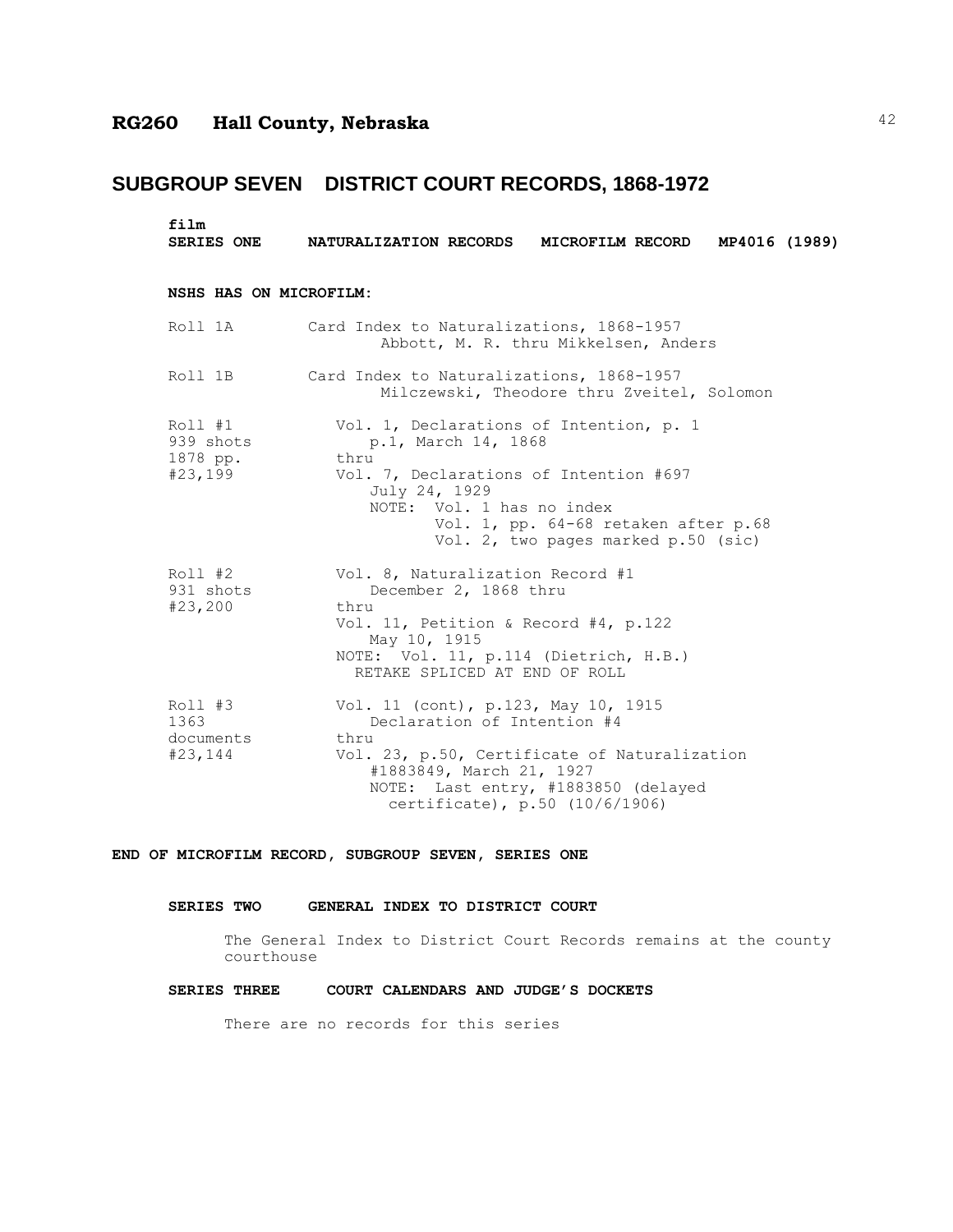|         | SERIES FOUR APPEARANCE DOCKETS, 1883-1926                                                                                                                                        |
|---------|----------------------------------------------------------------------------------------------------------------------------------------------------------------------------------|
| Vol. 1a | Trial Docket #2<br>March Term 1883 - March Term 1887                                                                                                                             |
| Vol. 1  | 1868-1884 - (Old Series No.s) Missing                                                                                                                                            |
| Vol. 2  | Civil - #1 (New Series) $(1/7-5/15/1884)$ thru<br>$#223, p.224 (7/30/1886-3/25/1889)$<br>Criminal, pp. 225-296<br>#1 (2/13-10/1/1884) thru #72 (8/25-9/29/1887)                  |
| Vol. 3  | Civil - #224 $(7/31-8/7/1886)$ thru<br>$\#485$ , p.272 (10/2-4/1888)<br>Criminal, pp. 273-318<br>#73 (8/25/1887-5/4/1888) thru<br>#118 (12/1/1888-3/16/1896)                     |
| Vol. 4  | Civil - #496 $(10/4/1888 - 12/4/1889)$ thru<br>#763, p.268 (1/30-5/13/1890)<br>Criminal, pp. 269-317<br>#119 (12/1-6/1888) thru<br>$#167$ (9/16/1890)                            |
| Vol. 5  | Civil - #764 $(1/31-2/25/1890)$ thru<br>#1040, p.277 (4/27/1891-11/24/1893)<br>Criminal, pp. 278-318<br>#168 (9/22/1890-5/26/1891) thru<br>$#208$ $(5/18-22/1893)$               |
| Vol. 6  | Civil Only<br>#1041 (4/29-6/17/1891) thru<br>#1360 (12/23/1892-5/12/1894)                                                                                                        |
| Vol. 7  | Civil - #1361 (12/23/1892-5/12/1894) thru<br>#1628, p.268 (3/29/1894-1/8/1895)<br>Criminal, pp. 269-291<br>#209 (5/25/1893-5/15/1894) thru<br>$#231$ $(8/17/1894 - 1/28/1896)$   |
| Vol. 8  | Civil - #1629 (3/30/1894-1/22/1896) thru<br>#1888, p.260 (4/2/1895-6/1/1896)<br>Criminal, pp. 261-290<br>#209 (5/25/1893-5/15/1894) thru<br>$\text{\#231}$ (8/17/1894-1/28/1896) |
| Vol. 9  | Civil Only<br>#1889 (4/2/1895-4/3/1896) thru<br>#2193 (10/8/1896-2/1/1897)                                                                                                       |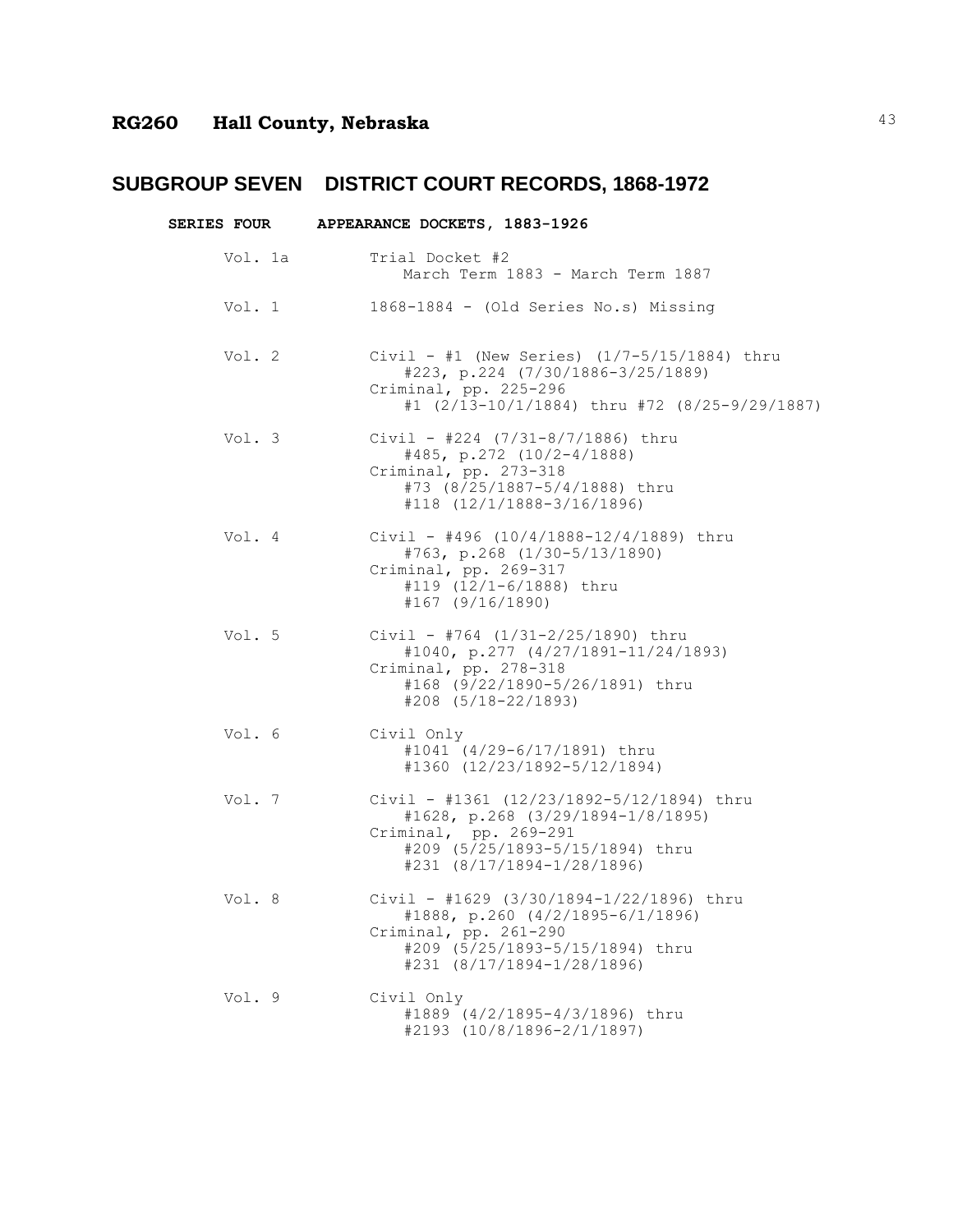| <b>SERIES FOUR</b> |                                                                                                                                                                         |
|--------------------|-------------------------------------------------------------------------------------------------------------------------------------------------------------------------|
| Vol. 10            | Civil - #2194 (10/9/1896-3/20/1901) thru<br>#2462, p.269 (8/2/1898-10/19/1900)<br>Criminal, pp. 270-305<br>#261 (10/9-25/1897) thru<br>$#296$ $(1/8-12/1900)$           |
| Vol. 11            | Civil - #2463 (8/3-11/13/1898) thru<br>#2738, p.276 (2/4/1902)<br>Criminal, pp. 277-308<br>#297 (6/18-27/1900) thru #327 (3/9-15/1904)                                  |
| Vol. 12            | Civil - #2739 (2/8/1902-12/12/1904) thru<br>#3027, p.289 (12/19/1905-1/9/1906)<br>Criminal, pp. 290-318<br>#328 (4/19/1904-6/19/1906) thru<br>#356 (8/2/1906-1/21/1908) |
| Vol. 13            | Civil - #3028 $(1/6-8/1906)$ thru<br>#3316, p.289 (4/13-5/6/1909)<br>Criminal, pp. 290-321<br>#357 (8/9/1906-3/2/1907) thru<br>#388 (12/27/1907-12/3/1908)              |
| Vol. 14            | VOID - Volume # not used                                                                                                                                                |
| Vol. 15            | Civil Only<br>#3317 (4/14/1909-3/17/1910) thru<br>#3636 (4/5/1912)                                                                                                      |
| Vol. 16            | Civil Only<br>#3637 (4/12-18/1912) thru<br>#3956 (9/14/1914)                                                                                                            |
| Vol. 17            | Civil Only<br>#3957 (9/14/1914-4/5/1915) thru<br>#4251 (10/14/1916-7/30/1924)                                                                                           |
| Vol. 18            | Trial Docket (Civil & Criminal, Oct. Term 1926                                                                                                                          |

#### **SERIES FIVE DAILY JOURNALS, 1868-1972**

| Vol. 1a | Nov. Term 1868 - December 2, 1868 thru<br>Adj. Feb. Term 1879 - May 16, 1879 |
|---------|------------------------------------------------------------------------------|
| Vol. 1b | May 1879 - Sept. Term 1879 (Missing)                                         |
| Vol. 2  | Sept. Term 1879 - Sept. 2, 1879 thru<br>Sept. Term 1884 - Oct. 1, 1884       |
| Vol. 3  | Sept. Term 1884 - May Term 1888 (MISSING)                                    |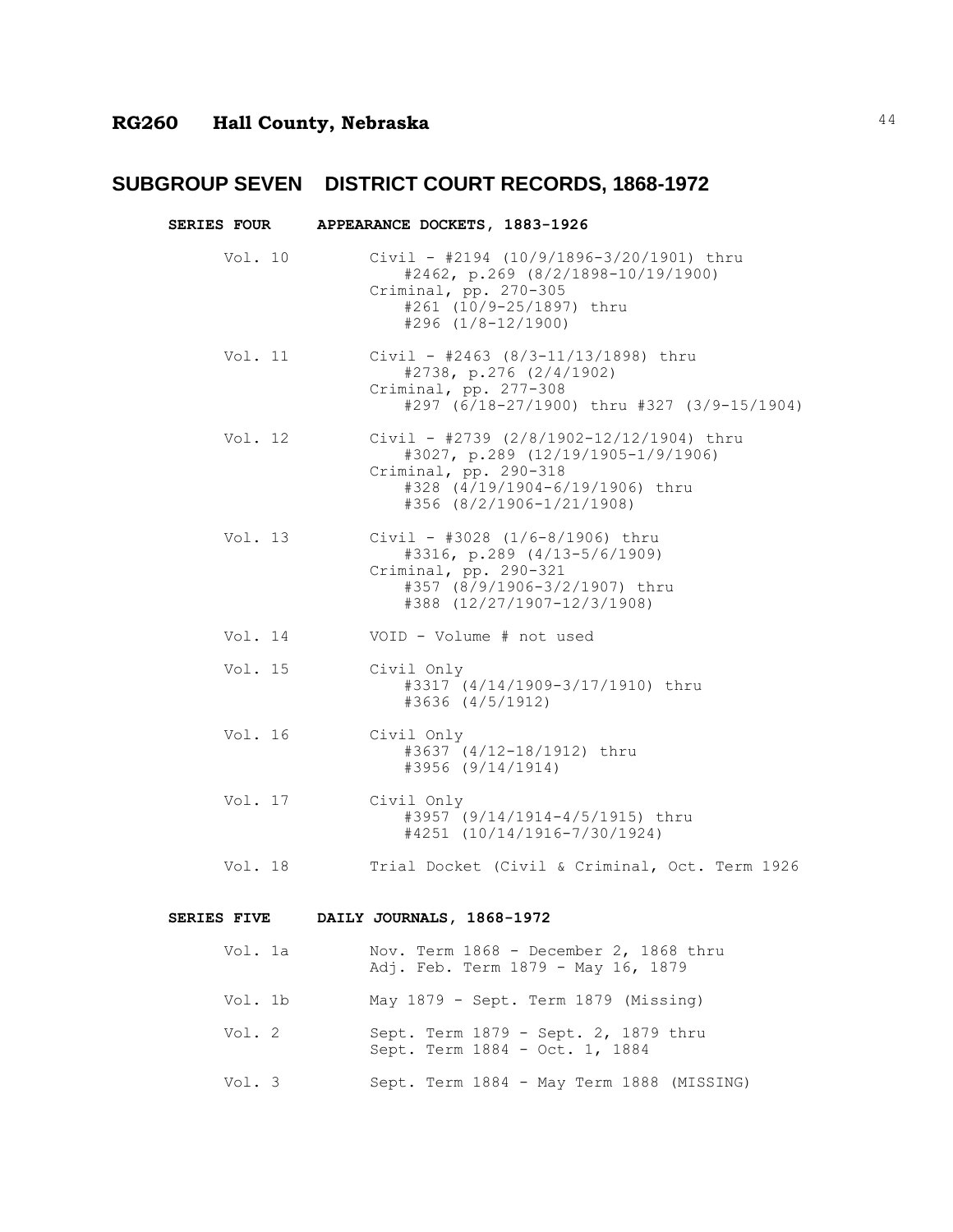| <b>SERIES FIVE</b> |          | DAILY JOURNALS, 1868-1972 |  |  |                                                                                  |  |                                              |  |
|--------------------|----------|---------------------------|--|--|----------------------------------------------------------------------------------|--|----------------------------------------------|--|
| Vol. 4             |          |                           |  |  | May Term 1888 - #348 (5/8/1888) thru<br>Feb. Term $1890 - #654$ (2/18/1890)      |  |                                              |  |
| Vol. 5             |          |                           |  |  | Feb. Term $1890 - 150$ (2/19/1890) thru<br>Nov. Term 1891 - #1076 (11/18/1891)   |  |                                              |  |
| Vol. 6             |          |                           |  |  | Nov. Term 1891 - #184 (11/19/1891) thru<br>Feb. Term 1893 - #1127 (2/23/1893)    |  |                                              |  |
|                    | Vol. $7$ |                           |  |  | Feb. Term 1893 - #842 (2/23/1893) thru<br>June Term 1894 - #1628 (6/27/1894)     |  |                                              |  |
| Vol. 8             |          |                           |  |  | June Term 1894 - #1662 (6/27/1894) thru<br>May Term 1895 - #1702 (5/10/1895)     |  |                                              |  |
|                    | Vol. 9   |                           |  |  | May Term 1895 - #1911 (5/14/1895) thru<br>Nov. Term 1896 - #2175 (11/21/1896)    |  |                                              |  |
|                    | Vol. 10  |                           |  |  | Feb. Term $1989 - 42297$ (2/7/1898)                                              |  | Nov. Term 1896 - #2078 (11/21/1896) thru     |  |
|                    | Vol. 11  |                           |  |  | Feb. Term $1898 - 277$ (2/7/1898) thru<br>Jan. Term 1900 - #2577 (1/25/1900)     |  |                                              |  |
|                    | Vol. 12  |                           |  |  | Feb. Term $1900$ - February 12, 1900 thru<br>May Term 1902 - #2540 (5/31/1902)   |  |                                              |  |
|                    | Vol. 13  |                           |  |  | May Term 1902 - #2746 (5/31/1902) thru<br>Feb. Term $1905 - 42952$ (2/27/1905)   |  |                                              |  |
|                    | Vol. 14  |                           |  |  | Feb. Term 1905 - #2951 (2/28/1905) thru<br>Dec. Term $1907 - 43157 (12/16/1907)$ |  |                                              |  |
|                    | Vol. 15  |                           |  |  | Dec. Term 1907 - #369 (12/17/1907) thru<br>Mar. Term 1910 - #3387 (3/24/1910)    |  |                                              |  |
|                    | Vol. 16  |                           |  |  | Mar. Term 1910 - #3376 (3/25/1910) thru<br>Sept Term 1912 - #3690 (9/13/1912)    |  |                                              |  |
| Vol. 17            |          |                           |  |  | Sept Term 1912 - #3688 (9/14/1912) thru<br>Mar. Term 1915 - #3844 (3/2/1915)     |  |                                              |  |
| Vol. 18            |          |                           |  |  | Jan. Term 1917 - #4341 (5/1/1917)                                                |  | Mar. Term 1915 - #3844 (cont), 3/2/1915 thru |  |
| Vol. 19            |          |                           |  |  | Jan. Term 1917 - May 3, 1917 thru<br>June Term 1919 - #753 (7/10/1919)           |  |                                              |  |
| Vol. 20            |          |                           |  |  | June Term 1919 - #4919 (7/21/1919) thru<br>Feb. Term 1921 - #830 (3/18/1921)     |  |                                              |  |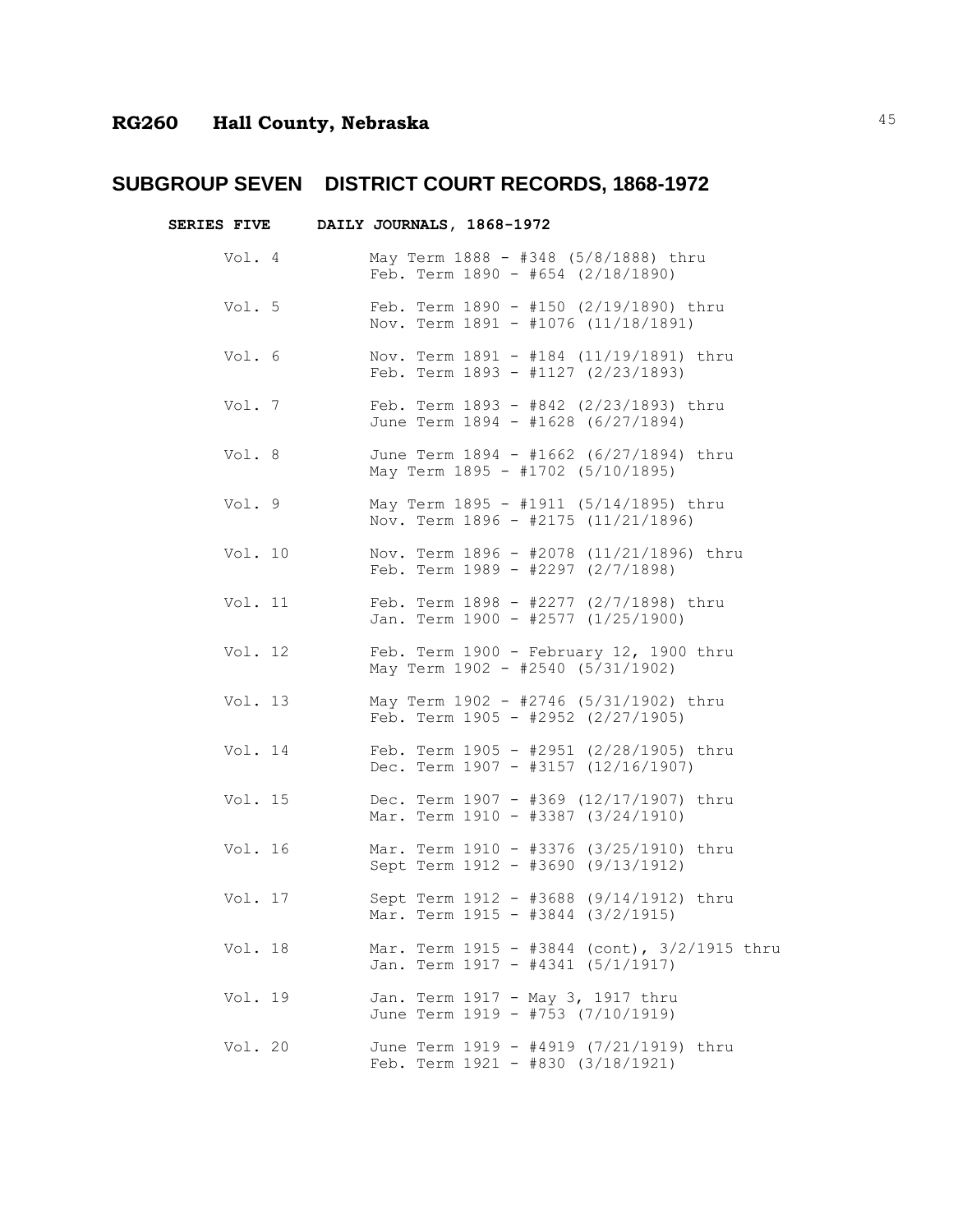|         | SERIES FIVE DAILY JOURNALS, 1868-1972 |                                                                                                                                                    |
|---------|---------------------------------------|----------------------------------------------------------------------------------------------------------------------------------------------------|
| Vol. 21 |                                       | Feb. Term 1921 - #831 (3/18/1921) thru<br>Feb. Term $1923 - #5245 (4/14/1923)$                                                                     |
| Vol. 22 |                                       | Feb. Term $1923$ - Heard v. Heard $(4/16/1923)$ thru<br>Mar. Term $1925 - #5646$ (4/6/1925)                                                        |
| Vol. 23 |                                       | Mar. Term 1925 - #5468 (4/11/1925) thru<br>Oct. Term $1926 - #5980$ (1/5/1927)                                                                     |
| Vol. 24 |                                       | Oct. Term 1926 - #5935 (1/6/1927) thru<br>Oct. Term 1928 - State v. MacGilvray (11/8/1928)                                                         |
| Vol. 25 |                                       | Oct. Term $1928 - #1085 (11/8/1928)$ thru<br>Mar. Term 1930 - State v. Smiley (6/7/1930)                                                           |
| Vol. 26 |                                       | Mar. Term 1930 - #1149 (6/7/1930) thru<br>Oct. Term 1931 - Shultz v. Shultz (11/6/1931)                                                            |
| Vol. 27 |                                       | Oct. Term 1931 - Shultz v. Shultz (cont) thru<br>Oct. Term 1932 - Grand Island Trust Co. v.<br>Monogram Bakery et al (1/24/1933)                   |
| Vol. 28 |                                       | Oct. Term 1932 - #7406 (1/25/1933) thru<br>Oct. Term 1933 - #7465 (1/22/1934)                                                                      |
| Vol. 29 |                                       | Oct. Term 1933 - #7664 (1/23/1934) thru<br>Oct. Term $1934 - 46556$ (3/9/1935)                                                                     |
| Vol. 30 |                                       | Mar. Term 1935 - #7931 (3/11/1935) thru<br>Apr. Term 1936 - #1371 (4/17/1936)                                                                      |
| Vol. 31 |                                       | Apr. Term 1936 - #8083 (4/29/1936) thru<br>Feb. Term 1937 - Smith v. Smith (7/3/1937)<br>Final Case, Peters v. Peters et al, p.296<br>(Title Only) |
| Vol. 32 |                                       | Feb. Term 1937 - Peters v. Peters et al cont.<br>July 3, 1937 thru<br>Sept Term 1938 - #8856 (10/22/1938)                                          |
| Vol. 33 |                                       | Sept Term 1938 - #8892 (11/1/1938) thru<br>Feb. Term $1940$ - Lorenzen v. Lorenzen (3/23/1940)                                                     |
| Vol. 34 |                                       | Feb. Term 1940 - March 25, 1940 thru<br>Sept Term 1941 - #9508 (12/13/1941)                                                                        |
| Vol. 35 |                                       | Sept Term 1941 - Martin v. Sanders et al<br>December 15, 1941 thru<br>Sept Term 1943 - #9710 (9/3/1943)                                            |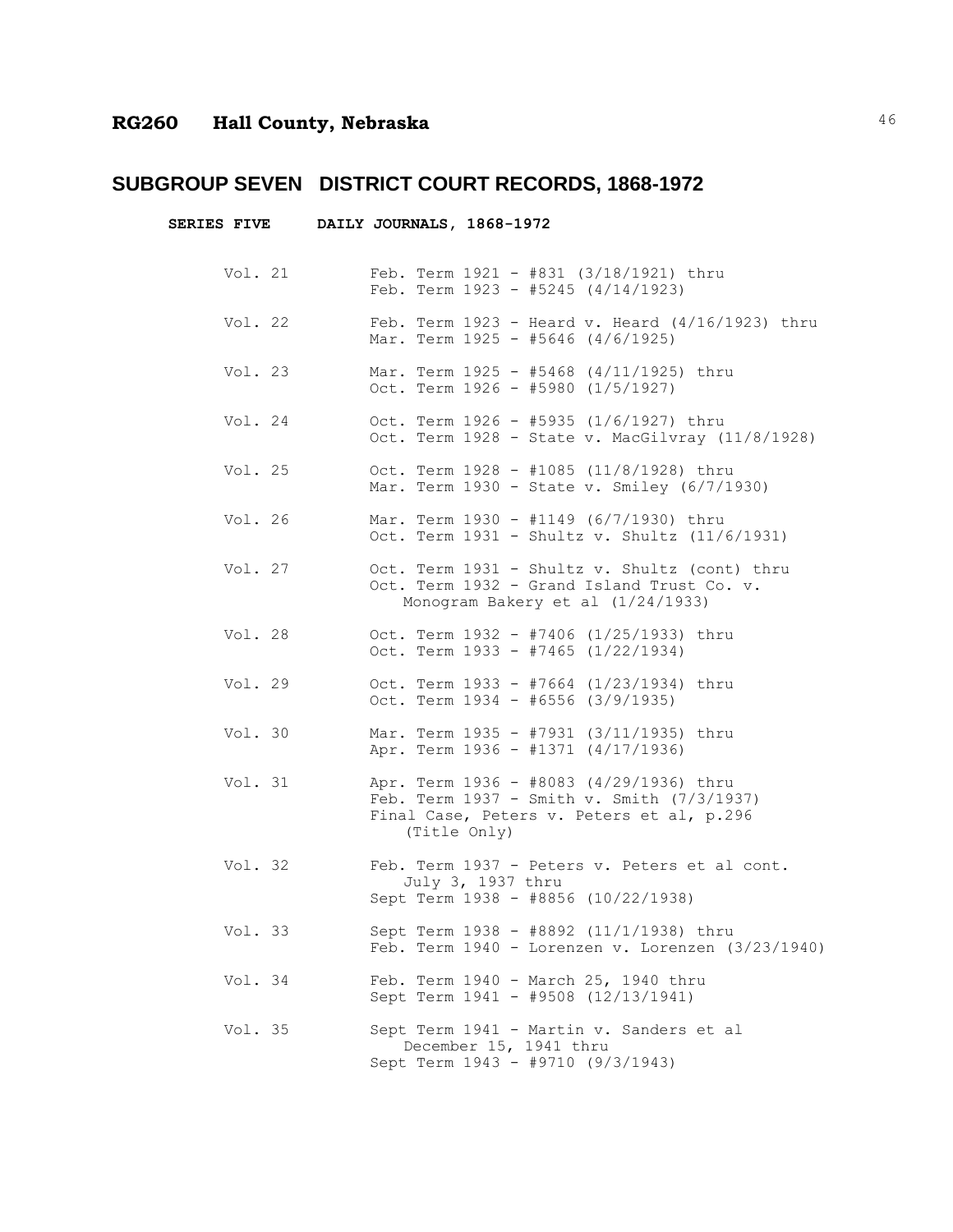|         | SERIES FIVE DAILY JOURNALS, 1868-1972                                                                                          |  |
|---------|--------------------------------------------------------------------------------------------------------------------------------|--|
| Vol. 36 | Sept Term 1943 - Scott v. Darling et al<br>September 8, 1943 thru<br>Feb. Term 1945 - May 15, 1945                             |  |
| Vol. 37 | Feb. Term 1945 - Hutchins v. Hutchins, May 16, 1945 thru<br>Feb. Term $1946 - 10523$ (8/30/1946)                               |  |
| Vol. 38 | Sept Term 1946 - Dismissals & Transfers<br>September 3, 1946 thru<br>Sept Term 1947 - State v. Johnson (12/12/1947)            |  |
| Vol. 39 | Sept Term 1947 - State v. Johnson cont. thru<br>Jan. Term 1949 - #11171 (4/7/1949)                                             |  |
| Vol. 40 | Jan. Term 1949 - Adjournment, April 7th thru<br>Jan. Term 1950 - #11514 (4/28/1950)                                            |  |
| Vol. 41 | Jan. Term 1950 - Williams v. Williams<br>April 28, 1950 thru<br>Jan. Term 1951 - State v. Hartley (7/21/1951)                  |  |
| Vol. 42 | Jan. Term 1951 - Jones v. Cassidy et al<br>July 24, 1951 thru<br>Sept Term 1952 - Meininger v. Meininger<br>September 19, 1952 |  |
| Vol. 43 | Sept Term 1952 - #12110 (9/19/1952) thru<br>Jan. Term 1953 - County v. Strove et al<br>May 7, 1953                             |  |
| Vol. 44 | Jan. Term 1953 - County v. Strove cont.<br>May 7, 1953 thru<br>Jan. Term 1954 - #2554 (3/1/1954)                               |  |
| Vol. 45 | Jan. Term 1954 - #9879 (3/2/1954) thru<br>Feb. Term $1955 - 12842$ (3/19/1955)                                                 |  |
| Vol. 46 | Feb. Term 1955 - #12746 (3/21/1955) thru<br>Feb. Term $1956 - 2708$ (3/23/1956)                                                |  |
| Vol. 47 | Feb. Term 1956 - Brown et al v. Eddingfield<br>et al, Mar 27, 1956 thru<br>Feb. Term $1957 - #13414$ (4/29/1957)               |  |
| Vol. 48 | Feb. Term 1957 - Weber et al v. Grand Island<br>et al, April 30, 1957 thru<br>Sept Term 1958 - Summers v. Summers, 9/17/1958   |  |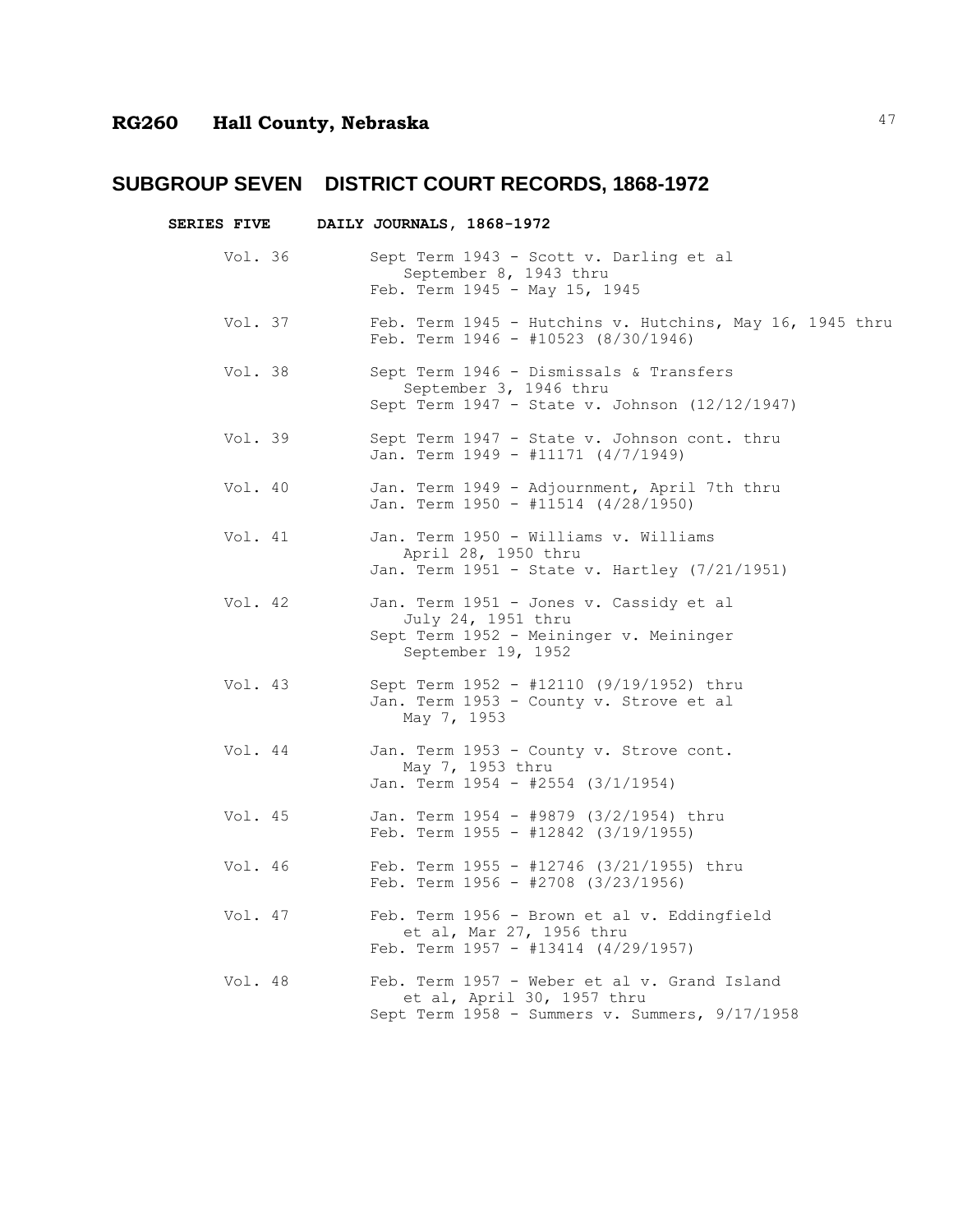|         | SERIES FIVE DAILY JOURNALS, 1868-1972                                                                                                              |  |
|---------|----------------------------------------------------------------------------------------------------------------------------------------------------|--|
| Vol. 49 | Sept Term 1958 - Jeratowski v. Jeratowski<br>September 18, 1958 thru<br>Aug. Term 1949 - Windolph et al v. Grand<br>Island et al, December 9, 1959 |  |
| Vol. 50 | Aug. Term 1959 - Bense v. Bense (12/8/1959) thru<br>Mar. Term 1961 - #14085 (3/17/1961)                                                            |  |
| Vol. 51 | Mar. Term 1961 - in re estate of Levi L. Cook<br>March 17, 1961 thru<br>Mar. Term 1962 - #14441 (3/30/1962)                                        |  |
| Vol. 52 | Mar. Term 1962 - Dalrymple v. Dalrymple<br>March 30, 1962 thru<br>Mar. Term 1963 - #44 (4/5/1963)<br>cases thru #14779                             |  |
| Vol. 53 | Mar. Term 1963 - #14820 (4/5/1963) thru<br>Sept Term 1963 - #14765 (2/21/1964)                                                                     |  |
| Vol. 54 | Sept Term 1963 - #14765 cont. thru<br>Sept Term 1964 - #15163 (3/4/1965)                                                                           |  |
| Vol. 55 | Mar. Term 1965 - Dismissals & Transfers<br>March 5, 1965 thru<br>Sept Term 1965 - #15309 (2/23/1966)                                               |  |
| Vol. 56 | Sept Term 1965 - #15520 (2/23/1966) thru<br>Sept Term 1966 - Cowgill & Cowgill v.<br>Honnold et al, December 12, 1966                              |  |
| Vol. 57 | Sept Term 1966 - #15941 (12/13/1966) thru<br>Sept Term 1967 - #16233 (9/12/1967)                                                                   |  |
| Vol. 58 | Sept Term 1967 - #15479 (9/13/1967) thru<br>Mar. Term 1968 - #16444 (5/13/1968                                                                     |  |
| Vol. 59 | Mar. Term 1968 - #3771 (5/14/1968) thru<br>Sept Term 1968 - #16543 (1/27/1969)                                                                     |  |
| Vol. 60 | Sept Term 1968 - #3842 (1/27/1969) thru<br>Sept Term 1969 - #64 (2-28), 9/22/1969                                                                  |  |
| Vol. 61 | September 30, 1969 - #16641 thru<br>April 16, 1970 - #16620                                                                                        |  |
| Vol. 62 | April 17, 1970 - #17050 thru<br>September 30, 1970 - #17179                                                                                        |  |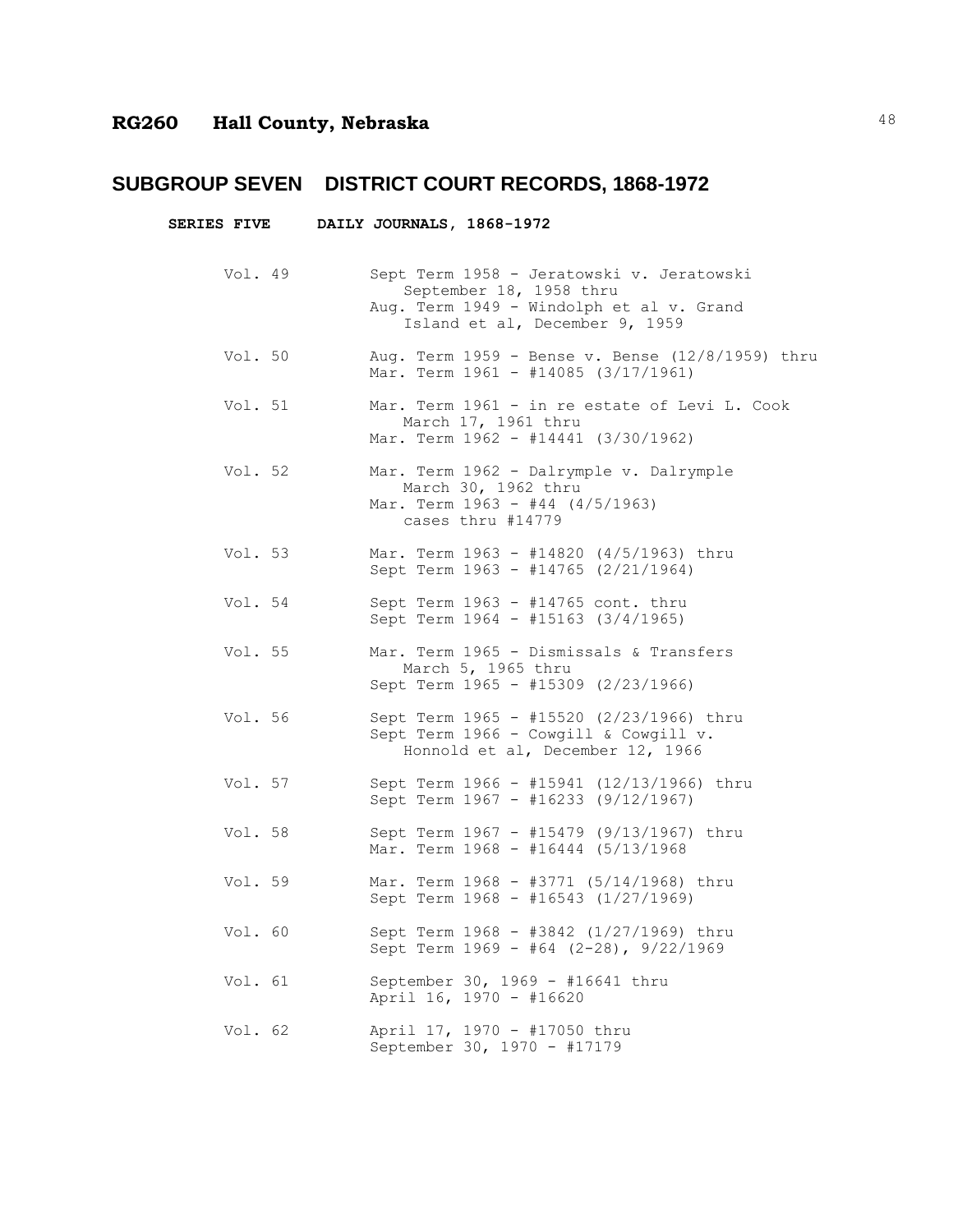**SERIES FIVE DAILY JOURNALS, 1868-1972**

- Vol. 63 October 1, 1970 #3991 thru April 1, 1971 - #17441 Vol. 64 April 2, 1971 - #4026 thru October 12, 1971 - #4079
- Vol. 65 October 13, 1971 #17478 thru May 3, 1972 - Dinkins v. Dinkins
- Vol. 66 May 3, 1972 #4148 thru October 13, 1972 - #17888
- Vol. 67 October 16, 1972 #18203 thru December 29, 1972 - #18307

#### **SERIES SIX COMPLETE RECORD, 1873-1908**

| Vol. 1 | Complete Record (Civil & Criminal)<br>Odell v. Handy (12/16/1872-6/30/1873) thru<br>Sensery v. Sensery in equity<br>$(12/23/1882 - 3/7/1883)$<br>NOTE: volume one contains the first murder<br>case in Hall County, State v. Hart |
|--------|-----------------------------------------------------------------------------------------------------------------------------------------------------------------------------------------------------------------------------------|
| Vol. 2 | Complete Record (Civil)<br>Volland v. Wilcox (7/3/1882-3/6/1883) thru<br>Craig v. Craig (8/5-9/30/1884)                                                                                                                           |
| Vol. 3 | Complete Record (Criminal only)<br>State v. Richardson (3/5-9/6/1883) thru<br>State v. Collins (1/15-27/1896<br>includes State v. Kilkenny (see misc. vols.)                                                                      |
| Vol. 4 | Complete Record:<br>#88 (2-89), 1/3-2/9/1885 thru<br>$\text{\#139}$ (2-140), 9/5/1885-3/3/1886                                                                                                                                    |
| Vol. 5 | Complete Record:<br>#462 old series # (1-79), 9/20/1883-10/6/1886<br>thru<br>#441 new series # (3-218), 2/7-5/9/1888                                                                                                              |
| Vol. 6 | Complete Record:<br>#219 (2-220), 7/19/1886-12/1/1888 thru<br>$\#609$ (4-114), 8/2/1889-3/13/1890                                                                                                                                 |
| Vol. 7 | Complete Record:<br>#376 (3-153), 9/2-11/15/1887 thru<br>$\#676$ (4-181), 11/2/1889-5/26/1891                                                                                                                                     |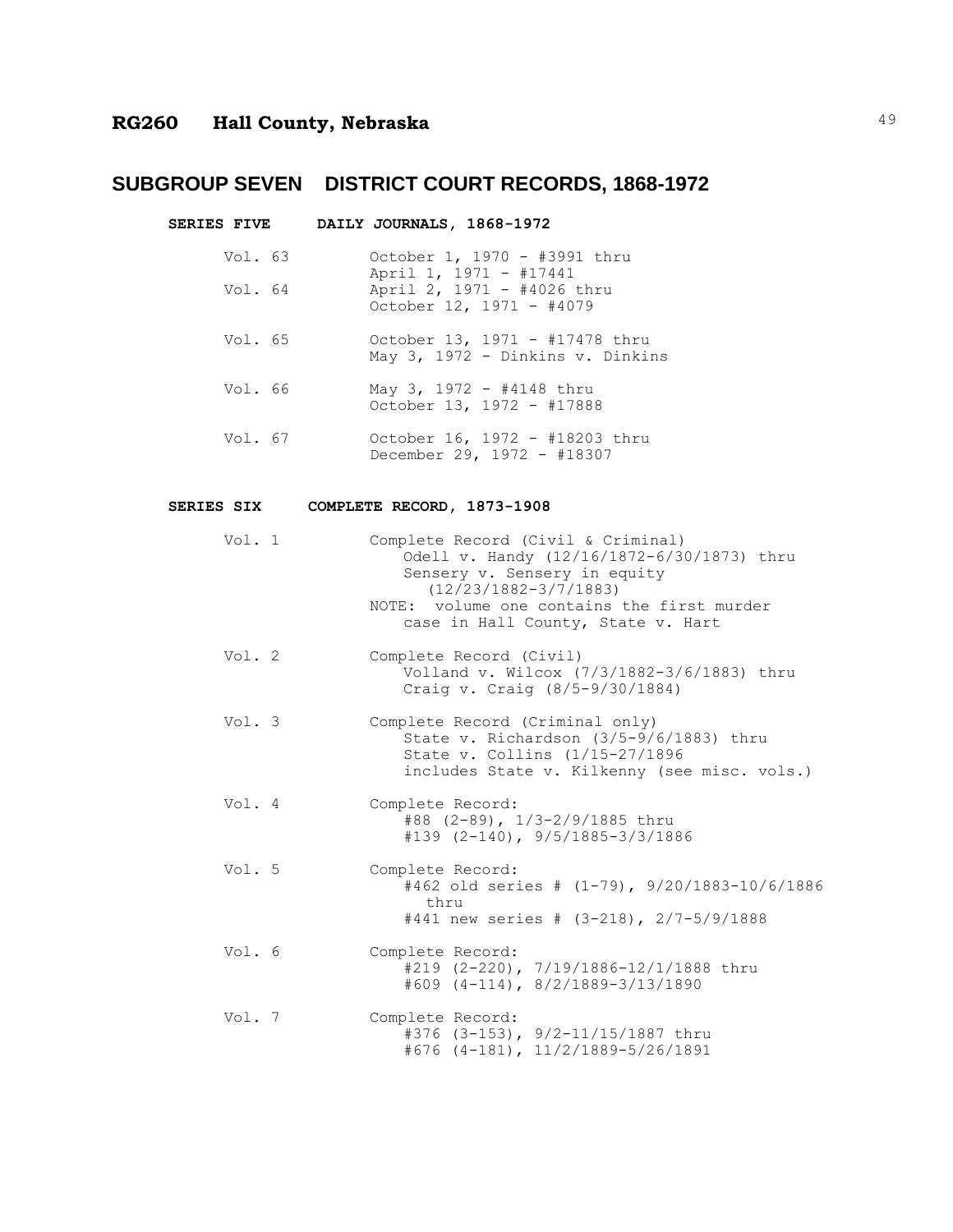| <b>SERIES SIX</b> | COMPLETE RECORD, 1873-1908                                                                                                               |
|-------------------|------------------------------------------------------------------------------------------------------------------------------------------|
| Vol. 8            | Complete Record:<br>#747 (4-252), 1/23/1890-5/27/1891 thru<br>#901 (5-138), 10/29/1890-11/17/1891                                        |
| Vol. 9            | Complete Record:<br>#1032 (5-269), 4/18-11/17/1891 thru<br>$\#1109$ (6-069), 9/30/1891-4/6/1892                                          |
| Vol. 10           | Complete Record:<br>#1025 (5-262), 4/14/1891-5/10/1892 thru<br>#1096 (6-056), 8/29/1891-7/19/1894                                        |
| Vol. 11           | Complete Record:<br>#1206 (6-166), 2/6/1892-4/27/1893 thru<br>$#1244$ (6-204), 4/21/1892-11/6/1893                                       |
| Vol. 12           | Complete Record:<br>#1425 (7-066), 5/18-11/23/1893 thru<br>#1360 (6-320), 12/23/1892-5/14/1894                                           |
| Vol. 13           | Complete Record:<br>#1361 (7-001), 12/23/1892-5/14/1894 thru<br>#1693 (8-065), 5/22/1894-5/22/1896                                       |
| Vol. 14           | Complete Record:<br>#1521 (7-161), 11/1/1893-12/5/1894 thru<br>$\text{\#1344}$ (6-304), 11/7/1892-1/28/1895                              |
| Vol. 15           | Complete Record:<br>#1100 (6-120), 11/13/1891-6/4/1892 thru<br>$\text{\#1298}$ (6-258), 9/5/1892-5/9/1895                                |
| Vol. 16           | Complete Record:<br>#1356 (6-316), 12/3/1892-4/19/1895 thru<br>$#1367$ (7-007), $1/14/1893-11/12/1895$                                   |
| Vol. 17           | Complete Record:<br>#976 (5-213), 2/11/1891-9/21/1895 thru<br>#1773 (8-145), 10/18/1894-11/23/1895                                       |
| Vol. 18           | Complete Record:<br>#1788 (8-160), 11/3/1894-11/21/1895 thru                                                                             |
| Vol. 19           | #1549 (7-189), 11/29/1893-11/23/1895<br>Complete Record:<br>#1595 (7-235), 2/22/1894-3/2/1896 thru<br>#1832 (8-204), 2/23/1895-4/13/1896 |
| Vol. 20           | Complete Record:<br>#1889 (9-001), 4/2/1895-4/13/1896 thru<br>#1976 (9-088), 10/2/1895-5/23/1896                                         |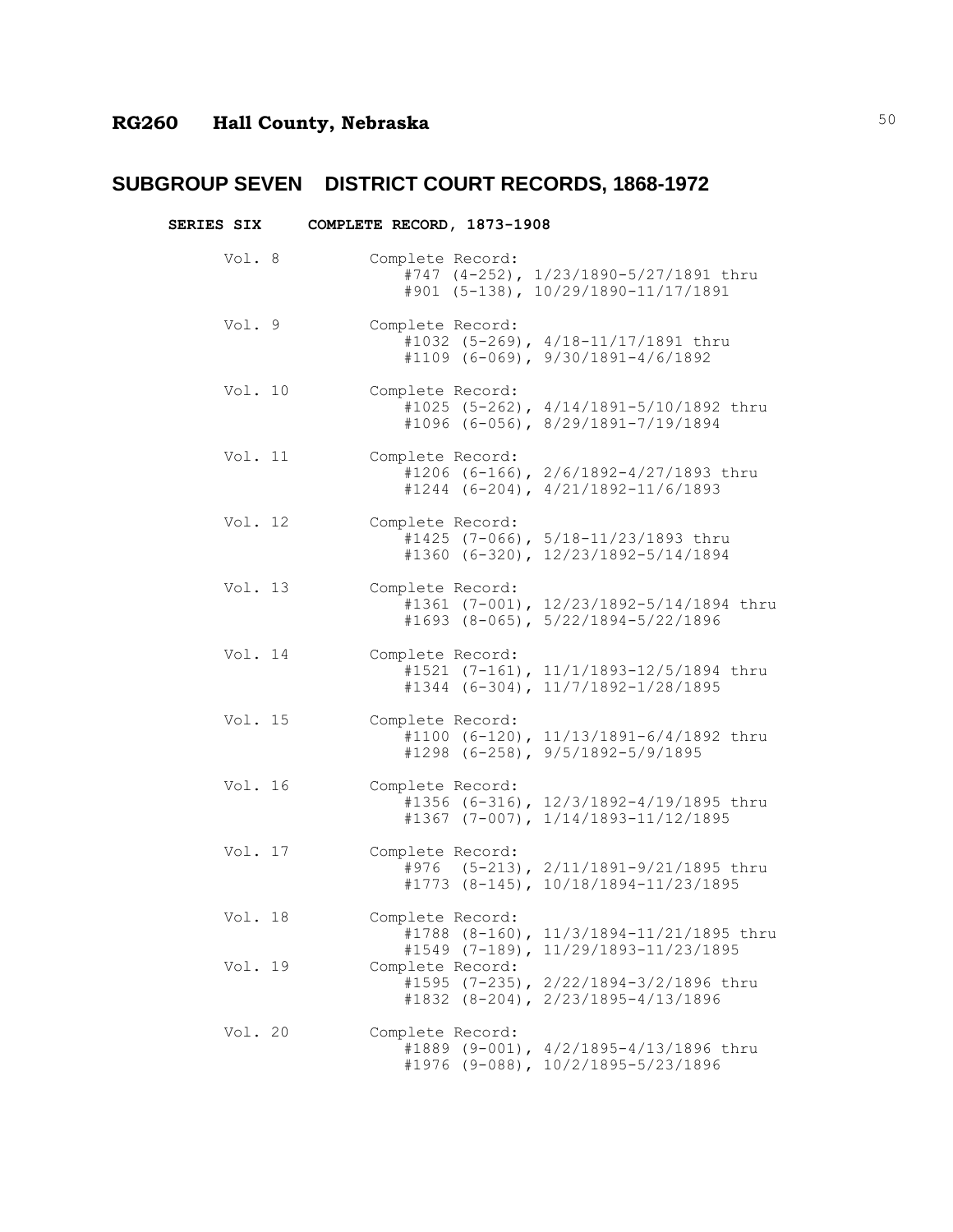| <b>SERIES SIX</b> | COMPLETE RECORD, 1873-1908                                                                                       |
|-------------------|------------------------------------------------------------------------------------------------------------------|
| Vol. 21           | Complete Record:<br>#1749 (8-121), 10/2/1894-5/22/1896 thru<br>#1909 (9-021), 4/9/1895-11/10/1896                |
| Vol. 22           | Complete Record:<br>#1980 (9-092), 10/4/1895-11/23/1896 thru<br>#2177 (9-289), 9/19/1896-3/19/1897               |
| Vol. 23           | Complete Record:<br>#1956 (9-068), 8/22/1895-3/8/1897 thru<br>$\#2292$ (10-99), 4/26-6/23/1897                   |
| Vol. 24           | Complete Record:<br>#1571 (07-211), 1/15/1894-4/24/1896 thru<br>#2215 (10-022), 10/29/1896-11/12/1897            |
| Vol. 25           | Complete Record:<br>#0332 Criminal (03-109), 6/13/1887-5/25/1897<br>thru<br>$#2165$ (09-277), 9/5/1896-3/11/1898 |
| Vol. 26           | Complete Record:<br>#2176 (09-288), 9/19/1896-3/11/1898 thru<br>#1935 (09-047), 6/14/1895-8/30/1898              |
| Vol. 27           | Complete Record:<br>#1754 (08-126), 10/6/1894-10/12/1898 thru<br>$#2407$ (10-214), 2/3/1898-4/17/1899            |
| Vol. 28           | Complete Record:<br>#2114 (09-226), 5/20/1896-11/5/1897 thru<br>#0880 Criminal (03-117), 9/22/1890-5/15/1892     |
| Vol. 29           | Complete Record (Criminal)<br>#1110 (06-070), 10/2/1891-11/15/1892 thru<br>#2617 (11-155), 4/18-6/18/1900        |
| Vol. 30           | Complete Record:<br>#1594 (07-234), 2/21/1894-6/18/1900, pp 1-274<br>thru<br>#2493 (11-031), 12/8/1898-4/29/1901 |
| Vol. 31           | Complete Record:<br>#2579 (11-117), 11/18/1899-5/9/1901 thru<br>#2633 (11-171), 7/7-12/6/1900                    |
| Vol. 32           | Complete Record:<br>#1978 (09-090), 10/3/1895-11/16/1901 thru<br>$#2747$ (12-009), 3/20-5/16/1902                |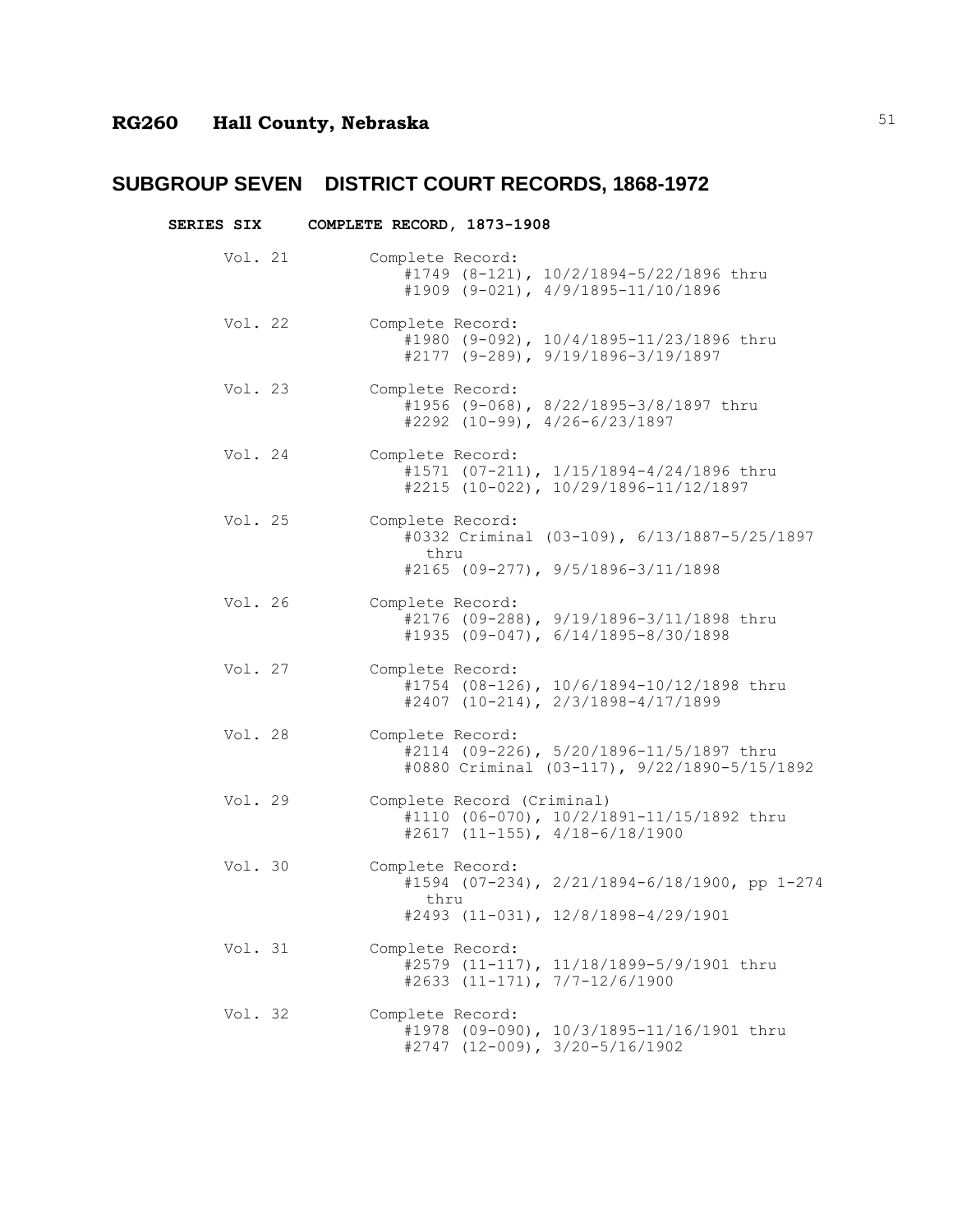| <b>SERIES SIX</b>                                                    | COMPLETE RECORD, 1873-1908                                                                                                                                                                                                                                                                                                                                                                                                                |
|----------------------------------------------------------------------|-------------------------------------------------------------------------------------------------------------------------------------------------------------------------------------------------------------------------------------------------------------------------------------------------------------------------------------------------------------------------------------------------------------------------------------------|
| Vol. $33$                                                            | Complete Record:<br>#2674 (11-212), 1/11/1901-5/9/1902 thru<br>$#2732$ (11-270), $1/21/1902-1/12/1903$                                                                                                                                                                                                                                                                                                                                    |
| Vol. 34                                                              | Complete Record:<br>#2823 (12-085), 4/23-6/13/1903 thru<br>$\#2840$ (12-102), 9/7-11/9/1903                                                                                                                                                                                                                                                                                                                                               |
| Vol. 35                                                              | Complete Record:<br>#2795 (12-057), 12/6/1902-3/14/1904 thru<br>$\#2936$ (12-198), 10/1/1904-2/17/1905                                                                                                                                                                                                                                                                                                                                    |
| Vol. 36                                                              | Complete Record:<br>#2647 (11-185), 9/15/1900-11/10/1903 thru<br>$\#2990$ (12-252), 7/7/1905-9/11/1906                                                                                                                                                                                                                                                                                                                                    |
| Vol. 37                                                              | Complete Record:<br>#3055 (13-028), 5/7-9/11/1906 thru<br>$#2709$ (11-247), $7/27/1901-7/10/1907$                                                                                                                                                                                                                                                                                                                                         |
| Vol. 38                                                              | Complete Record:<br>#3135 (13-108), 5/9-6/18/1907 thru<br>Civil:<br>$#3063$ (13-003), p.119 (7/16/1906-<br>2/15/1907                                                                                                                                                                                                                                                                                                                      |
| Vol. 38                                                              | Complete Record (cont)<br>Criminal, pp. 120-end<br>#247 (08-277), 11/11/1895-2/29/1896 thru<br>#355 (12-317), 7/10/1906-2/16/1907                                                                                                                                                                                                                                                                                                         |
| Vol. $39$                                                            | Complete Record (Civil & Criminal):<br>#3138 (13-111), 5/25-8/14/1907 thru<br>#3188 (134-161), 12/30/1907-3/14/1908                                                                                                                                                                                                                                                                                                                       |
|                                                                      | SERIES EIGHT CIVIL AND CRIMINAL DOCKETS (NO RECORD)                                                                                                                                                                                                                                                                                                                                                                                       |
|                                                                      | SERIES NINE BILLS OF EXCEPTION AND EXHIBITS, 1967-1979                                                                                                                                                                                                                                                                                                                                                                                    |
|                                                                      | (selected bills of exception)                                                                                                                                                                                                                                                                                                                                                                                                             |
| B.O1<br>B.02<br>B.03<br>B.04<br>B.05<br>B.06<br>B.07<br>B.08<br>B.09 | #15874 (53-264) thru #18186 (60-245), 1967-1972<br>#18191 (60-250) thru #18505 (3/21/1974)<br>#18525 (9/20/1976) thru #63-169 (5/1/1975)<br>#63-171 (11/26/1974) thru #64-166 (1/8/1976)<br>#64-168 (12/2/1975) thru #65-244 (6/14/1976)<br>#65-260 (3/17/1977) thru #66-308 (1978)<br>#66-323 (6/21/1977) thru #69-029 (9/26/1978)<br>#68-149 (Cases vs. City of Grand Island), 1977-1978<br>#69-071 (5/2/2978) thru #71-307 (9/13/1979) |
| B.10                                                                 | Criminal, 3842 (1/7/1969) thru 29-238 (10/16/1979)                                                                                                                                                                                                                                                                                                                                                                                        |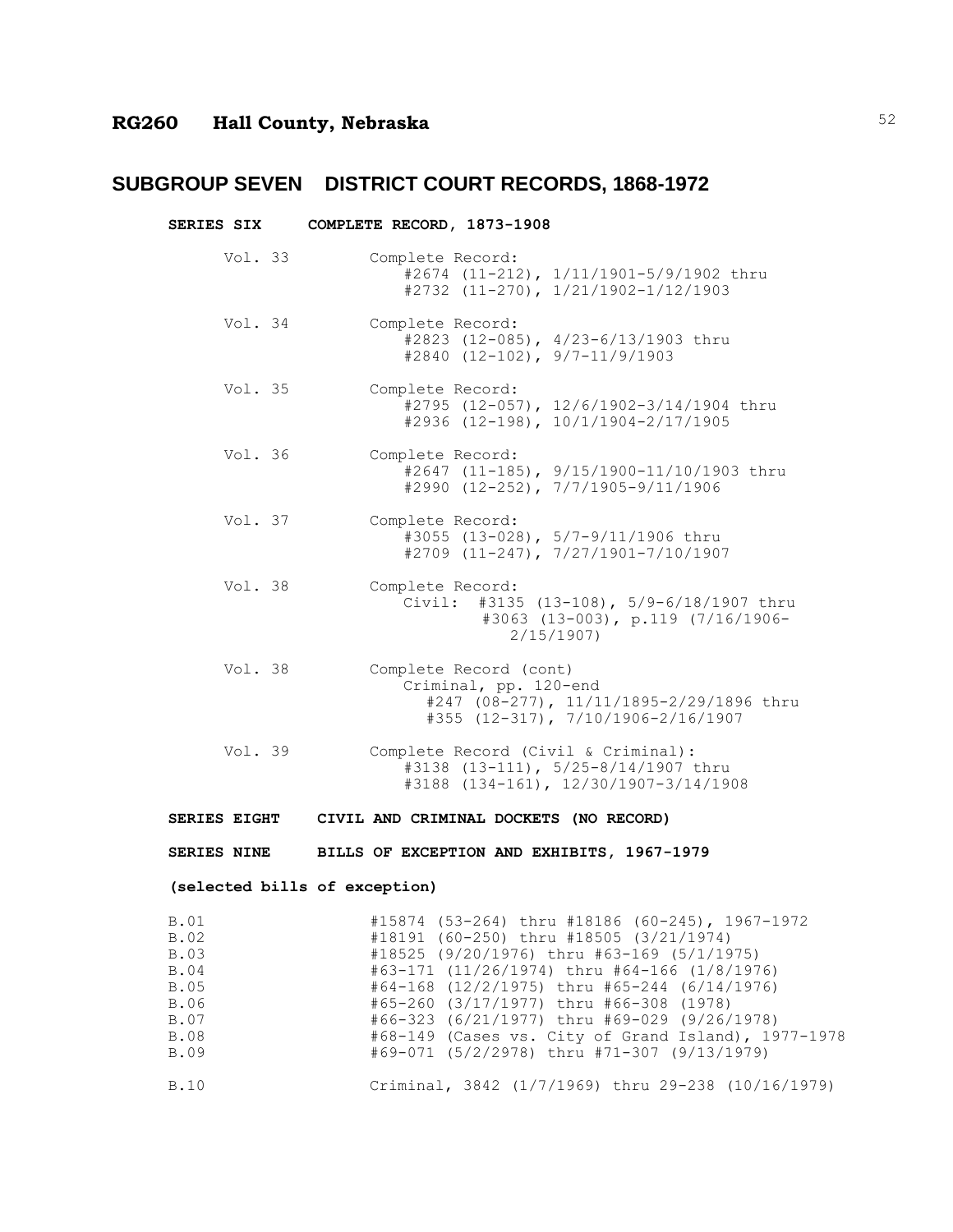| <b>SERIES TEN</b> | JUDGEMENT AND EXECUTION DOCKETS, 1887-1932                                                                                                                    |
|-------------------|---------------------------------------------------------------------------------------------------------------------------------------------------------------|
| Vol. 1<br>Vol. 2  | Execution Docket Missing<br>Execution Docket #2<br>#481 (12/24/1887) thru #730 (1/3/1891)                                                                     |
| Vol. 3            | Execution Docket #3<br>#731 (11/12/1891) thru #1150 (11/20/1894)<br>Transcripts, 1/5/1891 thru 11/21/1894                                                     |
| Vol. 4            | Execution Docket #4<br>$\#1151$ (11/22/1894) thru $\#1990$ (4/15/1899)<br>and transcripts thru 4/19/1899                                                      |
| Vol. 5            | Execution Docket #5<br>#1991 (4/20/1899) thru #3284 (10/5/1914)                                                                                               |
| Vol. 6            | Execution Docket #6<br>#3285 (10/13/1914) thru 5000s (2/23/1927)<br>numbers confusing in this docket<br>Transcripts #337 (10/6/1914) thru<br>#789 (2/28/1927) |
| Vol. 7            | Execution Docket #7 $(2/28/1927 - 9/2/1932)$                                                                                                                  |

#### **SERIES SIX MISCELLANEOUS COURT DOCKETS, 1884-1908**

| Vol. 1 | Commissioners of Insanity Docket               |
|--------|------------------------------------------------|
|        | January 8, 1884 thru Sept 6, 1891              |
| Vol. 2 | Sheriff's Sale Record (sales for legal action) |
|        | August 4, 1887 thru August 24, 1908            |
| Vol. 3 | Bill of Exception, State v. Killkenny, 1887    |
|        |                                                |

### **SUBGROUP EIGHT SUPERINTENDENT OF SCHOOLS, 1896-1913**

Vol. 1 Records of Pupil Transfers, 1896-1913

## **SUBGROUP NINE SCHOOL DISTRICT RECORDS**

| <b>SERIES ONE</b> |  |  |  |  |  | SCHOOL DISTRICT NO. 1, 1867-1893 |
|-------------------|--|--|--|--|--|----------------------------------|
|-------------------|--|--|--|--|--|----------------------------------|

Box 1

| f.1 | School Census & Teachers Reports, 1870-1890 |
|-----|---------------------------------------------|
| f.2 | Teachers' Contracts, 1871-1879              |
| f.3 | Bills, receipts, contracts, 1867-1893       |
| f.4 | Miscellany, 1886                            |
|     | incl. notices of school meetings and        |
|     | map of District #1                          |